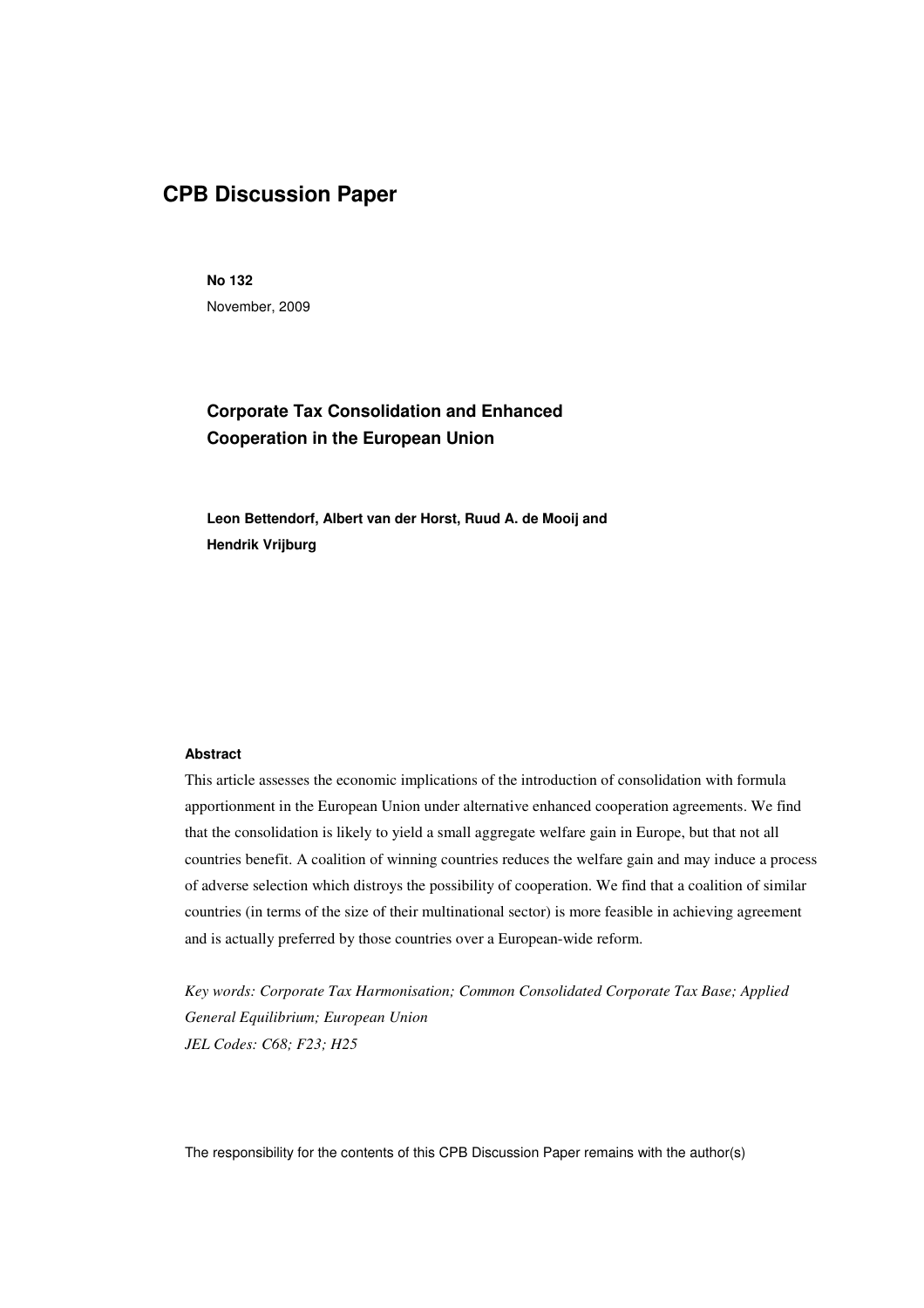#### **Abstract in Dutch**

Dit artikel onderzoekt de economische gevolgen van EU-voorstellen voor een hervorming in een deel van de lidstaten van de vennootschapsbelasting met een gemeenschappelijke geconsolideerde grondslag. Consolidatie kan leiden tot een klein positieve welvaartswinst voor de EU als de verbeterde verliescompensatie in het nieuwe systeem niet gecompenseerd worden door hogere tarieven, maar met lagere lump-sum uitgaven. Achter deze gemiddelde winst gaat echter een ongelijke verdeling schuil, waarbij sommige lidstaten verliezen. Een coalitie van alleen winnaars leidt tot een lagere gemiddelde welvaartswinst en kan bovendien zorgen voor een kettingreactie van *adverse selection* waarbij steeds minder lidstaten aan de Vpb-hervorming zullen deelnemen. Coalities zijn het meest kansrijk als ze worden aangegaan door gelijke landen. Deze landen kunnen zelfs beter af zijn dan bij een EU-brede hervorming van de Vpb.

*Steekwoorden: Vennootschapsbelasting, Common Consolidated Corporate Tax Base; Toegepast algemeen evenwichtsmodel, Europese Unie* 

CPB Netherlands Bureau for Economic Policy Analysis Van Stolkweg 14 P.O. Box 80510 2508 GM The Hague, the Netherlands

| +31 70 338 33 50 |
|------------------|
|                  |
| +31 70 338 33 80 |

ISBN 978-90-5833-423-7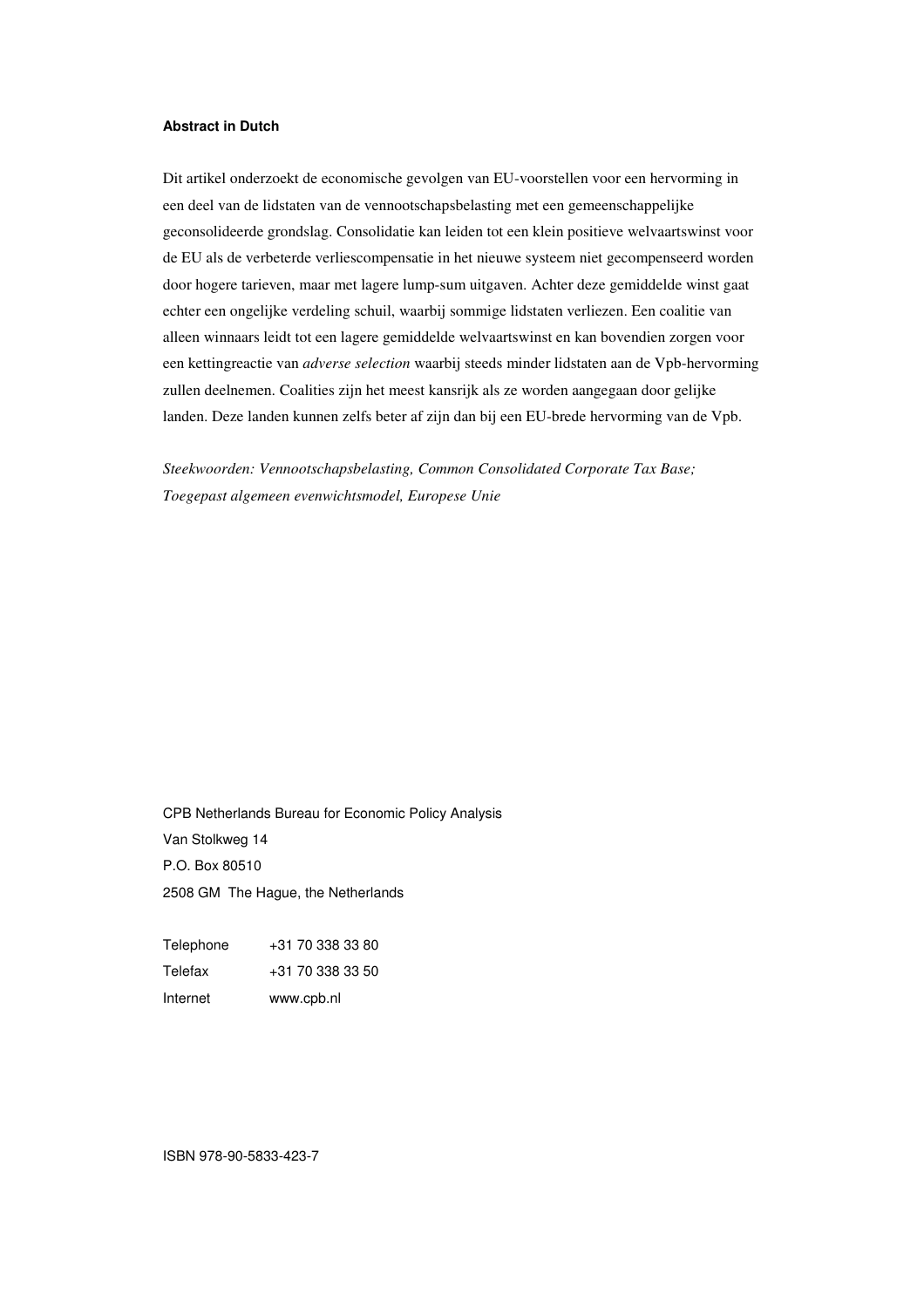# Corporate Tax Consolidation and Enhanced Cooperation in the European Union

Leon Bettendorf, Albert van der Horst<sup>†</sup>, Ruud A. de Mooij<sup>‡</sup>and Hendrik Vrijburg<sup>§</sup>

November, 2009

#### Abstract

This article assesses the economic implications of the introduction of consolidation with formula apportionment in the European Union under alternative enhanced cooperation agreements. We find that the consolidation is likely to yield a small aggregate welfare gain in Europe, but that not all countries benefit. A coalition of winning countries reduces the welfare gain and may induce a process of adverse selection which distroys the possibility of cooperation. We find that a coalition of similar countries (in terms of the size of their multinational sector) is more feasible in achieving agreement and is actually preferred by those countries over a European-wide reform.

JEL codes: C68; F23; H25.

Keywords: Corporate Tax Harmonisation; Common Consolidated Corporate Tax Base; Enhanced Cooperation Agreements; Applied General Equilibrium; European Union.

CPB Netherlands Bureau for Economic Policy Analysis, E-mail: ljhb@cpb.nl.

<sup>&</sup>lt;sup>†</sup>CPB Netherlands Bureau for Economic Policy Analysis, E-mail: avdh@cpb.nl.

<sup>&</sup>lt;sup>‡</sup>Erasmus University Rotterdam, CPB, Tinbergen Institute, Oxford University, CESifo, E-mail: radm@cpb.nl. Corresponding author: CPB, P.O. Box 80510, 2508GM, The Hague, The Netherlands. <sup>x</sup>Erasmus University Rotterdam, E-mail: vrijburg@ese.eur.nl.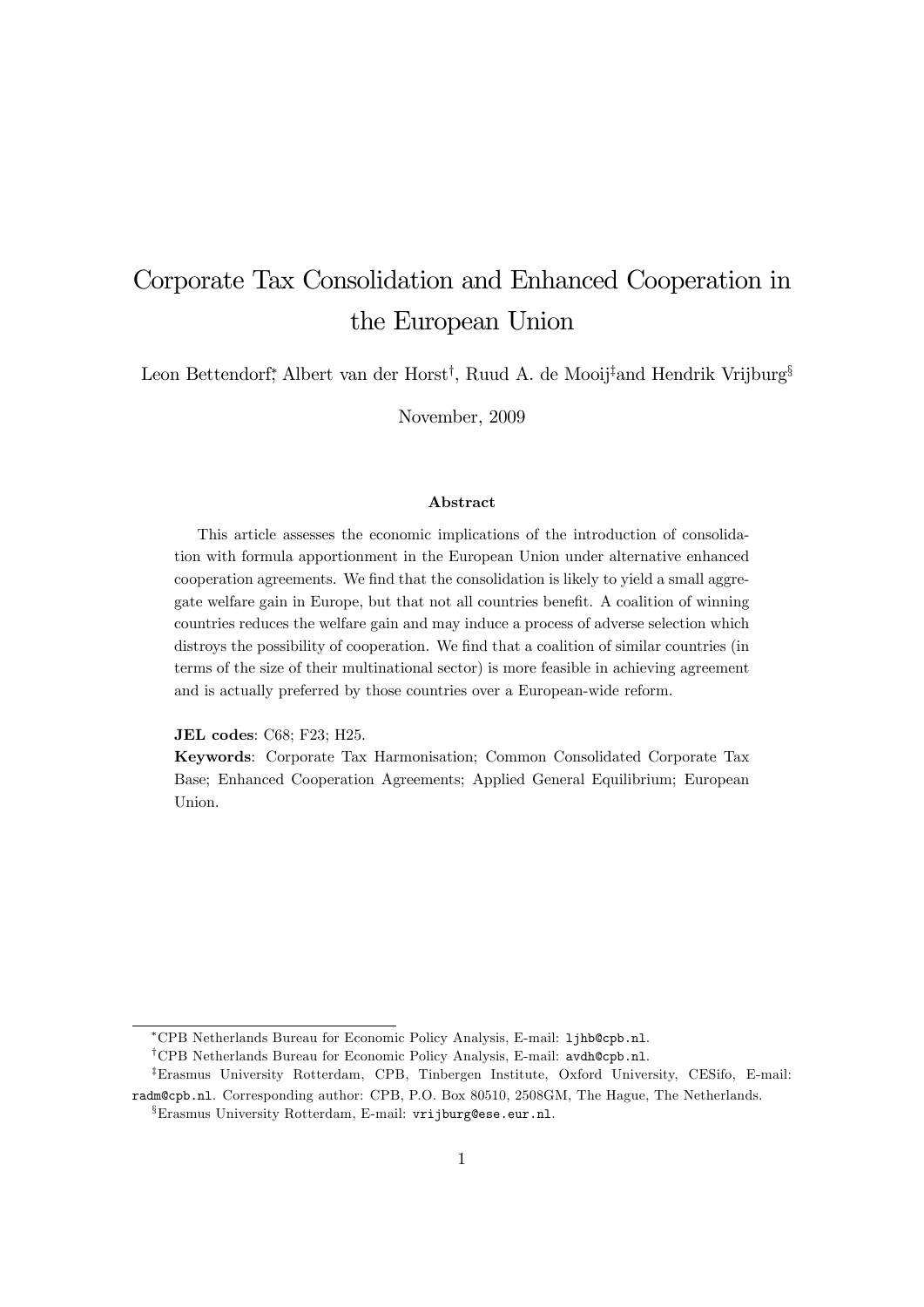### 1 Introduction

In 2001, the European Commission concluded that existing EU corporate tax systems are highly inefficient: they distort the international allocation of capital and create high administrative and compliance costs. The Commission argued that these inefficiencies were partly due to the system of separate accounting, under which accounts of a multinational subsidiary terminate at the border. The European Commission (2006) therefore proposed to pursue with an alternative system based on consolidation with formula apportionment. Under that regime, each multinational will identify its EU-wide consolidated profits, which will be allocated to member states on the basis of an apportionment formula, consisting of employment, payroll, assets, and/or sales. Each member state will tax the allocated profit at its own tax rate. In determining the consolidated tax base, the European Commission aims at a common definition of the tax base and one single formula. The proposal is labelled CCCTB: the common consolidated corporate tax base.

The CCCTB is likely to produce an aggregate welfare gain for Europe, although the size of this gain is probably modest (Fuest, 2008; van der Horst et al., 2007). Yet, not all countries may benefit. Indeed, the precise impact on welfare of a country will depend on the choice of the apportionment formula. If some countries are worse off, then it will be difficult to agree upon the CCCTB among 27 Members of the EU. This is especially so in light of unanimity voting with respect to tax matters. A potential way out is enhanced cooperation under which a subgroup of countries in the EU coordinate their policies. Countries that Önd it not in their interest to join can decide to opt out. It is sometimes seen as the only possible way towards harmonisation of business taxes in Europe.

This paper explores the welfare effects of enhanced cooperation with respect to the CCCTB in Europe. Economic theory offers a variety of predictions with respect to enhanced cooperation in taxation. For instance, it suggests that countries that stay outside an agreement will gain if tax rates are strategic complements. Moreover, countries that are more similar are more likely to form an enhanced cooperation agreement and may actually prefer this over global cooperation. We explore these prediction by simulating a CCCTB reform with a computable general equilibrium model for the European economy. The model is designed to analyse corporate tax reforms in the EU and encompasses several decision margins of firms, such as marginal investment, financial structure, foreign direct investment and international profit shifting. The model is calibrated on the basis of a careful review of the literature on behavioural elasticities and real world data on economic and tax structures. It offers a valuable framework for analysing CCCTB reforms and allows to identify the most likely winners and losers of the introduction of the CCCTB in the EU27. We assess the welfare effects of a CCCTB implemented by a number of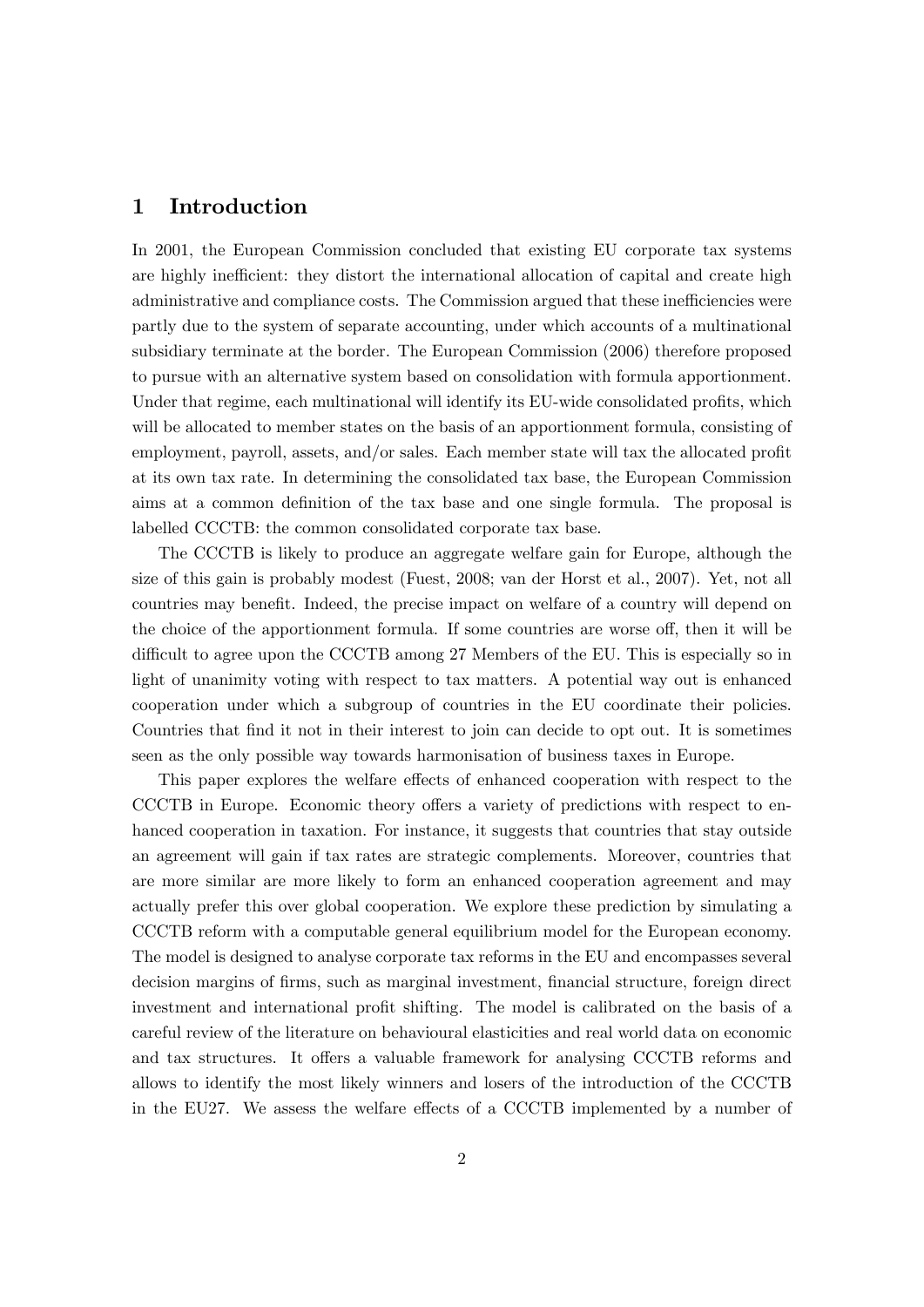enhanced cooperation agreements and put these results in the perspective of the recent literature on enhanced cooperation agreements.

The rest of this paper is organised as follows. Section 2 provides a review of the existing literature on consolidation and formula apportionment. Then, section 3 discusses the literature on enhanced cooperation agreements and propose some expectations about feasible coalitions. Section 4 offers a description of our computable general equilibrium model. In section 5, we show simulations to demonstrate the economic implications of the CCCTB in the EU27. Section 6 analyses the CCCTB under enhanced cooperation among alternative coalitions of countries. Finally, section 7 concludes.

## 2 Consolidation with formula apportionment

The current system of corporate income taxation (CIT) in the European Union (EU) is based on separate accounting. It means that the accounts of a multinational enterprise (MNE) terminate at the border and profits in each country are determined by applying appropriate armslength prices for intracompany transactions. Under the alternative system of consolidation, the tax base is added up to yield a single aggregate tax base for the entire EU. In the United States and Canada as well as in the proposed CCCTB system in the EU, the consolidated tax base is apportioned to individual countries via a formula. In the US, States may use their own formula to determine the profits allocated. Factors used include sales, payroll and assets. States can apply their own rate to the apportioned part of the corporate tax base. In the EU discussion on the CCCTB, the idea is to use one single formula to allocate profits across EU Member States.

The literature on formula apportionment concentrates primarily on the distortions induced by the formula. The choice of the apportionment formula is important for two reasons. First, the formula determines the distribution of the tax base across jurisdictions. A state that is abundant in capital-intensive production facilities will receive a relatively large share of profits if capital is used in the formula; a state with many consumers but no production facilities will gain more if sales are used to apportion profits. Hence, each country will have a different interest as to what apportionment factors are used. Second, formula apportionment imposes an implicit excise tax on the apportionment factor. Indeed, firms can influence their corporate tax liability by locating the factors that enter the formula in low-tax jurisdictions. As long as tax rates differ across jurisdictions, the allocation of investment and employment will thus be influenced under formula apportionment.

A well-developed empirical literature explores how the variation in the apportionment formulas and tax rates affects investment and employment by multinationals. The majority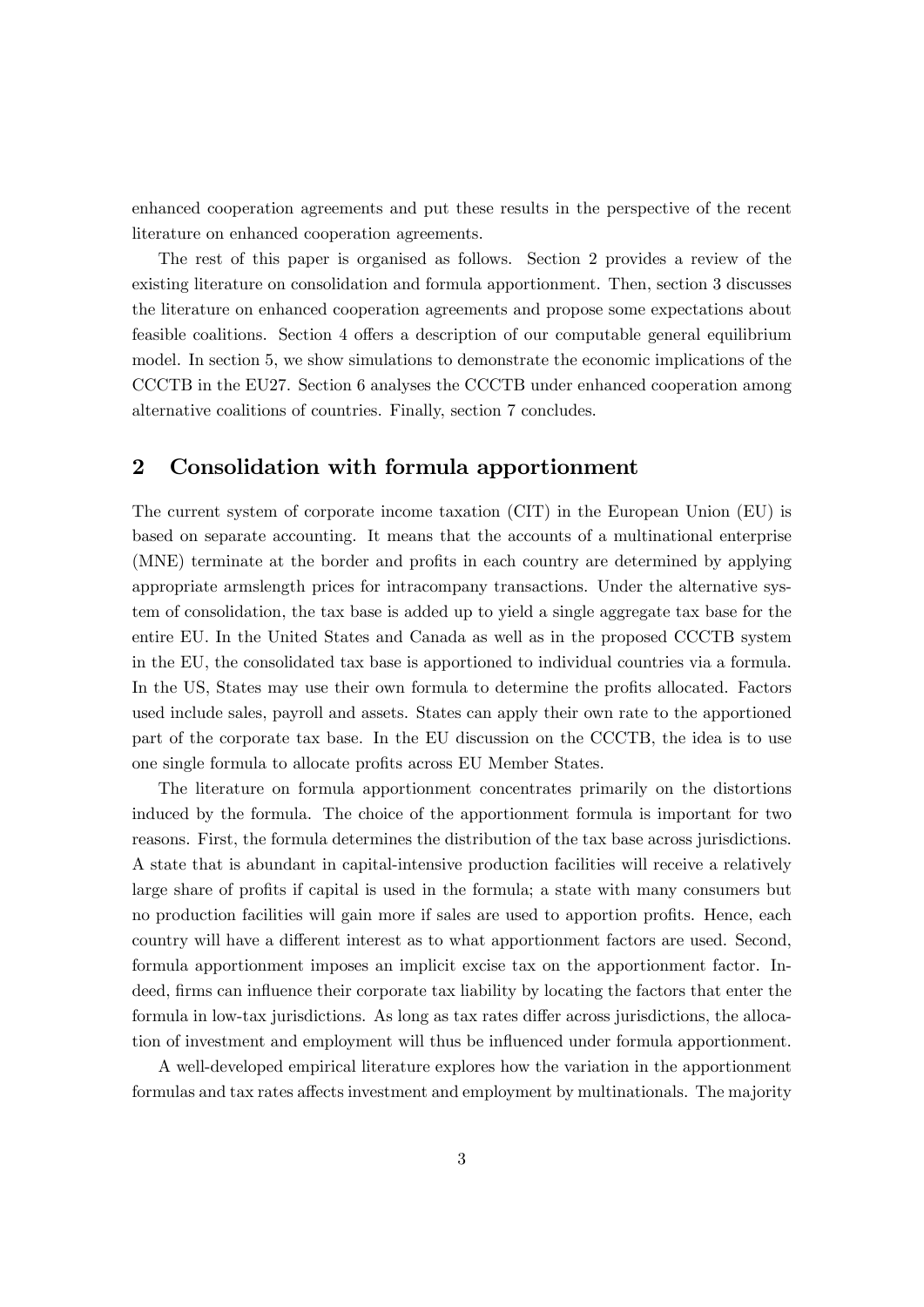of these studies are for the US. They confirm the impact of the formula on factor allocation, see e.g. Weiner (1994), Klassen and Shackelford (1998), Gupta and Hofmann (2003) and Goolsbee and Maydew (2000). In Canada all Provinces use the same formula. As tax rates differ across provinces, however, multinationals can exploit these differences in the CIT rates by reallocating factors to low-tax provinces. Mintz and Smart (2004) use Canadian administrative tax data and find that the elasticity of taxable income to tax rates is significantly higher for firms that engage in factor shifting. Also Weiner (1994) and Klassen and Shackelford (1998) find evidence for factor shifting to low-tax jurisdictions.

In order to assess the likely implications of corporate tax base consolidation, we use a numerical CGE model for European Union. CGE-models are valuable for economic policy analysis as they combine three vital properties: theoretical rigour, empirical validity and institutional detail of corporate tax systems. Only a few examples of relevant general equilibrium simulations are available in the literature. Edmiston (2002) applies a CGE model to strategic formula apportionment policies in the US. Sørensen  $(2004)$  simulates with a CGE model for the OECD the welfare gains from a complete CIT rate and base harmonization in the EU, but does not consider the consolidation of the tax base with formula apportionment.

## 3 Enhanced cooperation agreements

An enhanced cooperation agreement (ECA) occurs if not all countries, but a subgroup among them agrees upon cooperation. Before discussing the literature, it is informative to discuss the institutional characteristics of ECAs within the EU. ECAs have been institutionalized by the treaties of Amsterdam  $(1997)$  and Nice (ratified in 2003) and must comply with a number of restrictions. First of all, the ECA can only be used when the attempts to unify all Member States have failed, that is, it is a mechanism of last resort. Second, a minimum of eight members states should participate in the ECA. Thirdly, the ECA should be authorized by the European Council following a qualified majority. This ensures that the ECA is in the interest of the majority of Member States. Fourth, the principal of openness implies that all Member States are free to participate in the ECA at any time if they prefer. Related to this is that the ECA should be fashioned such that as many Member States as possible will participate. Fifth, although participation is free and all Member States are allowed to discuss the policy enacted by the ECA, only those Member States who participate decide upon the policy adopted. Finally, the ECA should facilitate the European integration process and not work against its interest.

The literature on enhanced cooperation agreements in the context of taxation is broad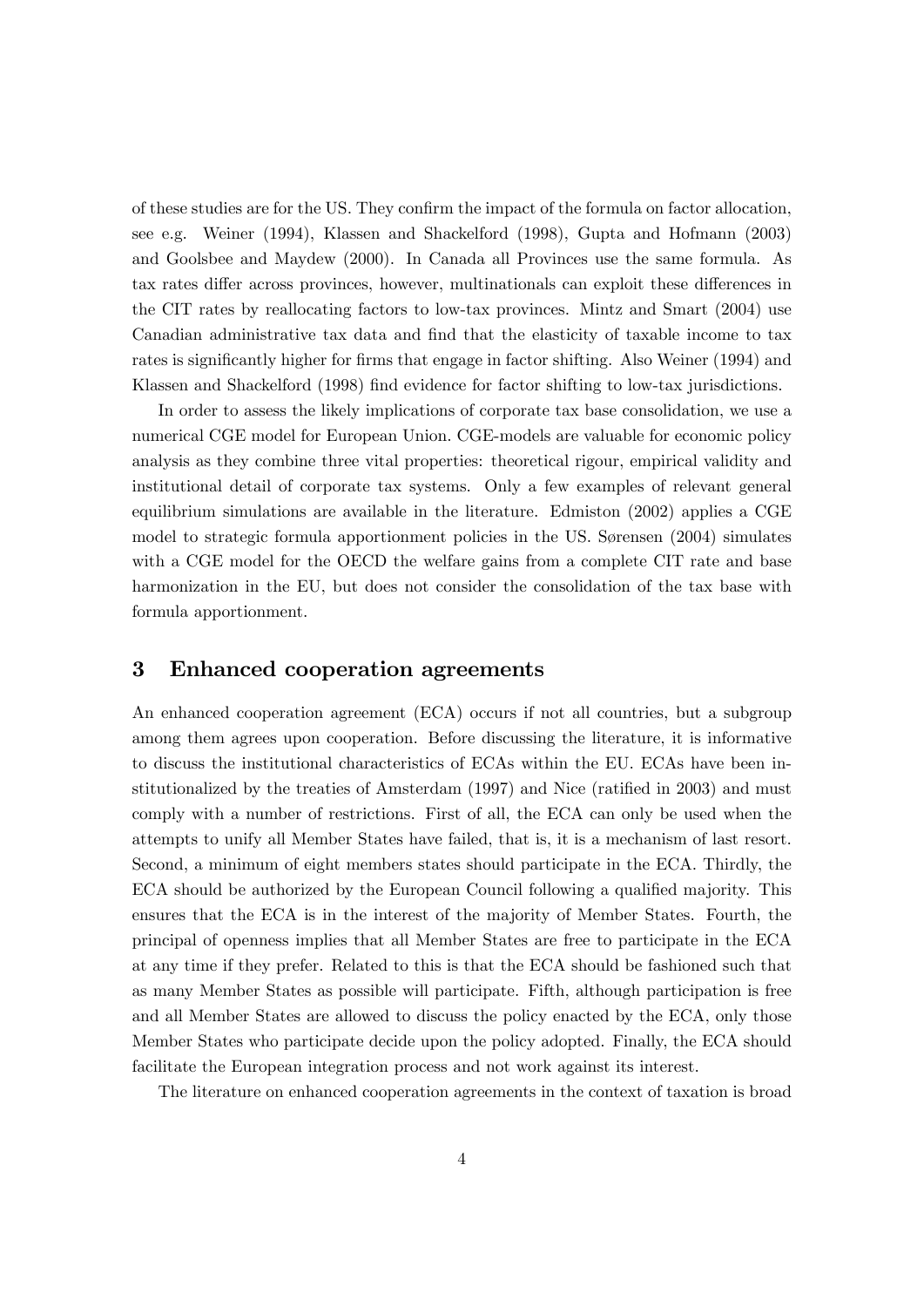and investigates issues like the endogenous formation of coalitions (Burbidge et al., 1997), commitment (Conconi et al., 2008) and the role of a central authority (Beaudry et al., 2000). Applications on corporate taxation can be divided into studies on tax competition and studies on tax base reforms.

In the context of tax competition, several papers show that ECAs tend to raise welfare and may even be in the interest of outsider countries. Konrad and Schjelderup (1999) consider a model with symmetric countries from which a subset decides to form a partial union. Based on the assumption of strategic complementarity between the tax rates of the outsider countries and the union, the authors Önd that the countries involved in the partial union will unambiguously experience an increase in welfare after marginally increasing their joint tax rate. Interestingly, the model incorporates positive spillovers both within the union and between the union and the rest of the world, which implies that, following Beaudry et al. (2000), partial harmonisation is also in the interest of the outsider countries and might be a useful intermediate step towards global harmonisation.

Vrijburg (2009) shows that countries will more likely cooperate in tax-rate harmonisation if they are sufficiently similar. He studies partial tax harmonisation in a model with three asymmetric countries, which differ in size. Depending on the relative size of the countries, he distinguishes three regimes. First, two small countries with limited mutual spillovers relative to the spillovers with the large outsider will not form a coalition, but prefer to keep their individual tax rates vis-‡-vis the large third country very low. Second, two large countries are interested in enhanced cooperation, as the internalized spillovers are relatively large. These large ECA-members will never convince the small outsider to join, as the latter will benefit a lot from undercutting the high tax rate in the coalition. Interestingly, this ECA may even prevent full cooperation (which would have been feasible from the outset) and will therefore violate the restriction set out by the European Union in that an ECA should facilitate the European Integration process. Finally, if all three countries are relatively similar in size, an ECA might be a useful intermediate step towards full harmonisation. Both ECA-members benefit from cooperation and the third country is willing to join.

The finding that ECAs can be a first step towards global harmonisation may also hold for tax base harmonisation (Bordignon and Brusca, 2006). They find that ECAs are a useful in-between step when there are large policy asymmetries between countries initially. Crucial are the assumptions that a policy change is costly and that the gains from harmonisation are uncertain. Countries with comparable initial policies can, by forming an ECA, reap the benefits of a level playing field at relatively low costs. Outsider countries can join when the gains from coordination turn out to be large. However, the choice of a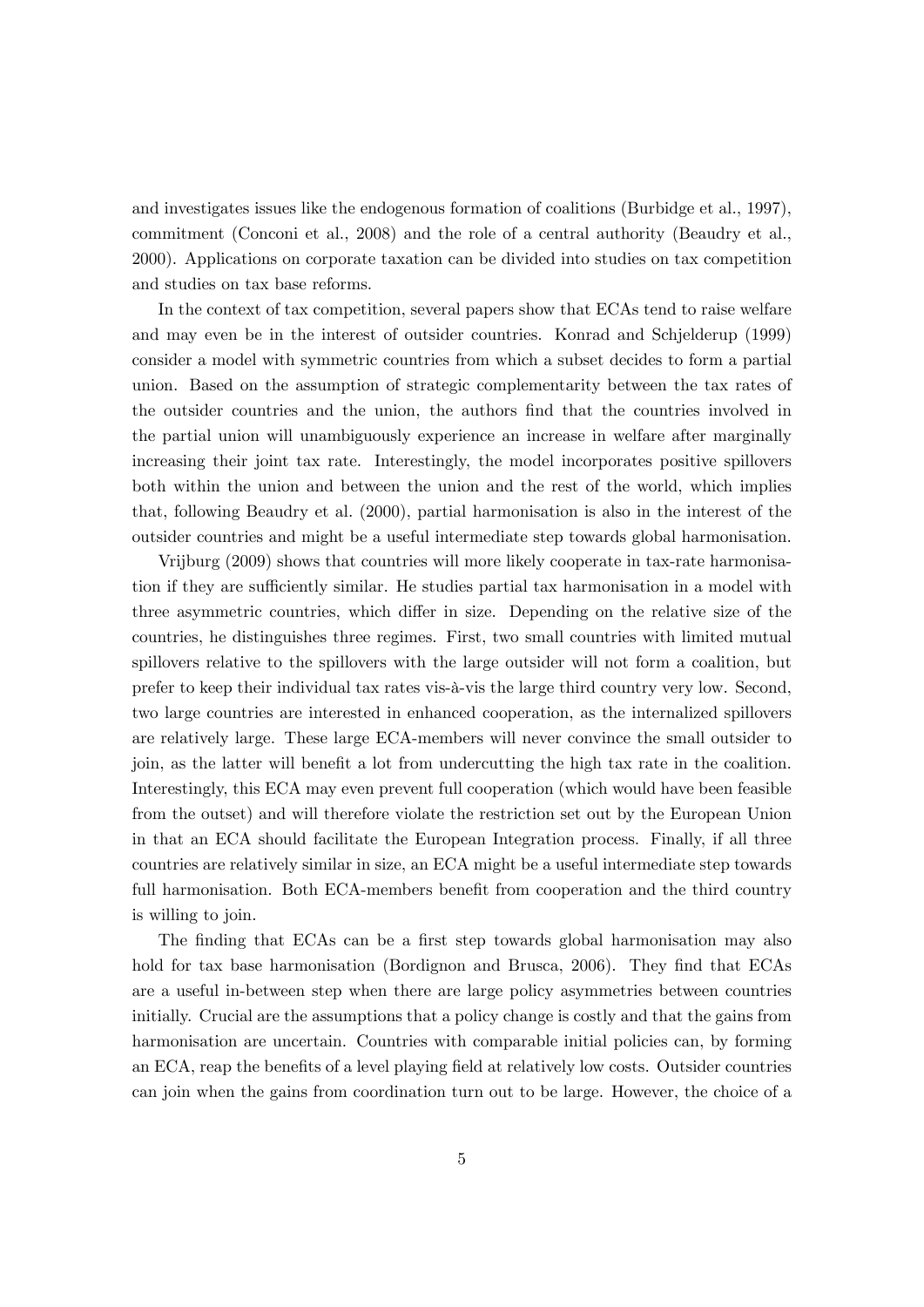common policy by the ECA might influence a future global standard and, therefore, both welfare and the entrance decision of outsider countries in the future. A central planner must take this into account when forming the ECA, an issue also studied by Alesina et al.  $(2005)$ . By joining an ECA, a country will benefit from a level playing field, but it must change its policy towards the common ECA policy, which is costly when the initial policy reflected national preferences more accurately. Yet, the initial ECA members might be reluctant to accept the new-comer as the benefits from increasing the level-playing field must be traded off against changes in both the common policy and the transfer scheme demanded by the new-comer. The ECA therefore creates a status quo which influences future developments.

The complexity of CCCTB reforms with formula apportionment prohibits clearcut theoretical results on the potential role of ECAs. Riedel and Runkel (2007) consider an ECA on the CCCTB and focus on profit shifting through transfer pricing. They find that, in the short run when countries are unable to change their statutory tax rates, proÖt shifting between the countries that introduce formula apportionment and the rest of the world is reduced. This is because total profit shifting between the partial union and the outsider country is a function of the difference between the statutory tax rate of the outsider country and the effective tax rate in the partial union. After the introduction of formula apportionment, MNEs will reallocate investment towards the low-tax union country, which causes the effective tax rate of the partial union to be lower than the average pre-harmonisation statutory tax rates of the countries that form the partial union. This decreases the incentive to shift profit out of the partial union, a result that follows from the assumption of a convex marginal concealment cost of transfer pricing. Gerard  $(2007)$  focuses on transfer pricing through a financing detour in an un-active affiliate in a low tax country. Contrary to Riedel and Runkel, this water's edge characteristic does not depend on the size of tax rate differentials. Therefore profit shifting remains when tax havens are not included in the ECA. Gerard suggests that the ECA should operate a credit system vis-à-vis the rest of the world (EU) to minimise tax revenue losses. Becker and Fuest (2007) Önd that an ECA with formula apportionment might result in too little tax enforcement effort by individual member countries as they have to share the gains from this effort with the other members of the partial union.

Sørensen and Brøchner et al. apply computable general equilibrium models to ECAs in tax rate and tax base harmonisation. Sørensen  $(2000, 2004)$  uses his CGE model to study regional harmonisation of capital taxation in the European Union. In accordance with Konrad and Schjelderup (1999), he finds that the countries that form an ECA will increase their level of capital taxation and that welfare for both the ECA members and the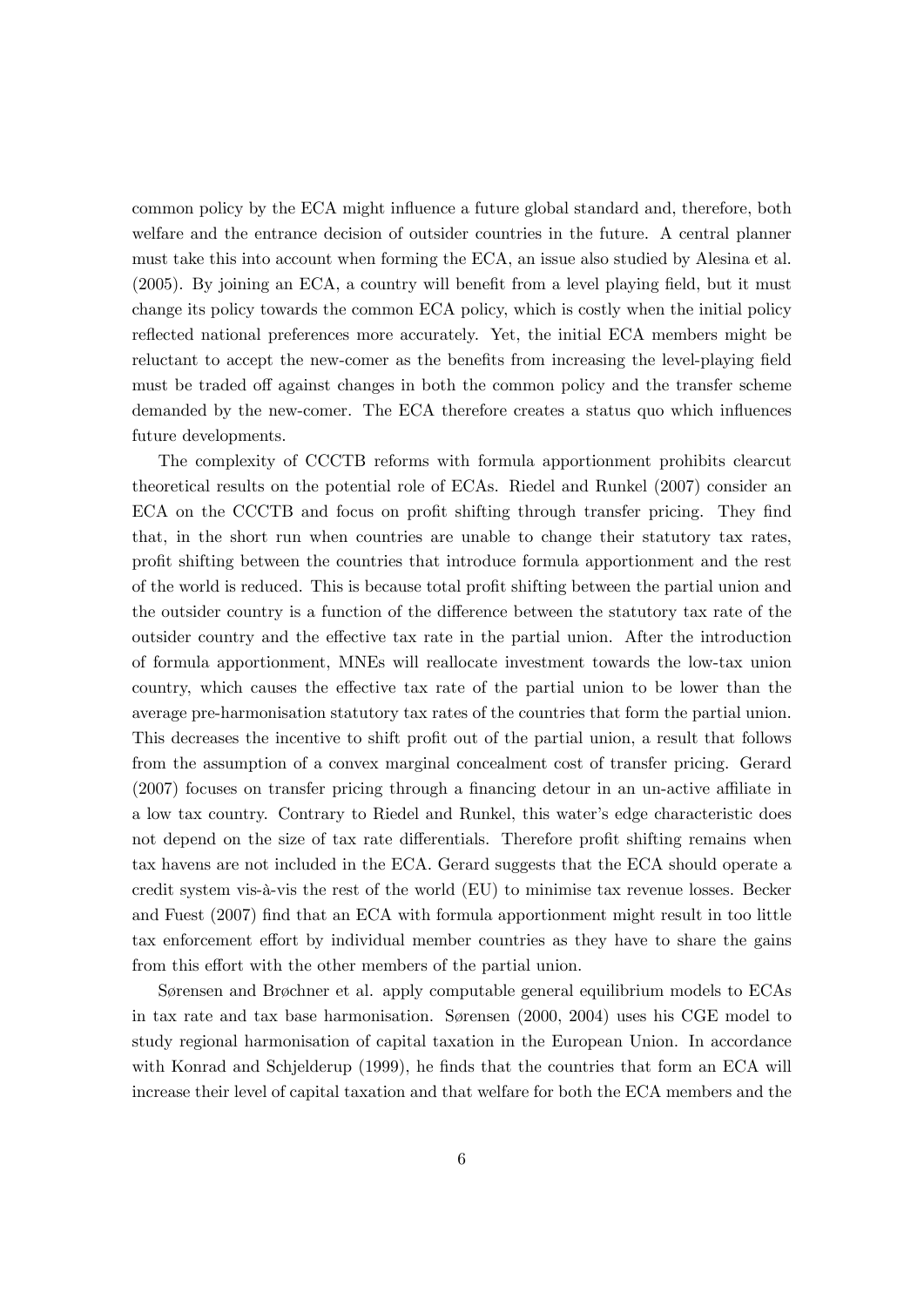outsider countries increases. The increased level of taxation by the ECA members causes a capital flow towards the rest of the world. This capital outflow causes the ECA members to prefer full cooperation above enhanced cooperation, while outsider countries are better o§ under enhanced cooperation. The model implies that the cost of tax competition is mainly in the form of a lower degree of income redistribution. As a result, Sorensen  $(2000)$  finds that the welfare effects from coordination are positively correlated with the preference for redistribution. The mobility of capital between the ECA and the rest of the world is essential. When capital is more mobile within the ECA as compared to the rest of the world, the welfare gains from the ECA are larger. Furthermore, those countries with initial high capital taxes gain from coordination, while initial low tax countries might lose. Finally, net capital importers are found to experience a larger welfare gain as the coordinated increase in taxation lowers net interest payable.

Using a more complex model, Brøchner et al.  $(2006)$  study an ECA between the 12 EMU Member states concerning harmonising corporate tax policy. The ECA policy is either a weighted or an un-weighted average of the individual country policies. The aggregate welfare gain from this ECA is found to be much smaller than under full cooperation. Countries that are confronted with higher effective tax burdens due to the ECA both experience an increase in tax revenues and a decrease in domestic investment. From this it follows that the losers (winners) in terms of welfare of the introduction of an ECA are those countries that experience an increase (decrease) in tax revenues complicating the design of compensating schemes. In addition, Brøchner et al. (2006) study a base harmonisation. As countries with small tax bases tend to have high tax rates and vice versa, base harmonisation might increase tax rate differentials. It is therefore not at all clear whether an improvement in the allocation of capital can be expected. Those countries that are forced to broaden their tax base typically lose from base harmonisation following an increase in the effective tax level.

Our paper extends this research with CGE-models to ECAs in consolidation-reforms. We compare a selection of exogenously chosen coalitions to the impact of an EU-wide CCCTB-reform. The analysis thus sheds light on whether feasible coalitions can be formed, whether the participating countries are better off than under EU-wide harmonisation and how countries that opt out are affected.

## 4 The model

We use the CORTAX model to assess the economic impact of harmonisation proposals. CORTAX is an applied general equilibrium model describing the 27 countries of the Eu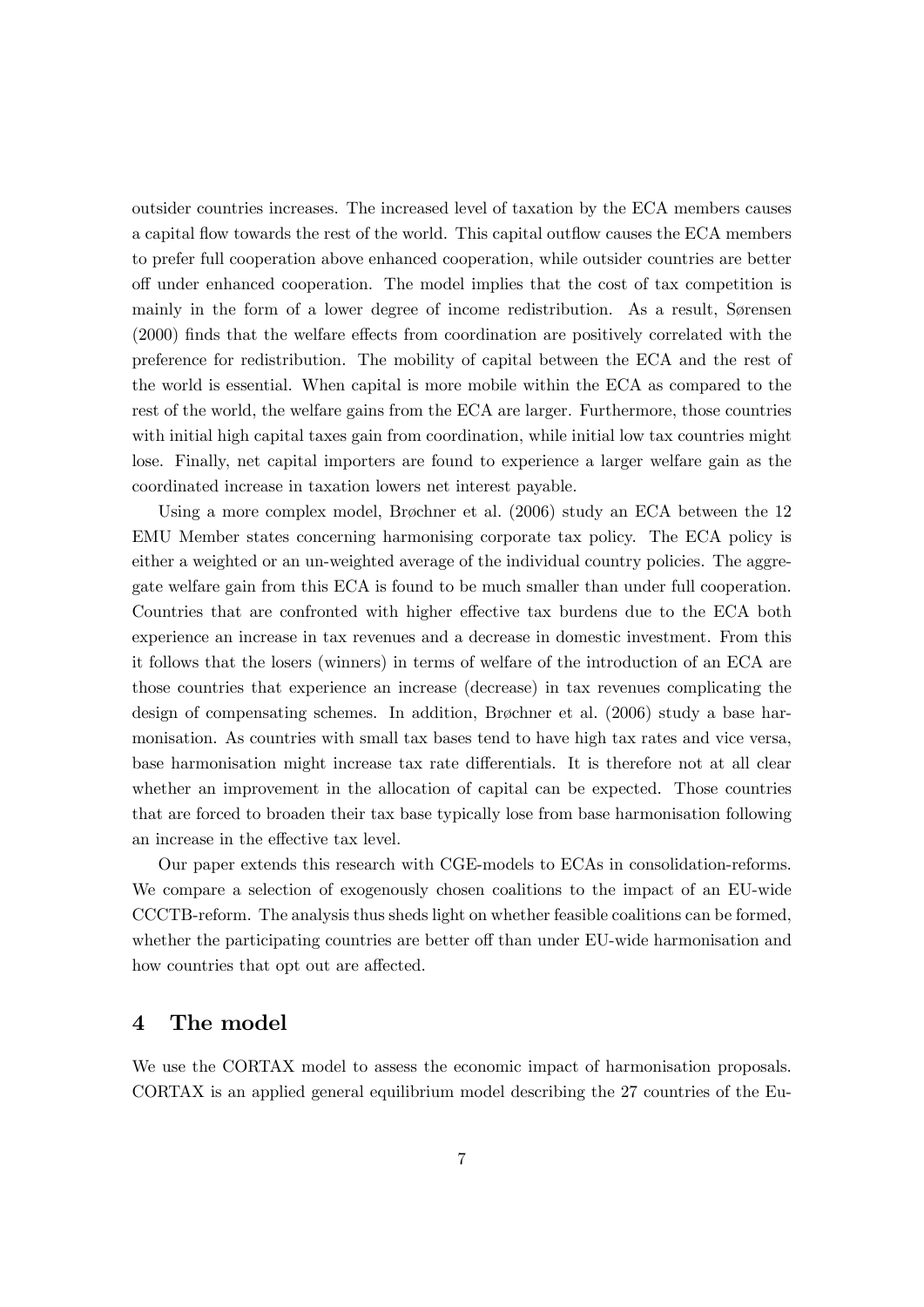ropean Union, the US and Japan. It is designed to simulate the economic implications of unilateral and multilateral corporate tax policies. The structure of each country is the same and countries are linked via trade in goods and capital and via multinational firms. We set shares to replicate aggregates from national accounts data in 2005 and data on firm accounts in the ORBIS database. ORBIS is a comprehensive set of over 9 million companies provided by the Bureau van Dijk, based on standardized balance sheet information of companies. Parameters in CORTAX are set also so as to replicate empirical elasticities found in the economic literature. CORTAX is heavily inspired by the OECDTAX-model of Sørensen (2001). An earlier version was used for European tax policy analysis in Bettendorf et al. (2006, 2007) and van der Horst et al. (2007). A detailed description of the structure and parameterisation of the model can be found in Bettendorf and van der Horst (2008). This section presents the main features of CORTAX.

#### 4.1 Households

Following the overlapping generations model of Diamond, households live for two periods. One may interpret one period to cover 40 years. We express all variables in annual terms to facilitate the interpretation in terms of national accounts data. Behaviour within each 40-year period is assumed to be constant. Households make their decisions regarding work, consumption and saving by maximising a life-time utility function subject to an intertemporal budget constraint. When young (i.e. the first period), households choose to allocate their time between leisure and work. When old (i.e. the second period) households do not work but only consume. Young households receive after-tax wage income and lumpsum transfers. This income at a young age is allocated over consumption and savings. Savings are invested in a mix of bonds and stocks, which are assumed to be imperfect substitutes and which yield different rates of return. In the second period, households are retired. Consumption at old age is financed by the assets saved from the first period plus an after-tax rate of return and by lump-sum transfers. Moreover, the older generation is assumed to own the fixed factor used by firms. Therefore, the old receive the economic rents.

Household optimization yields expressions for labour supply, savings and the optimal asset portfolio. Asset returns are determined on world markets and we do not explore residence-based taxes on capital in this paper. Therefore, saving is not affected by the policies explored here. The most important distortion is related to the consumption/leisure choice. Labour supply behaviour in CORTAX is governed by the usual income and substitution effects. Most empirical studies suggest that substitution effects dominate income effects so that the uncompensated elasticity of labour supply is positive. In CORTAX, we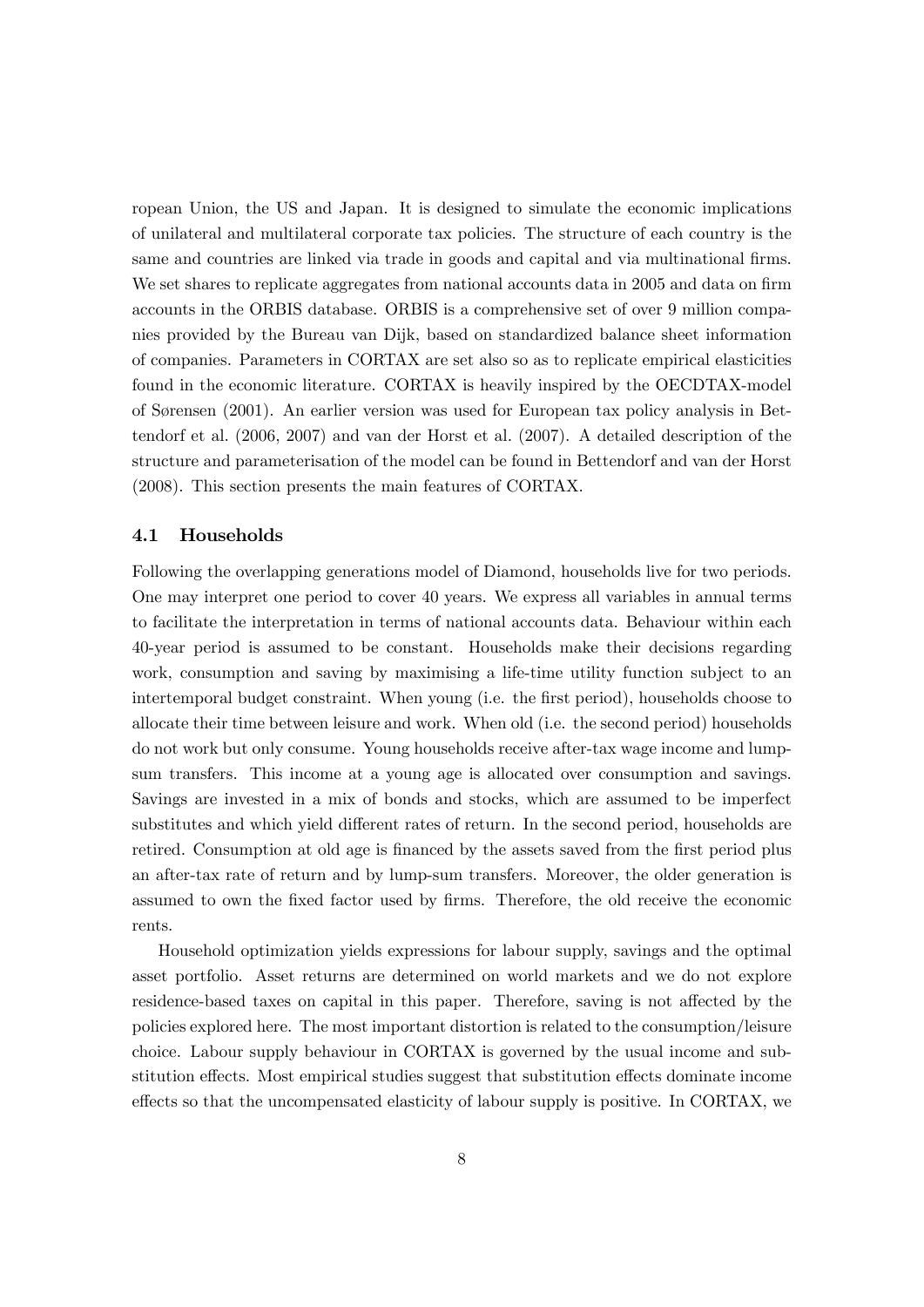set for all countries the utility parameters so that we obtain an uncompensated elasticity of labour supply of 0.19 on average (values differ slightly due to country variation in shares).

#### 4.2 Firms

In CORTAX, one representative domestic Örm and one representative multinational headquarter is located in each country. The multinational owns a subsidiary in each foreign country. With 29 countries in CORTAX, we thus have 30 different firms operating in each country, namely the representative domestic Örm, the representative headquarter and 28 subsidiaries that are owned by the headquarters in the other countries.

Each firm maximises its value  $-$  equal to the net present value of all future cash flows – subject to the accumulation constraints and a production function. The production function features three primary factors: labour, capital and a fixed factor. Labour is immobile across borders and wages are determined on national labour markets. Capital is assumed to be perfectly mobile internationally so that the return to capital (after source taxes) is given for each country on the world capital market. The fixed factor is locationspecific (e.g. land) and is supplied inelastically. The income from the fixed factor reflects an economic rent.

In calibrating the model of the firm, capital and labour parameters are determined by national accounts data on labour- and capital income shares. The fixed factor is  $$ somewhat arbitrarily  $-\text{ set at } 2.5\%$  of value-added in each country. This value ensures that CORTAX yields appropriate corporate tax-to-GDP ratios. Investment is determined by the cost of capital. The responsiveness of investment depends on the substitution elasticity between labour and capital. Most general equilibrium models adopt values between 0.5 and 1.0. We use a value of 0.7. It corresponds to an elasticity of investment to the user  $\cot$  of capital of  $-0.9$ , which is consistent with empirical estimates (Hassett and Hubbard, 2002).

To determine the size of corporate tax changes on investment, we need to assess the impact of the corporate tax on the cost of capital. This depends on the initial corporate tax system and is best measured by the effective marginal tax rate (EMTR). Taking these effects together, we can compute tax-rate elasticities of investment in CORTAX. On average, the tax-rate elasticity is  $-0.3$ , i.e. a 1%-point higher corporate tax rate reduces investment by  $0.3\%$ . It ranges from zero in Estonia to  $-0.6$  in Spain (with a high EMTR). Investment thus becomes more responsive to tax if the EMTR in a country is larger.

Firms finance their investment by issuing bonds and by retaining earnings (issuing new shares is excluded in CORTAX). The optimal financial structure depends on the difference between the after-tax cost of debt and equity. Along the lines of the trade-off theory, we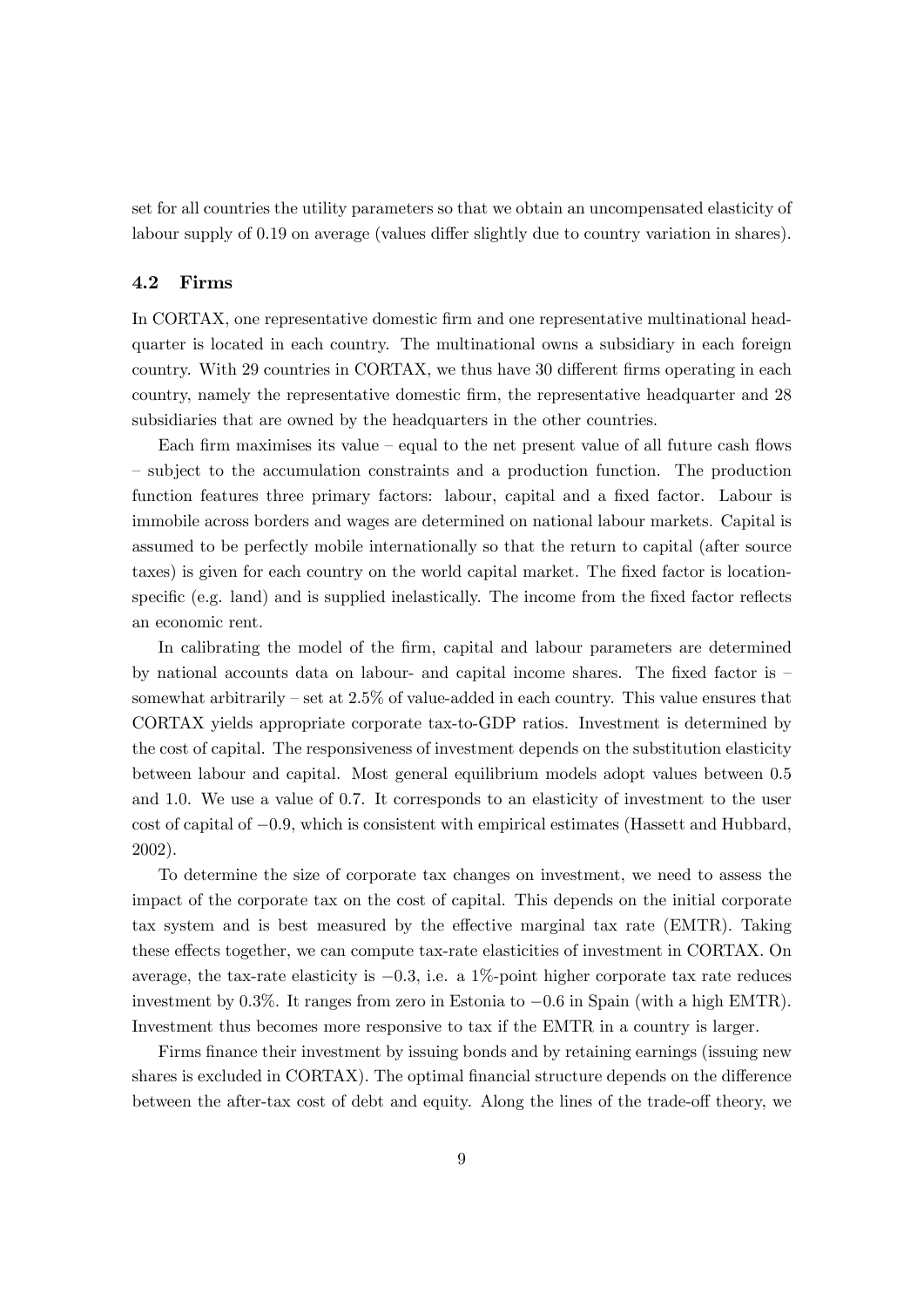include a financial distress cost associated with high debt positions. The marginal cost of debt Önance increases in the debt share. In CORTAX, the convexity of the Önancial distress cost determines the impact of corporate taxation on a firms' financial policy. We set the parameters in this function so as to obtain a semi-elasticity of the debt share with respect to the corporate tax rate between 0.2 and 0.4, which is based on recent empirical studies (see Weichenrieder and Klautke, 2008). The convexity of the cost function implies that the semi-elasticity falls in the corporate tax rate.

#### 4.3 Multinationals

In maximising the value of the firm, multinationals take the sum of its headquarter and all subsidiaries. The subsidiaries are assumed to be wholly owned by the headquarter. Rents earned by subsidiaries accrue to the households in the parent country. In the calibration of CORTAX, the size of the fixed factor in each subsidiary is determined by data on bilateral foreign direct investment (FDI) stocks. Given the fixed factor, multinationals decide how much capital and labour to employ in each foreign subsidiary. If a corporate tax raises the cost of capital somewhere, this reduces the investment the multinational is willing to invest. Thus, inward FDI in a location is governed by the effective marginal tax rate.

In CORTAX, foreign subsidiaries need intermediate inputs to produce output. These are supplied by the parent company. As there is only one homogeneous good in the model, the arms-length price for this intermediate input is equal to the market price of the numeraire good, i.e. equal to one. However, the parent company can charge a transfer price for intra-company deliveries that deviates from this arms-length price. In particular, a headquarter company has an incentive to set an artificially low (high) transfer price for supplies to subsidiaries in countries that feature a lower (higher) statutory corporate tax rate. In this way, the multinational is able to shift profits from high to low-tax countries, thereby reducing its overall tax liability. To ensure an interior solution, we specify a convex cost function to capture the costs associated with manipulated transfer pricing. Hence, profit shifting to countries with very low corporate tax rates becomes increasingly costly at the margin. The elasticity of transfer pricing with respect to the corporate tax rate is determined by the parameters in the cost function and is set to obtain a tax elasticity of transfer pricing of around  $-1.4$  on average over all countries. The tax elasticity ranges between  $-0.8$  in low-tax countries and  $-2$  in high-tax countries. To compare this to the empirical evidence on profit shifting, we translate it into a semi-elasticity of the corporate tax base. It requires that we multiply the tax elasticity of transfer pricing with the share of intrafirm trade (which, in CORTAX, is proportional to bilateral FDI stocks). These stocks differ considerably between countries in the EU. Luxembourg stands out with a sum of the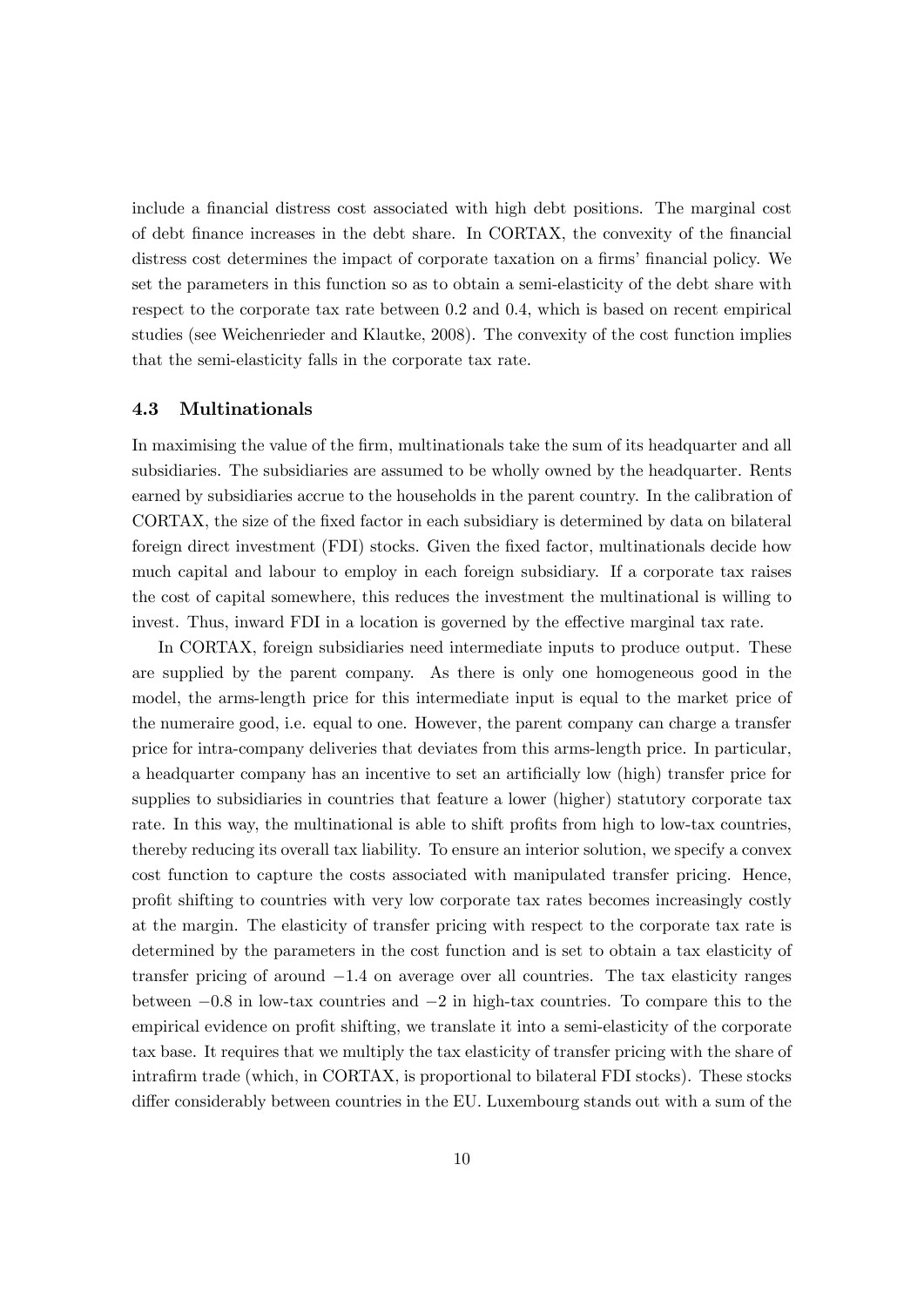inward and outward FDI stock of 9 times its GDP. Stocks are generally small in Central and Eastern Europe, especially the outward stocks. They are large in some small Western EU countries, like the Netherlands and Belgium. Together, the elasticity of the transfer price and the size of multinationals determine the sensitivity of the total corporate tax base for changes in the corporate tax rate. The tax-rate elasticity of the corporate tax base has an average value of  $-0.23$ , implying that the corporate tax base shrinks by  $0.23\%$ due to profit shifting if the corporate tax rate is increased by  $1\%$ -point. The majority of countries feature a smaller elasticity as their multinational sector is small. For countries where multinationals are more important, elasticities are larger. The largest elasticities are reported for Belgium and the Netherlands which feature the largest multinational sectors. In the Netherlands, a 1%-point higher corporate tax rate reduces the tax base via profit shifting by 0.8%. The semi-elasticity is small in the Central and Eastern European countries where multinationals are relatively unimportant.

#### 4.4 Losses

In CORTAX, representative firms are equal ex-ante. Ex-post, however, firms differ due to random shocks. We assume that random shocks occur in output or, equivalently, in the value of sales. In the good outcome, the revenue from sales is larger than in the bad outcome. In the latter case, profits become negative. Hence, ex-post there are both profit making firms and loss making firms. Still, as firms are equal ex-ante, the possibility of different ex-post outcomes introduces ex-ante uncertainty. We assume that firms are risk neutral and decide on their optimal levels of investment, employment, debt shares, and transfer prices before knowing whether they are subject to a negative shock. Hence, they base their input decisions on expected output values and expected marginal productivities. The probabilities of profit and loss are assumed to be independent so that shocks for a firm are not correlated between years.

In today's corporate tax regimes in Europe, losses can be carried forward and offset against future profits within the same country. It implies that losses are treated asymmetric from profits for two reasons. First, the year at which losses can be offset is usually bounded so that some losses cannot be offset against future profits. Second, firms can only carry forward nominal losses, i.e. without indexation. Due to discounting, the value of these losses declines over time. In CORTAX, we assume that losses can be carried forward one year. If the company makes a loss in two consecutive years, the first-year loss dries up and cannot be offset against profits in the future. Although this may underestimate the current opportunities for loss compensation (losses can usually be carried forward more than one year), the assumption of uncorrelated shocks tends to overestimate the amount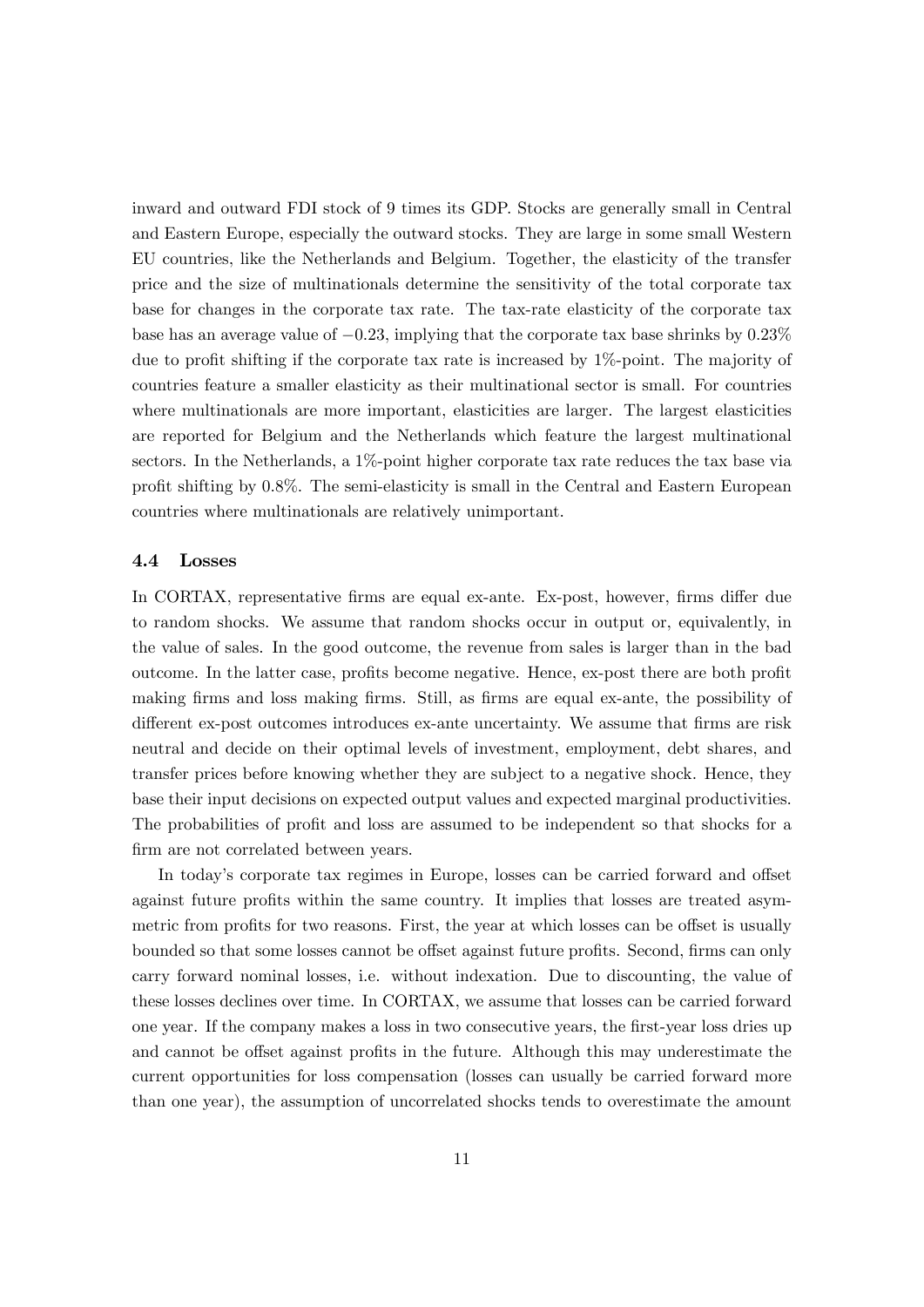of losses that can be offset.

We use ORBIS to obtain information about the average loss probability and the aggregate ratio of loss/profit in the EU. The average loss probability is around  $0.2$ ; the aggregate ratio of loss/profit equals  $\frac{1}{4}$ . As the ratio of loss/profit probabilities 0.2/0.8 matches the aggregate loss/profit ratio, the average loss in a loss-making firm is assumed to be equal to the average profit in a profit making firm.

#### 4.5 Government

Government behaviour in CORTAX is exogenous, Hence, the government does not optimize its policies and we simply modify tax rates exogenously. In performing simulations, we keep the government budget balanced, i.e. the government does not run a surplus or deficit after a reform. On the revenue-side of the government budget constraint, we have indirect taxes on consumption and direct taxes on various sources of income: corporate income, labour income, dividends, capital gains and interest. On the expenditure side of the constraint, we find government consumption, interest payments on public debt and lump-sum transfers. We keep government consumption and public debt constant as a fraction of GDP. The initial labour and consumption tax rates are calibrated by using effective taxes computed from Eurostat (2007). The calibration of corporate tax systems plays an important role for the outcomes of tax reforms. These systems are calibrated on tax data for 2005. In the baseline, corporate tax changes in 2006 and 2007 are simulated so that reforms are considered relative to the systems in 2007. In the calibration, we modify the tax base indicator for two countries: Estonia and Belgium. Belgium introduced in 2006 the Allowance for Corporate Equity (ACE) system. As we include reforms up to 2007, our baseline captures this Belgium ACE. In Estonia, the value of fiscal depreciation is zero as no depreciation allowances are available. However, Estonia does not tax retained profits. Indeed, it only levies a  $22\%$  tax rate on profit distributions. Hence, corporate profits in Estonia go untaxed as long as they are not repatriated to the parent or distributed to shareholders. To correct for this special feature of the Estonian tax system, we modify its corporate tax base by assuming a positive allowance. It is set so as to replicate the corporate-tax-to-gdp ratio for Estonia. We maintain the Estonian corporate tax rate at 22%.

#### 4.6 Consolidation and formula apportionment

Consolidation of the tax base for a multinational implies summing up the tax bases of all subsidiaries. This tax base is apportioned to the participating tax authorities according to a prescribed formula. Each country is assigned a share  $\phi_{ij}$  of the tax base (where i and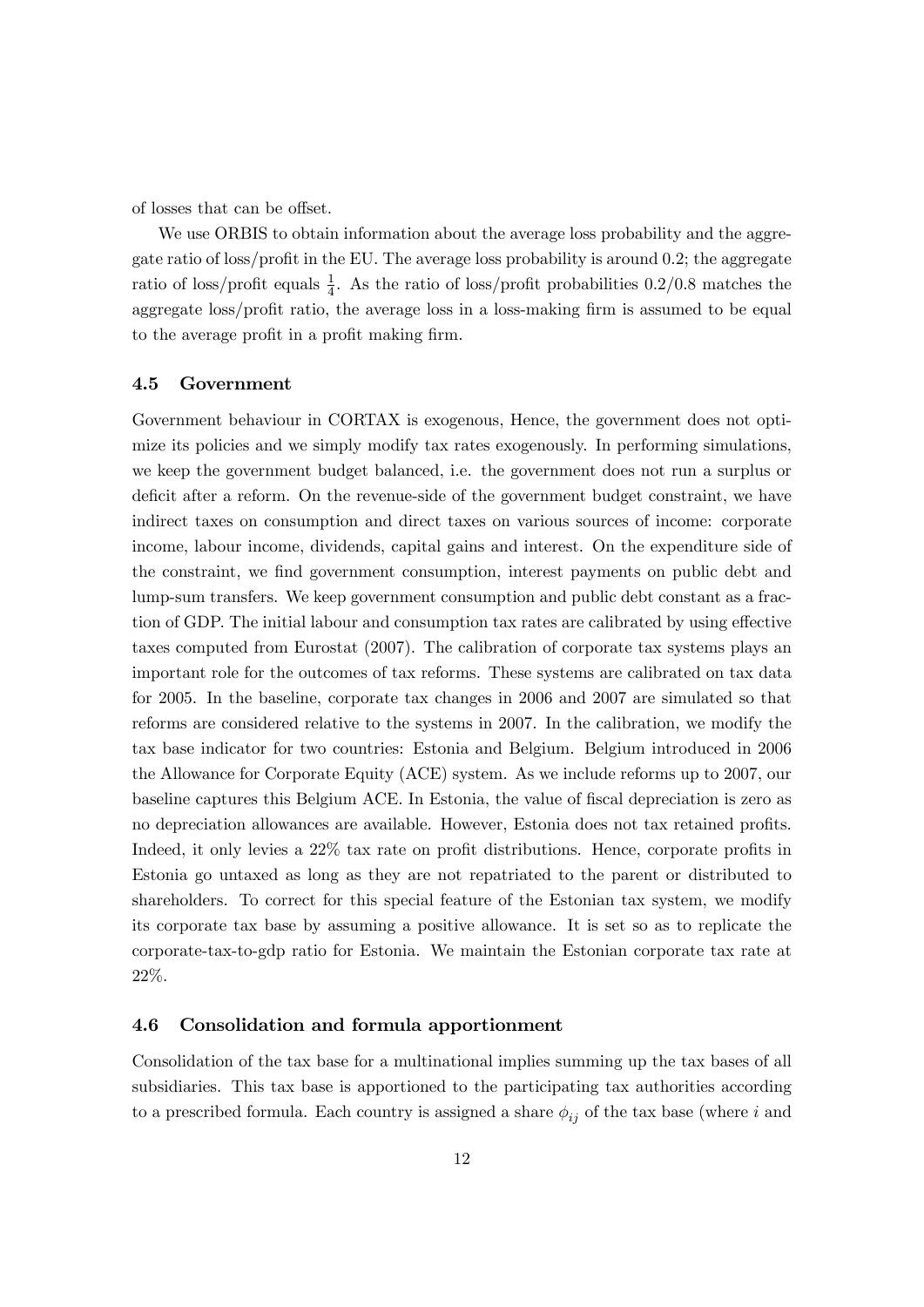$j$  represent the home and host country, respectively), which it may tax at its own tax rate  $\tau_{\pi,i}$ . The share is calculated as a weighted average of three factors: employment, capital stock and production:<sup>1</sup>

$$
\phi_{ij} = f^L \frac{L_{ij}}{L_i} + f^K \frac{K_{ij}}{K_i} + f^Y \frac{Y_{ij}}{Y_i}
$$
\n(1)

The weights of the three factors, denoted by  $f^{L,K,Y}$ , sum up to one. The variable  $L_{ij}$ denotes employment by a subsidiary in source country  $j$  of a multinational from home country *i*. Total employment by multinational *i* is thus given by  $L_i = \sum_j L_{ij}$ . When the consolidated tax base is allocated according to the labour shares, jurisdiction  $j$  thus receives a fraction  $L_{ij}/L_i$ . The same notation applies to capital and production. One can easily check that the shares sum to one for each multinational  $(\sum_j \phi_{ij} = 1)$ . Our starting point is a broad formula with equal weights on employment, capital and production, i.e.  $f^L = f^K = f^Y = 1/3.$ 

The tax rate relevant for decisions by multinationals can be written as a weighted average of the tax rates applied by the participating jurisdictions:

$$
\tau_{\pi,i}^{fa} = \sum_j \phi_{ij} \,\tau_{\pi,j} \tag{2}
$$

In the determination of optimal input demands, multinationals take into account that they can affect the  $\phi$ -shares to minimise the overall tax rate  $\tau_{\pi}^{fa}$ . In other words, they can still relocate mobile factors under formula apportionment if corporate tax rates differ across jurisdictions. We assume that the formula apportionment system is mandatory for all multinationals.

#### 4.7 Equilibrium and welfare

Equilibrium must hold on each market. On the goods market, a homogenous good is traded on a perfectly competitive world market. Thereby, countries cannot exert market power so that the terms of trade is fixed. On asset markets, bonds and equity of different origins are perfect substitutes and are freely traded on world markets so that returns are fixed for individual countries. Debt and equity are imperfect substitutes. The current account equals the change in the net foreign asset position for each country (including rest of the world), due to Walras law. As labour is immobile internationally, wages are determined

<sup>&</sup>lt;sup>1</sup>In practice, it is difficult to define capital and to a lesser extent employment and production. This issue is outside the scope of the current paper, see e.g. Martens-Weiner (2006). We consider production instead of sales as a factor in the apportionment formula. In our model, we are unable to define the destination of sales, as only the net exports of each country are known. This prohibits the use of sales in the formula.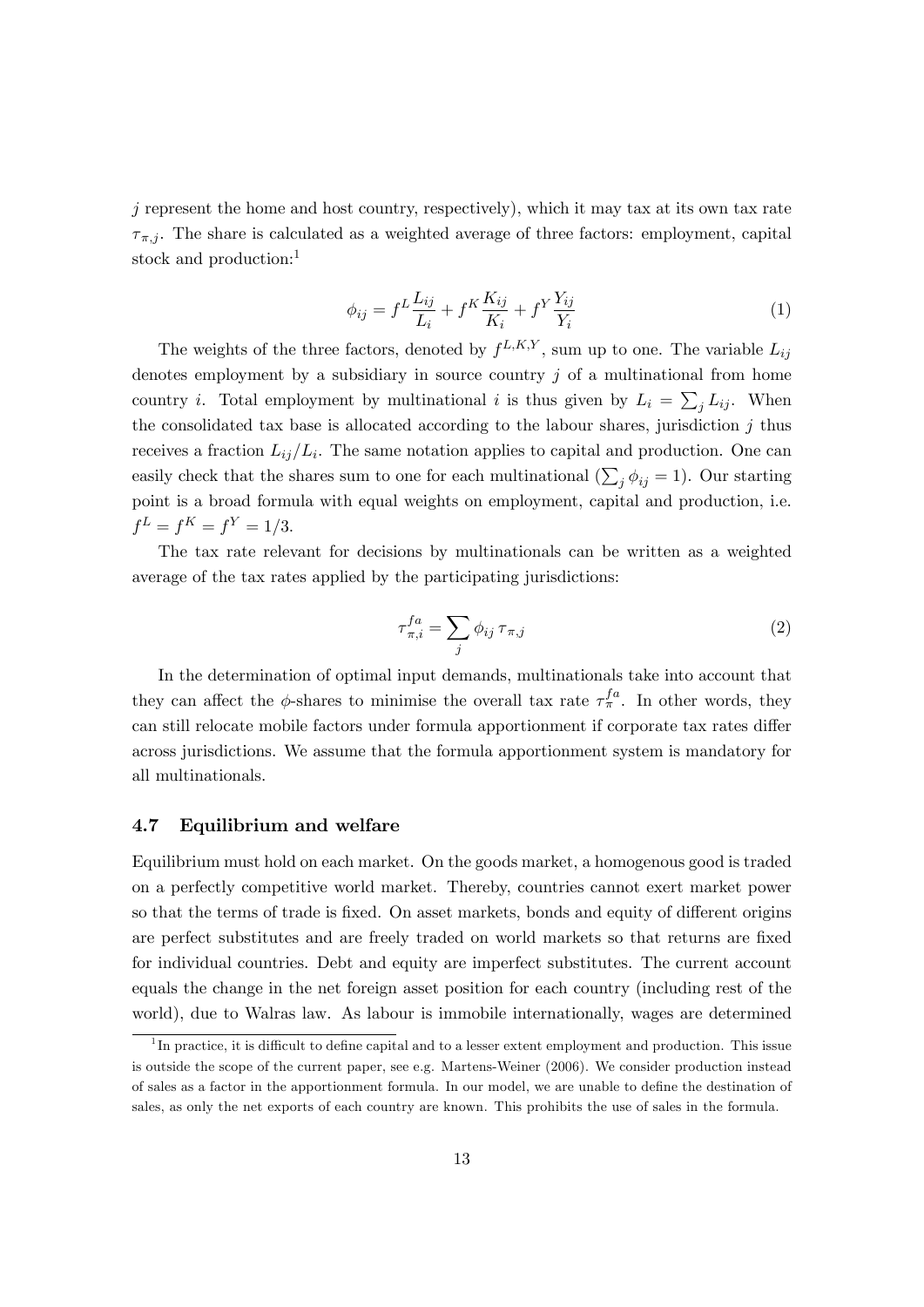nationally on competitive labour markets. We focus on the steady state outcomes of the model.

We compute the compensating variation to measure the welfare effects of policy changes. It is equal to the transfer that should be provided to households to maintain their utility at the pre-reform level. A positive compensating variation implies a welfare loss. In presenting the welfare effects of reforms, we put a minus for the compensating variation so that a positive value denotes an increase in welfare. We express the welfare effect in terms of GDP.

## 5 Analysing a CCCTB in Europe

This section analyses the introduction of a common consolidated corporate tax base (CC-CTB) in all EU-countries (see van der Horst et al., 2007). The reform can be decomposed into two parts. First, the introduction of a common base in Europe, implying common rules for depreciation, investment incentives, loss treatment, etc. Second, we consider the shift from separate accounting with transfer pricing towards consolidation with formula apportionment.

#### 5.1 Common base

We introduce a common base at the current EU-average. This choice of the common base differs from the proposals by the European Commission, which involve a net broadening of the corporate tax bases in Europe in combination with a reduction in corporate tax rates (see e.g. CCCTB Working Group, 2007). In our simulations, we assume that the EU develops a set of rules regarding tax depreciation, loss offset and tax incentives which produces a tax base that is equal to the aggregate base generated by the variety of regimes currently in place. Hence, some countries broaden their tax base while others narrow it. The common base applies to both multinationals and domestic firms. If tax revenues change in a country, we assume that lump-sum transfers are used to balance the government budget.

The simulations reveal that the aggregate welfare effect of the common base for Europe is small. On aggregate, welfare rises by a slight 0:01% of EU27-GDP. This is because there is no aggregate change in the tax base in the EU, only a change in individual countries. The small aggregate benefit is due to a slight reduction in the variation of effective marginal tax rates across countries, which improves capital export neutrality. The more efficient allocation of capital across countries generates a small welfare gain.

For individual countries, the common base has larger effects, depending on the change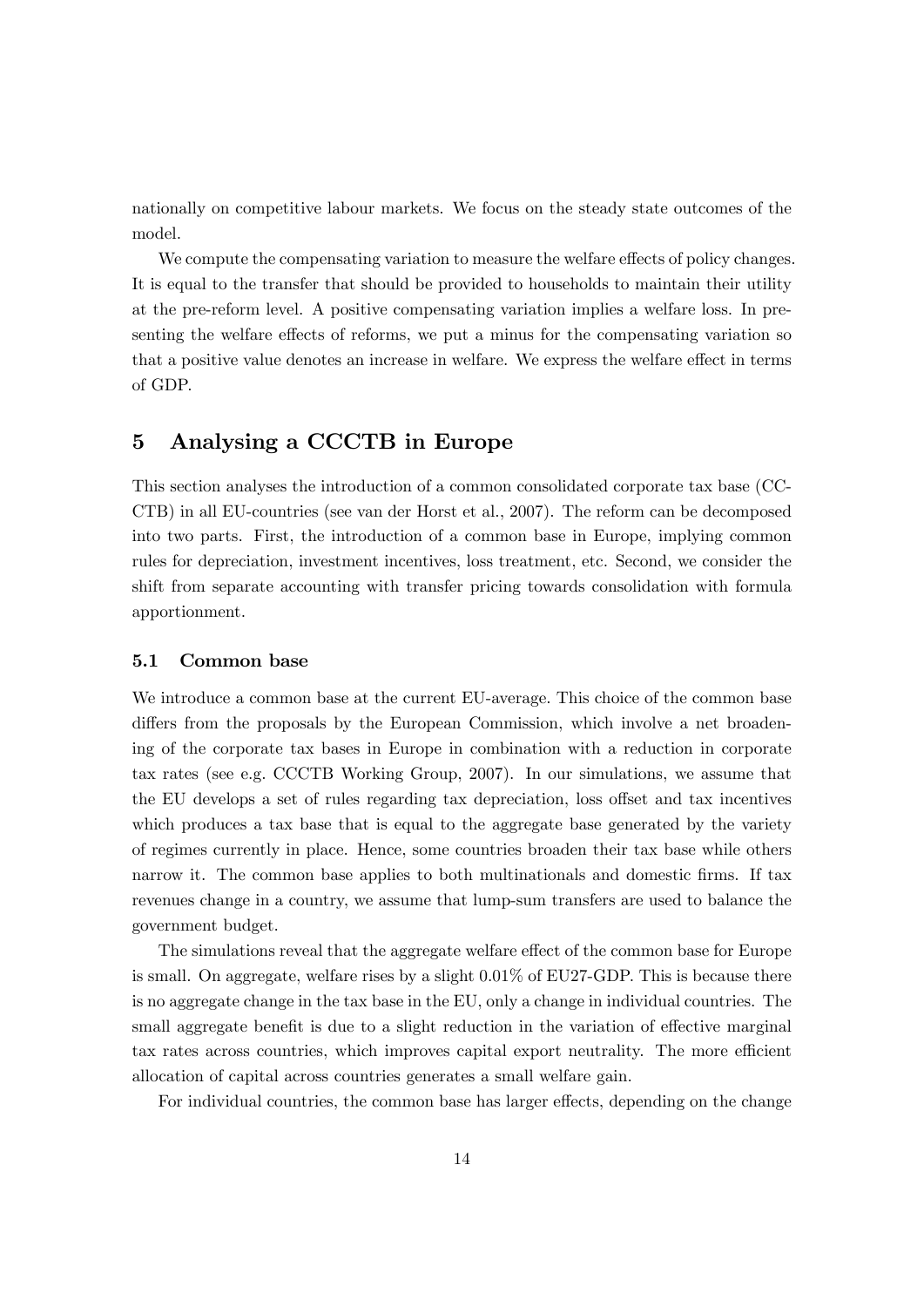

in the individual countryís tax base. Figure 1 shows the welfare implications of the common base for countries, thereby assuming that each country adjust transfers to households to maintain revenue neutrality. Hence, countries that broaden their base are able to raise transfers; countries that narrow their base reduce transfers. On the horizontal axis is the initial net present value of depreciation allowances as a share of the purchase price of an investment (which lies between 0 and 1). The figure shows that countries that narrow their tax base by means of more generous depreciation allowances and tax incentives experience a welfare gain. This is because the narrower tax base reduces the cost of capital so that investment distortions decline. More investment raises the productivity of labour and is accompanied by higher wages. This encourages labour supply so that employment expands. The increase in investment and employment lead to a higher level of GDP. Welfare increases up to almost 0:4% of GDP in Poland and Spain. Countries that gain in the top-left corner of Figure 1 include also Ireland, Hungary, Malta, Austria and Czech Republic. In contrast, countries that broaden their base via less generous allowances for investment experience opposite effects. This includes Belgium (with its ACE system currently in place), Estonia, Lithuania, Denmark and France among others. Figure 1 shows that welfare falls with the size of initial allowances. The biggest loss is for Belgium that abolishes its ACE system, which substantially increases the cost of capital (see de Mooij and Devereux (2008) for an analysis of ACE reforms in the EU).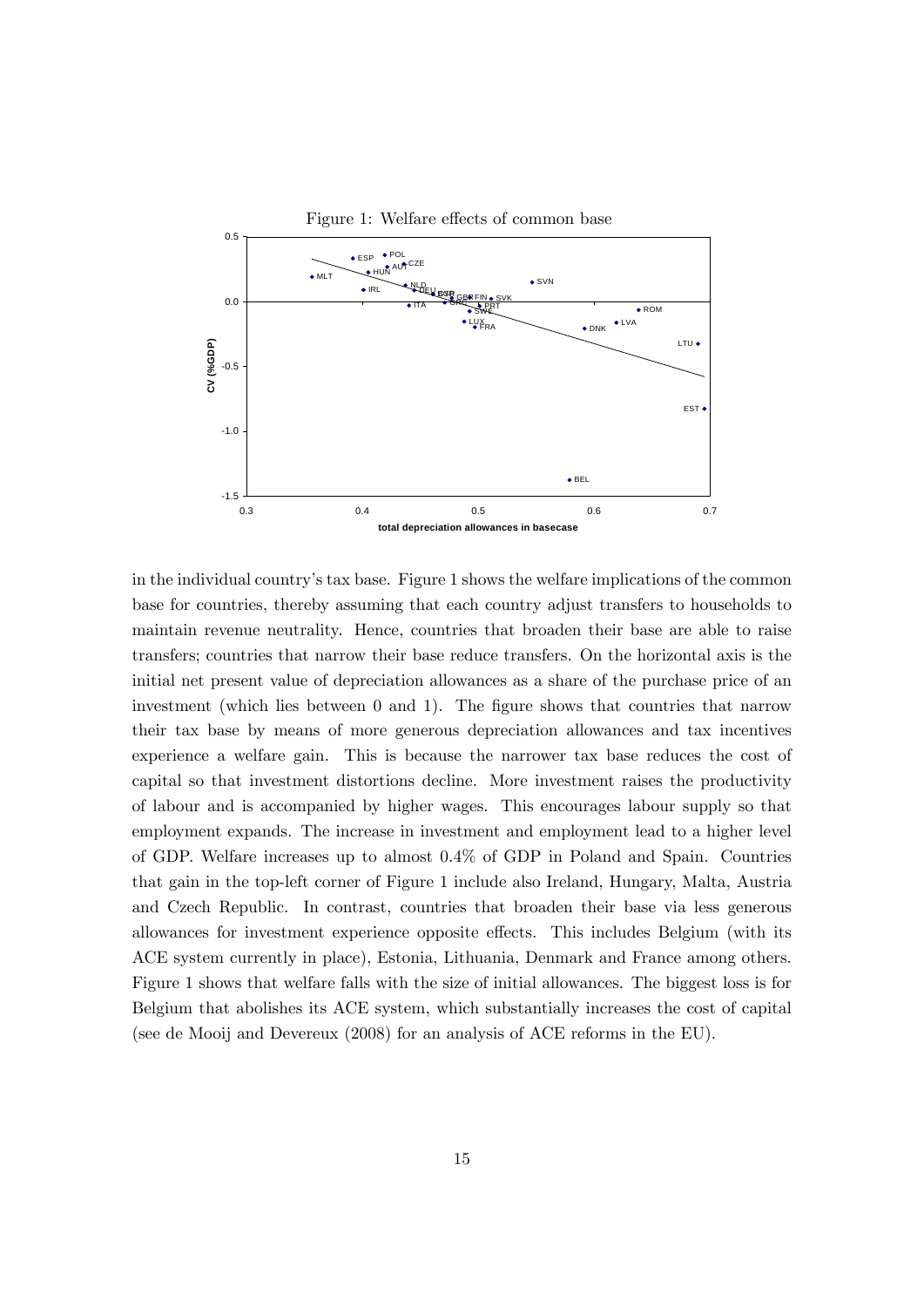#### 5.2 Consolidation with formula apportionment

Next, we consider the impact of consolidation and formula apportionment. To avoid mixing-up effects of a common tax base with the effects of consolidation and formula apportionment, this subsection takes the common base as a starting point for the analysis. Hence, the effects of the CCCTB with consolidation and formula apportionment are assessed relative to a European common corporate tax base. With CORTAX, we simulate the shift to consolidation and formula apportionment and assume that tax rates remain unchanged. If an individual country loses or gains corporate tax revenues, the government budget is balanced by lump-sum transfers, labour taxes or changes in the corporate tax rate. In the simulations, we use a formula of equal weights  $(1/3 \text{ each})$  for employment, assets and output. In CORTAX, the reform has both ex-ante effects on corporate tax revenue of countries and behavioural effects that affect economic outcomes and aggregate welfare ex-post. The next two subsections discuss these in turn. Note that the simulations ignore the impact of the CCCTB on compliance costs. To the extent that lower compliance costs would yield additional welfare gains, it would increase the likelihood that countries opt in the system.<sup>2</sup>

#### 5.2.1 Ex-ante effects

We first present the ex-ante revenue effects of consolidation and formula apportionment. Corporate tax revenue is affected by two channels. First, formula apportionment modifies the distribution of the European corporate tax base across countries as compared to the current regime with separate accounting. Some studies have analysed these distributional effects using micro data from firm accounts (see e.g. Devereux and Loretz, 2008; Fuest et al., 2007). In CORTAX, the estimated reallocation of the corporate tax base is determined by national accounts data, which determine the shares in the formula for each country. Figure 2 shows the effects for corporate tax-to-GDP ratios of individual countries. The countries in the figure are ranked according to the statutory tax rates. Consolidation implies that countries with relatively low tax rates, like the Netherlands and Ireland, lose existing tax revenues from profit shifting by multinationals. The second determinant of

 $2$ This effect is difficult to predict. Yet, compliance costs may fall for a number of reasons. For instance, multinationals no longer have to put effort in determining transfer prices for complicated transactions. Moreover, firms can calculate a single European tax liability based on common rules instead of 27 different ones based on very diverse national systems. This would be particularly beneficial if a central administration became responsible for the tax treatment of the multinational. If tax authorities have to deal with two different systems, one for domestic firms and one for multinationals, administrative costs for governments may also increase. In the absence of clear-cut empirical information about how much compliance costs will fall under the CCCTB, we ignore this issue in this paper.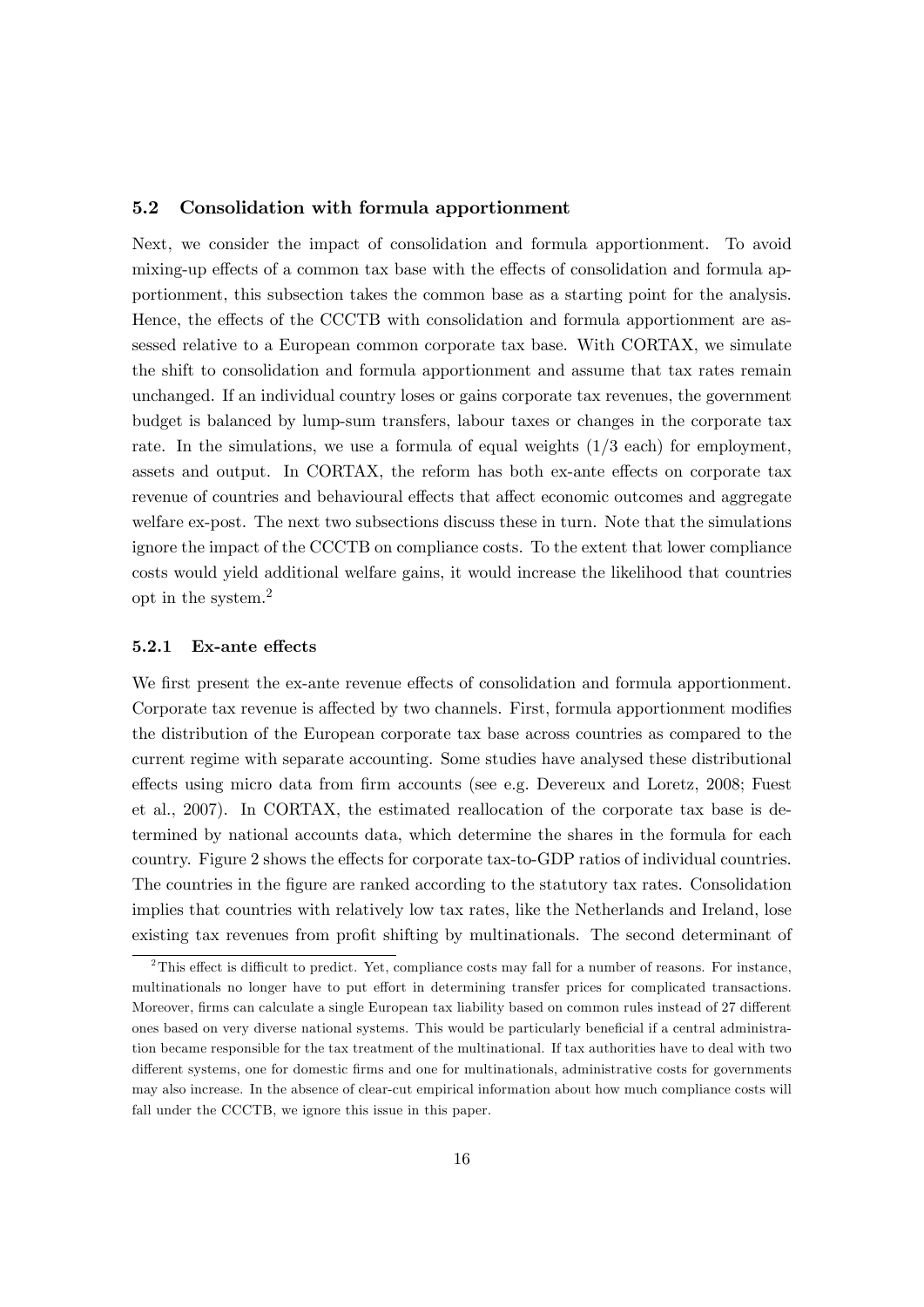Figure 2: Ex-ante effect of a switch from separate accounting (with common base) to formula apportionment on corporate tax-to-GDP ratios



the ex-ante change in corporate tax revenues is the apportionment of the consolidated tax base. The adopted formula with equal weights on employment, capital and output distributes a relatively large share of profits to labour-intensive subsidiaries. For example, in the strong bilateral investment relation between Finland and Estonia, a relatively large share of taxable profits of their multinationals is apportioned to Estonia. In explaining the economic effects of consolidation with formula apportionment, we will return to the significance of the capital intensity. Note that both the elimination of transfer pricing and the apportionment of the consolidated tax base redistribute a given tax base, without a common gain or loss.

Second, corporate tax revenue is influenced by loss consolidation. In particular, under the current system of loss carry forward, some losses can not be offset, either due to limitations in the period of loss offset or because a subsidiary does not make future profits. Moreover, losses are not indexed in tax systems. Thus, they need to be discounted under loss carry forward. Under consolidation, a loss in one part of the company can be offset immediately against profits elsewhere. Hence, as long as profits elsewhere in the group are positive, losses can always be offset and without discounting. It means that the tax burden for the group under loss consolidation is lower than under loss carry forward. Assuming that all losses that occur in European subsidiaries can always be offset by profits elsewhere, we have computed the expected structural reduction in the corporate tax burden for multinationals under consolidation. Figure 3 shows the results. On average, we find that corporate tax revenue falls by  $0.1\%$  of GDP. It is equivalent to a reduction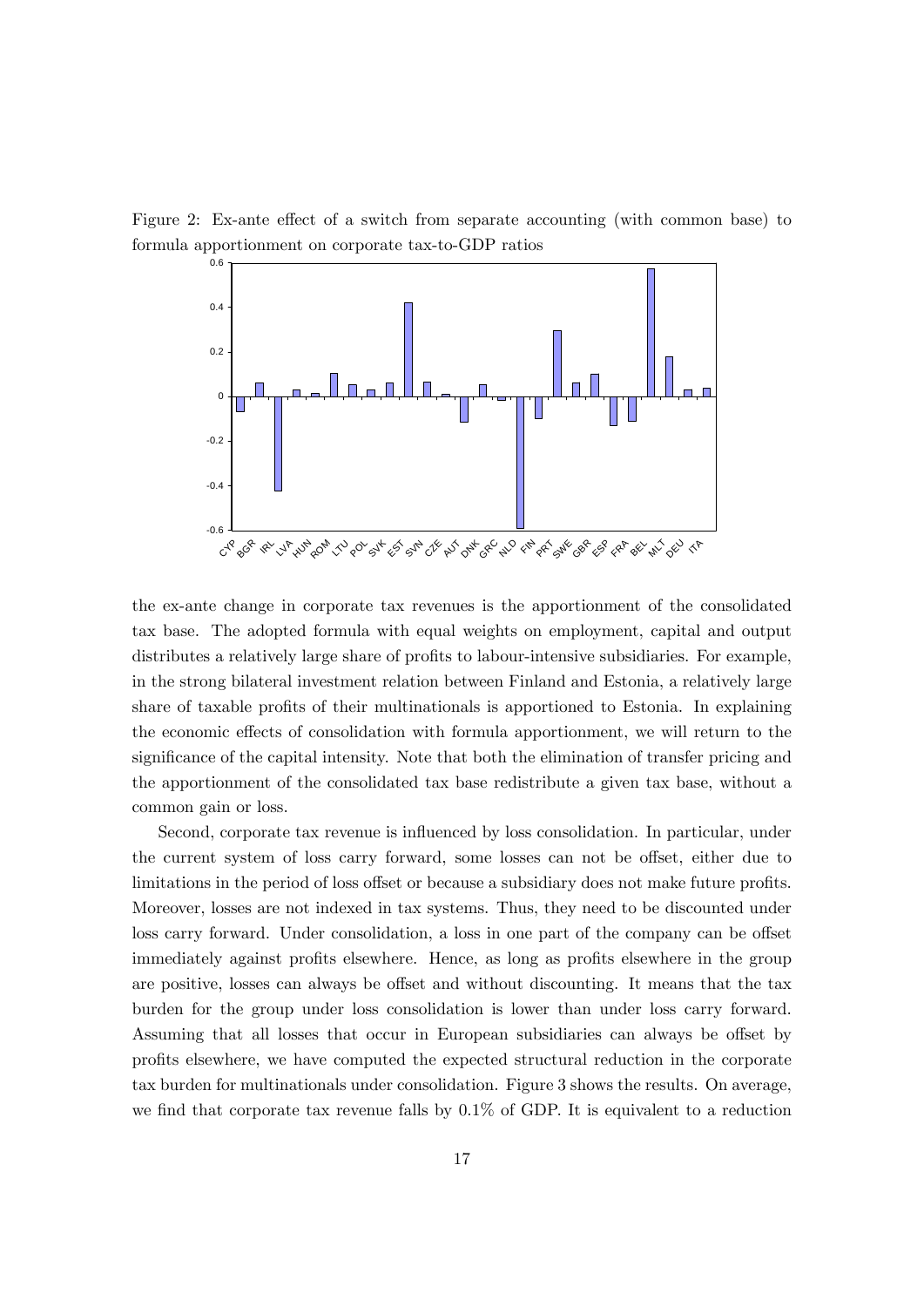Figure 3: Ex-ante effect of loss consolidation as compared to loss carry forward on corporate tax-to-GDP ratios



of the tax burden by about 2:5% of current revenue. The reduction is higher for countries featuring high corporate tax rates and a large multinational sector.

#### 5.2.2 Ex-post effects

Firms change their behaviour in response to consolidation and formula apportionment. Their response depends on both the formula adopted and on how the government makes up for the revenue loss associated with loss consolidation. This section Örst assumes that countries use lump-sum transfers to balance their budget. Later, we also consider the reform if labour or corporate tax rates are increased to do this. The aggregate economic effects for the EU are presented in Table 1. The welfare effects for individual countries are presented in Figure 4.

The welfare effects of consolidation and formula apportionment in CORTAX are caused by three effects. First, in the new regime multinationals can no longer shift profits to subsidiaries within Europe. Indeed, profits are consolidated so any manipulation of transfer prices is worthless. The abolition of profit shifting reduces corporate tax revenue in lowtax countries and raises it in high-tax countries. Yet, it is not a zero-sum game because profit shifting allows multinationals to reduce their overall tax burden. Taking away this opportunity raises the tax burden for Örms, discourages investment and hurts welfare.

A second effect offsets the impact of reduced profit shifting. In the old regime, firms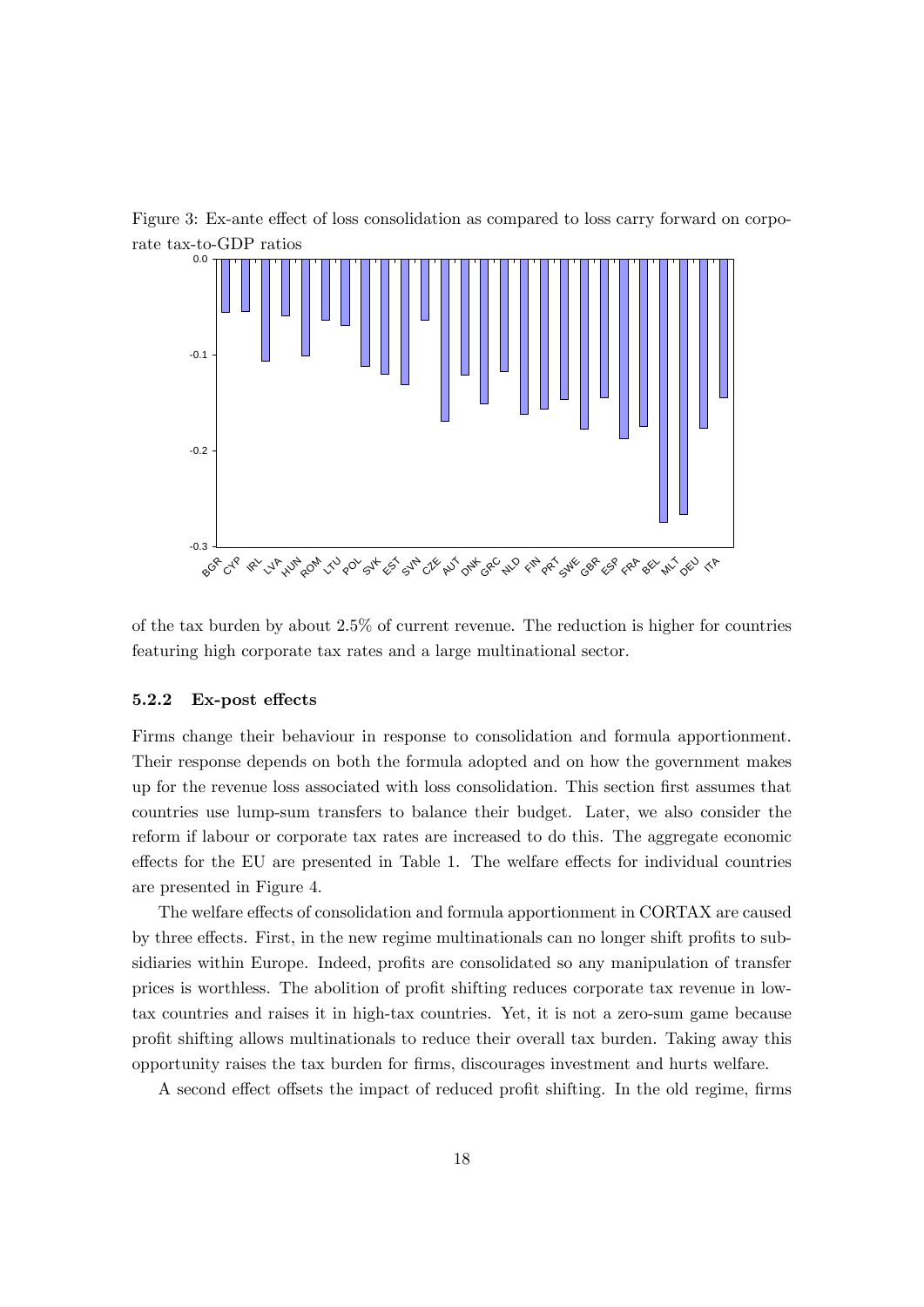had an incentive to relocate capital if the effective tax burden in different locations was different. In the new regime, a multinational will have an incentive to reallocate factors to low-tax jurisdictions as this changes the weights appearing in the apportionment formula. With a larger weight of low-tax countries, more income is taxed at that low rate and so the overall tax burden for the firm declines. Effectively, statutory corporate tax rates become taxes on the factors that appear in the formula. As long as tax rates differ across countries, Örms will therefore have an incentive to reallocate inputs. In a sense, formula apportionment replaces one distortion in capital allocation by another distortion. The model reveals whether this improves allocative efficiency or not.

The last effect of formula apportionment is due to a lower tax burden associated with loss consolidation. This effect is subtle. First, loss consolidation reduces labour costs. This is because wages will always directly be deducted from the multinationals' corporate tax bill, while this might not be the case under loss carry forward (as costs might be deductible later if profits are made). Second, loss consolidation does not necessarily reduce the cost of capital. On the one hand, deductible costs become more valuable under consolidation as such costs can be deducted earlier and always. This might not be true under loss carry forward when some costs might not or only later be deducted. On the other hand, the marginal returns on investment are also taxed immediately and cannot be postponed or waved in case of loss. This increases the cost of capital.

The upper row of Table 1 shows that Europe as a whole benefits from consolidation with formula apportionment if the revenue losses are compensated by a reduction in lumpsum transfers to households. On average, welfare expands by almost 0.1% of GDP. The main reason is that the reduction in the tax burden induced by loss consolidation (Önanced by lower lump-sum transfers) raises investment, employment and welfare.

The shift in the tax burden from distortionary corporate taxes towards lump-sum taxes is accompanied by efficiency improvements. It is a serious limitation of the model, however, that it does not consider the effects on the income distribution. Indeed, governments use distortionary taxes for distributional reasons and the efficiency costs of taxation reflect the social costs of equality. In principle, these should be balanced by the social gains from equality. By ignoring distribution in CORTAX, one might wrongly conclude that a switch from distortionary to non-distortionary taxes yields a social welfare gain. To avoid this, we consider simulations in which other distortionary taxes are used to balance the government budget. The second and third rows of Table 1 show that if higher corporate tax rates or labour taxes are used to balance the government budget, the positive economic effects are smaller. Higher corporate tax rates are particularly harmful for investment, while higher labour taxes especially hurt labour supply incentives and reduce employment. In these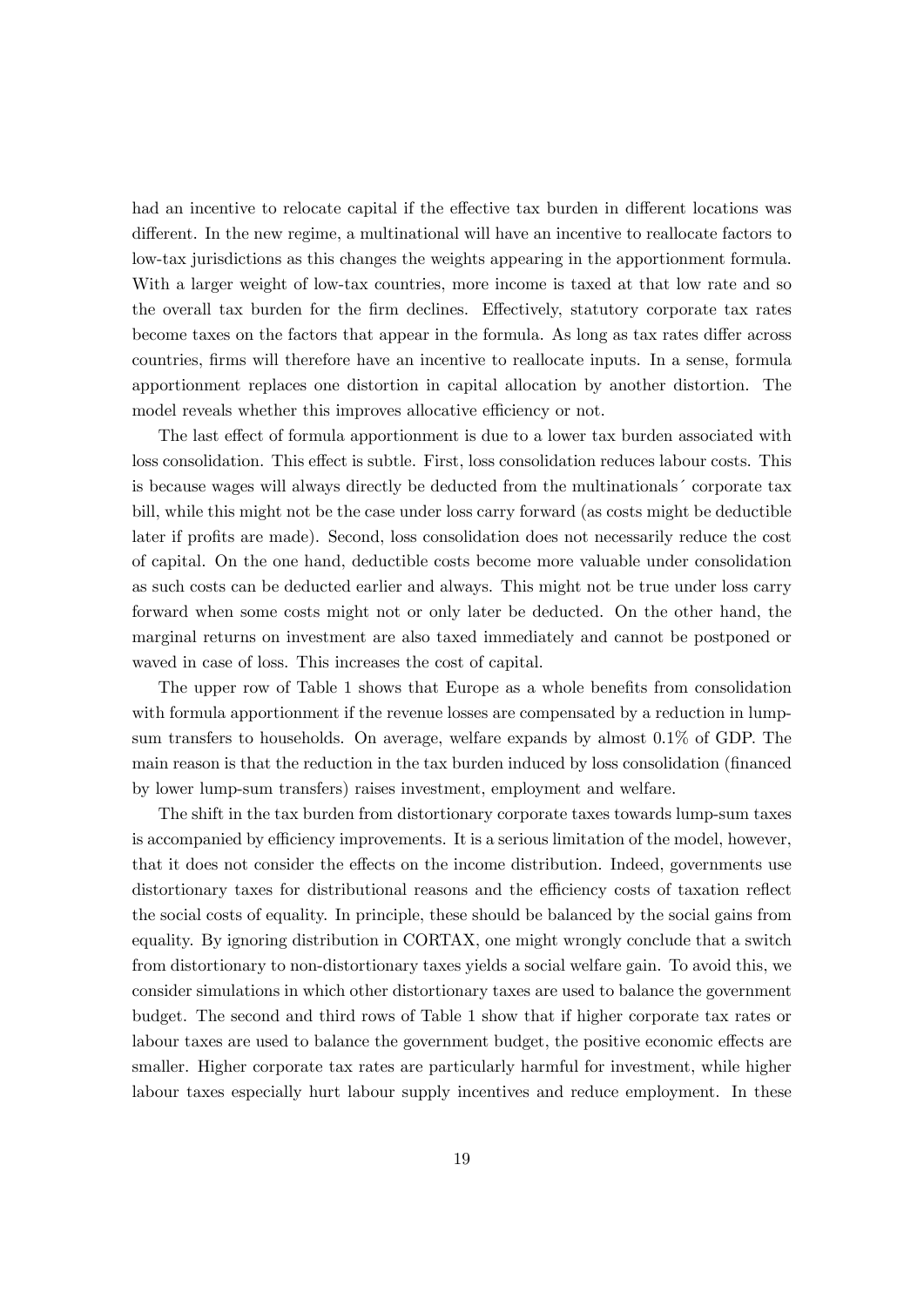Table 1: CCCTB average EU effects

|                       |         |      |              | CoC Capital Wage Employm. GDP Welfare |               |         |
|-----------------------|---------|------|--------------|---------------------------------------|---------------|---------|
| Transfers             | $-0.05$ | 0.38 | (141)        |                                       | $0.17$ $0.18$ | 0.08    |
| Corporate tax $-0.02$ |         |      | $-0.13$ 0.20 |                                       | $0.09 - 0.07$ | 0.01    |
| Labour tax            | $-0.05$ | 0.23 | 0.42         | 0.02                                  | 0.03          | $-0.03$ |

cases, the welfare effect drops to only  $0.01\%$  and  $-0.03\%$  of GDP, respectively.

For individual countries, Figure 4 shows the welfare effect under lump-sum transfer adjustment. The welfare effect of individual countries is the net effect of various opposing forces. First, consolidation and formula apportionment causes a redistribution of the tax base, which benefits some but hurts other countries. Second, the abolition of profit shifting implies a benefit for high-tax countries and a loss for low-tax countries. Third, this effect is offset by distortions of the allocation formula, where low-tax countries benefit from attracting factors in the allocation formula at the expense of high-tax countries. Finally, loss consolidation involves a shift in the tax burden from firms to lump-sum taxation. On balance, the negative effects dominate for the Netherlands and France so that welfare in these countries drops. In all other countries, the net effect is positive for welfare. In general, Figure 4 suggests that the welfare effect is related to the capital/labour ratio in countries. Indeed, more capital-intensive countries tend to gain less from formula apportionment than more labour-intensive countries. This is due to the formula choice, which puts a relatively important weight on employment. As a result, the formula benefits labour-intensive countries relative to capital-intensive countries.

Figure 5 shows the welfare effects of the CCCTB for individual countries if higher labour taxes are used to offset the adverse revenue implications of loss consolidation. We see that the welfare effects are less favourable. Indeed, 11 of the 27 EU countries now do not experience a welfare gain from consolidation and formula apportionment. Spain, France and the Netherlands experience a welfare loss of more than 0.1% of GDP. Due to the ex-ante gains from redistribution under the 1/3 formula, a number of Central and Eastern European countries experience a welfare gain of more than 0.2% of GDP.

## 6 CCCTB and enhanced cooperation

The previous section suggests that a small aggregate welfare gain can be achieved by the CCCTB in the EU. Yet, not all countries gain from the CCCTB, especially if other distortionary taxes are used to balance the government budget. If some countries lose from the CCCTB, it raises the issue how to agree upon the proposal. Enhanced cooperation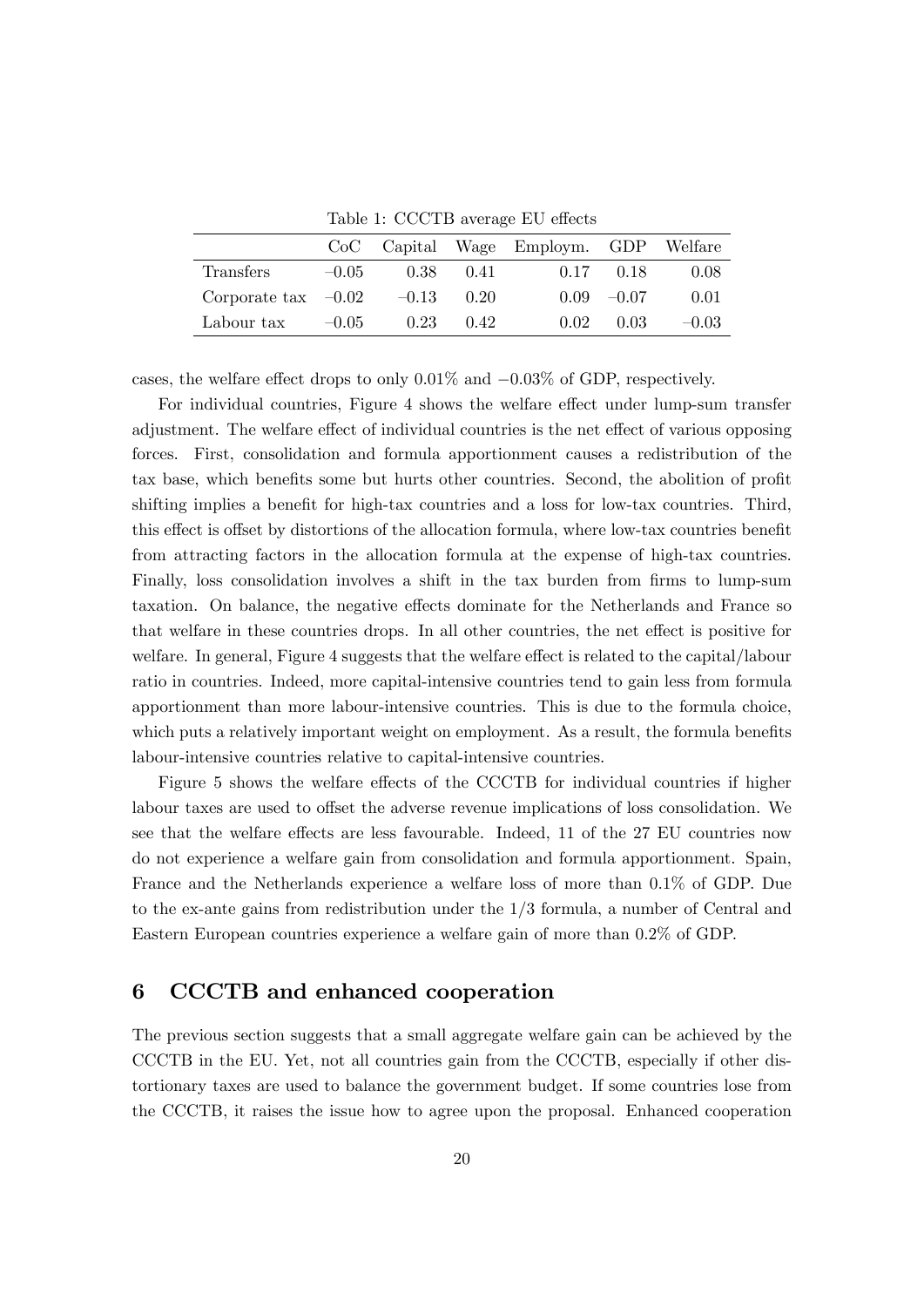

Figure 4: Welfare effects from consolidation with equal weights, lump-sum transfer adjustment

Figure 5: Welfare effects of CCCTB reform, adjustment of labour taxes to balance government budget

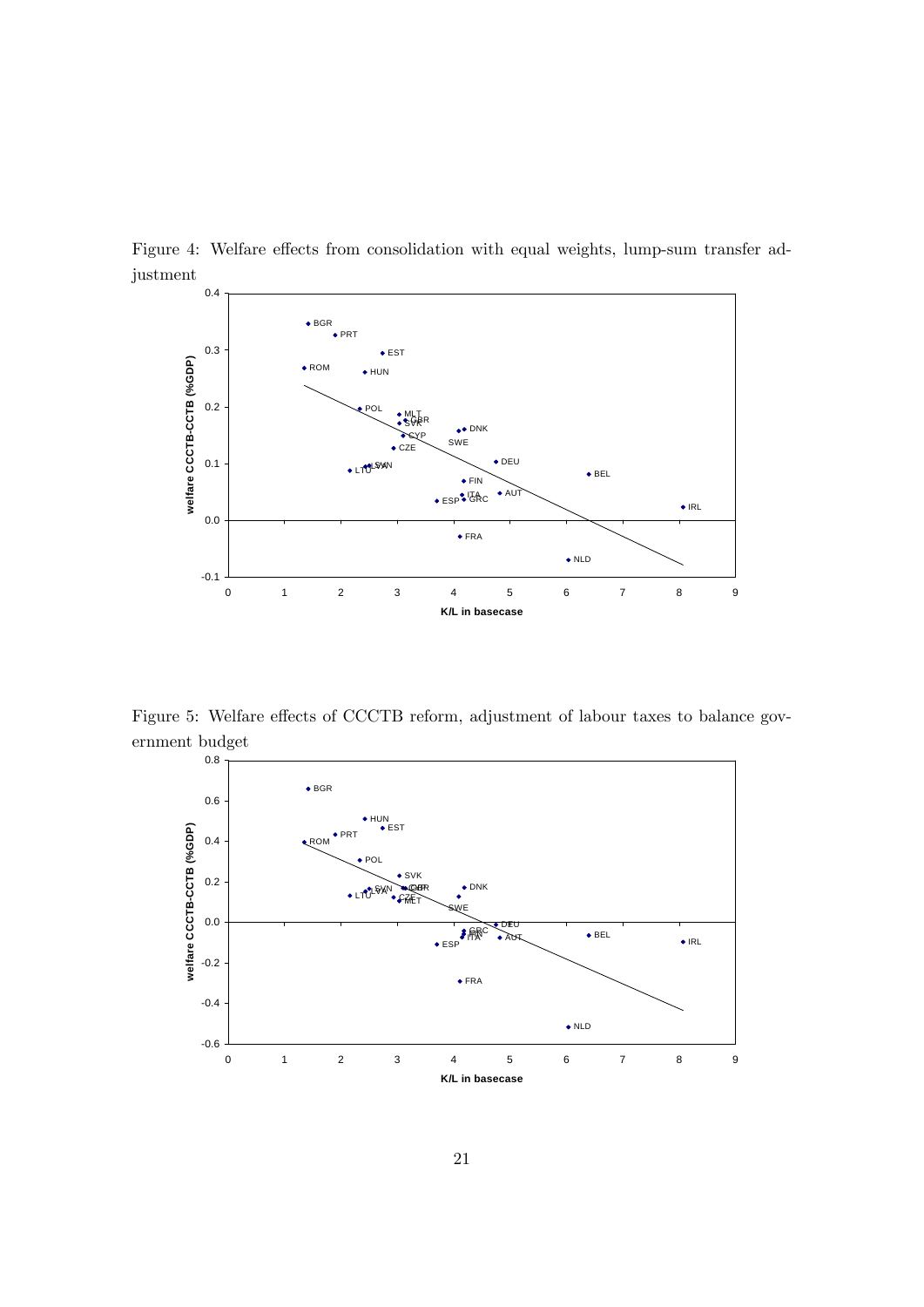agreements might be a way out. This section analyses scenarios in which a subset of countries decides to introduce the CCCTB but others stay out. We maintain the assumption of equal weights in the apportionment formula throughout the analysis and assume that labour taxes are used to balance the government budget. We start from the assumption that a common base is imposed, i.e. we do not consider the welfare effects of base broadening or base narrowing in individual countries. This keeps the focus on consolidation and formula apportionment. Thereby, we concentrate on the welfare effects for individual countries, and especially the distinction between the opt-ins and the opt-outs.

Figure 6 shows the welfare effects of the CCCTB for individual countries when either all countries opt in the CCCTB regime or when 16 winning countries opt in and 11 countries opt out as they do not benefit from the CCCTB. The figure shows that the welfare loss for countries opting out is reduced almost to zero. Hence, we do not find that a coalition of 16 has significant effects for the outside countries. At the same time, the welfare gains for the opt ins fall as well. One important reason is that part of the benefits for these countries comes from redistribution of the tax base from losing to winning countries. As it is the losing countries that drop out, this directly reduces the benefits for winning countries. When the aggregate benefits of the CCCTB are small, then this process may lead to adverse selection: once some countries start to opt out, cooperation becomes less beneficial for the remaining countries. The subsequent adverse selection might then make any cooperation infeasible. We see, for example, that Sweden experiences a small welfare loss when the 11 countries opt out, while it experiences a welfare gain of  $0.13\%$  of GDP when all countries opt in. Yet, the aggregate welfare gain may imply that a feasible coalition may remain that mutually gains from cooperation.

Next, we consider a coalition of countries that are similar in terms of the size of their multinational sector.<sup>3</sup> Figures 7 and 8 show the welfare effects of the CCCTB when implemented either by a coalition of countries with a small multinational sector, or by a coalition of countries with a large multinational sector. In the Ögures, countries are ranked according to the size of their multinational sector (more left is a smaller multinational sector). The countries with a small multinational sector are primarily from Central and Eastern Europe. The countries with a large multinational sector are located in Western Europe and start with France in the Figures. We see that if the countries with a small multinational sector form a coalition for the CCCTB, the economic effects for these countries are reduced. For the opt-outs, the CCCTB has a negligible effect. Hence, Central and Eastern European countries benefit much less from the CCCTB if Western European countries do not join. The reason is that Central and Eastern European countries no longer benefit

 $3$ The size of a multinational sector is measured by the sum of inward and outward FDI-stocks (%GDP).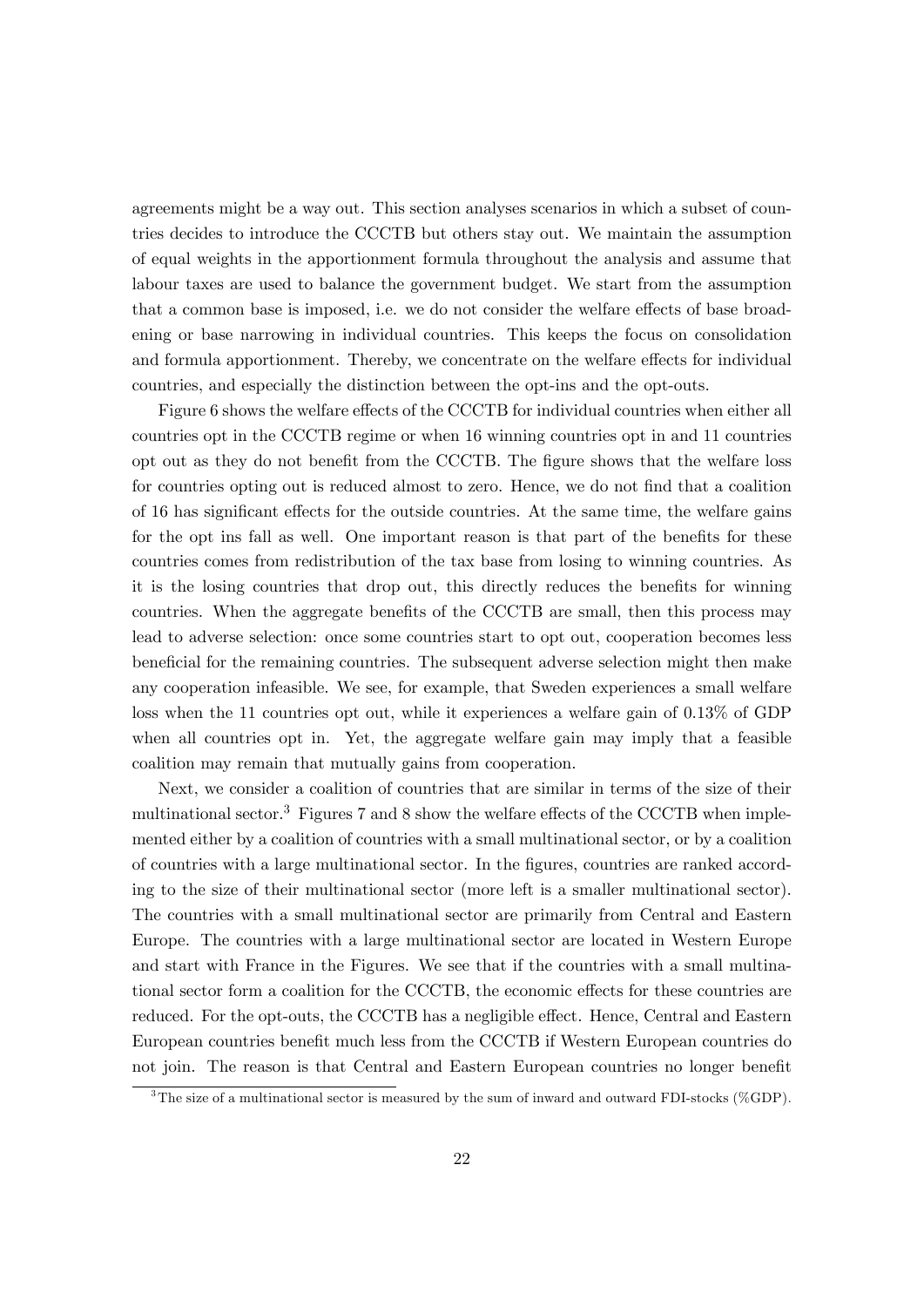

from the inflow of production factors, induced by the formula, since they feature relatively low tax rates. Moreover, ex-ante redistribution of the corporate tax base primarily takes place towards the Eastern European countries.

If countries with a large multinational sector adopt the CCCTB and other countries opt out, Figure 8 shows that the benefits for the opt-ins are actually bigger than under the European-wide CCCTB. This seems counter-intuitive. Why would Western European countries have an interest in Eastern countries not opting in? To understand this result, we need to go back to the underlying mechanisms that drive the impact of the CCCTB. On the one hand, the benefits for the opt-ins are partly due to the tax relief induced by loss consolidation. The welfare gains associated with this tax relief outweigh the welfare costs induced by the higher labour tax rate. On the other hand, if all countries join the CCCTB reform, this benefit is partly offset by two possible negative effects. The first is due to ex-ante reallocation of the tax base, which depends on the choice of the formula. The second is induced by factor reallocation towards low-tax countries. Indeed, high-tax countries suffer from an outflow of production factors by multinationals towards low-tax countries because corporate tax rates work as excises on the formula factors. If low-tax countries in Eastern Europe do not participate, this adverse welfare effect for high-tax countries disappears (although it is replaced by profit shifting to these countries). Hence, enhanced cooperation among a group of Western European countries is attractive for these countries as compared to full harmonisation. It confirms the outcomes in Vrijburg (2009)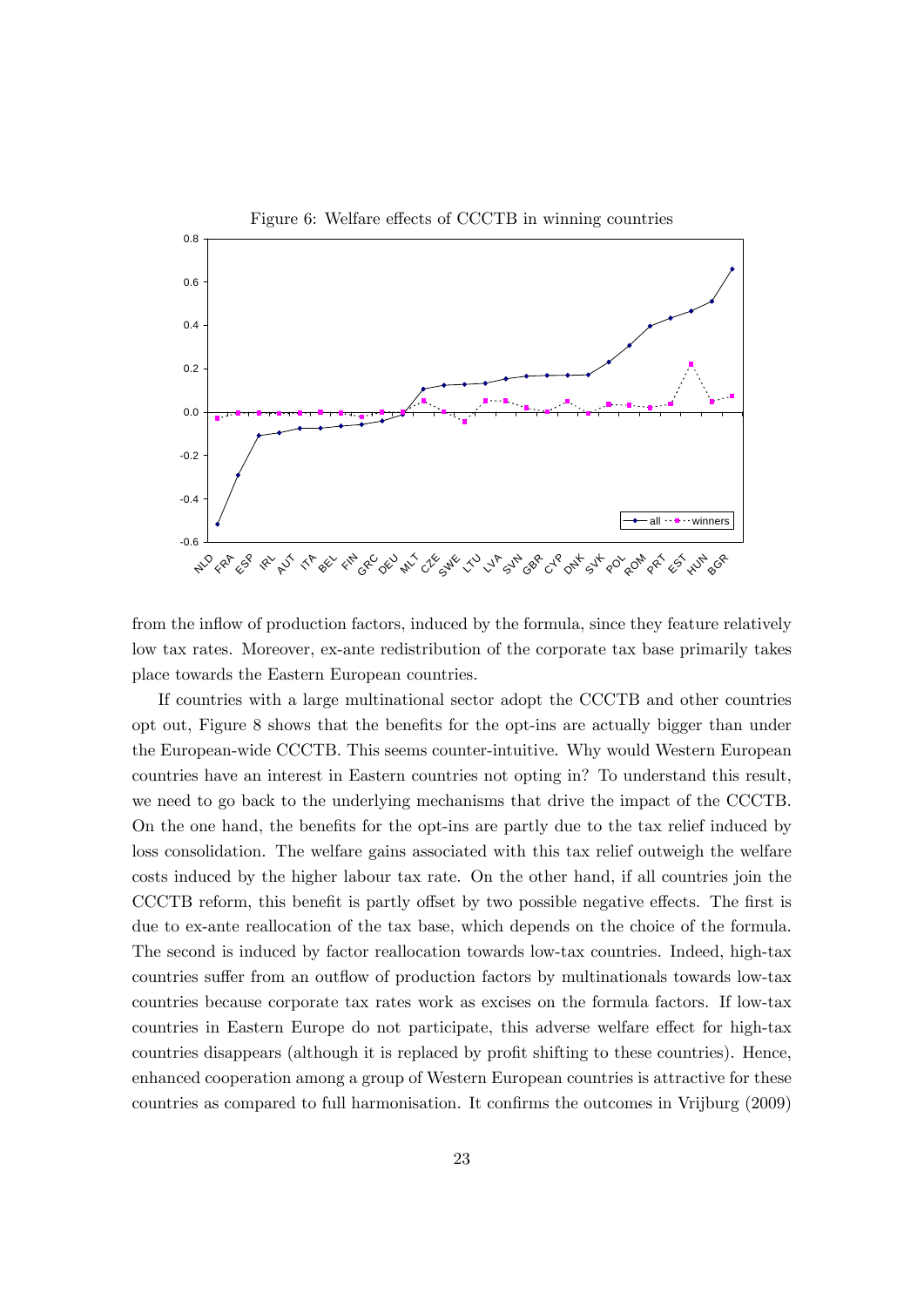

Figure 7: Welfare effects of CCCTB in a coalition of economies with a small multinational sector

that, under certain circumstances, cooperating countries find it attractive to keep other countries outside the coalition.

The latter result is reconfirmed when we form a coalition of the old EU15 member states. Figure 9 shows the welfare effects for individual countries and ranks countries according to their capital-intensity. We find that the CCCTB in the old EU-15 yields slightly more favourable effects for the opt-ins. The countries opting out, however, no longer experience a welfare gain.

## 7 Conclusion

This paper finds that consolidation with formula apportionment in the EU will exert a small aggregate welfare gain of approximately 0.1% of GDP. It is mainly due to the corporate tax cut induced by loss consolidation. If corporate tax rates or labour income taxes are used to compensate for these lower revenues, then this welfare gain almost disappears.

For individual countries, the benefits from consolidation and formula apportionment are diverse and depend on the formula choice. Indeed, the formula determines the distribution of the corporate tax base across countries and, thereby, the revenue implications of the reform. The formula also determines the extent to which tax rate differences across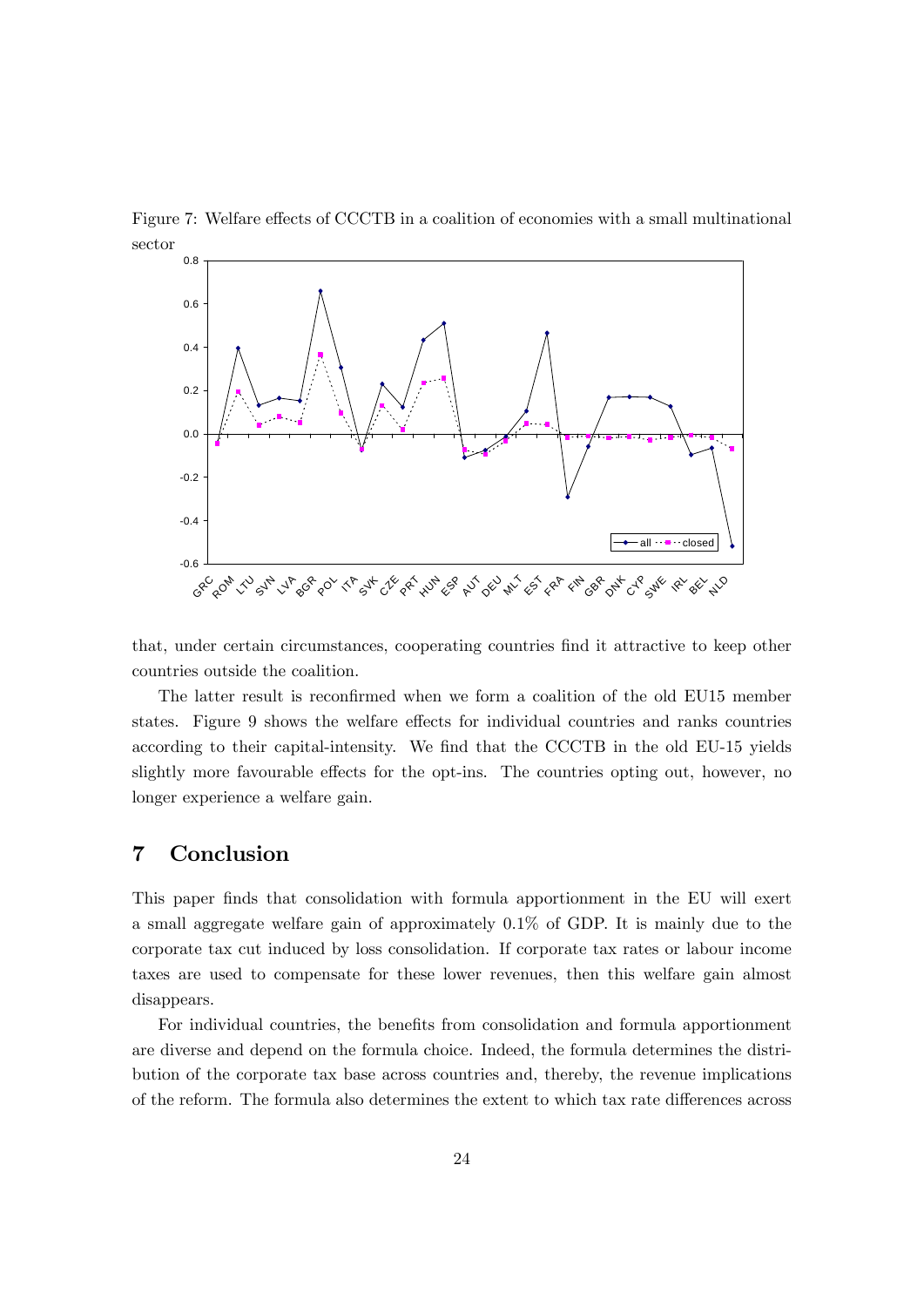

Figure 8: Welfare effects of CCCTB in a coalition of countries with a large multinational sector

Figure 9: Welfare effects of the CCCTB in the EU15 (old Member States)

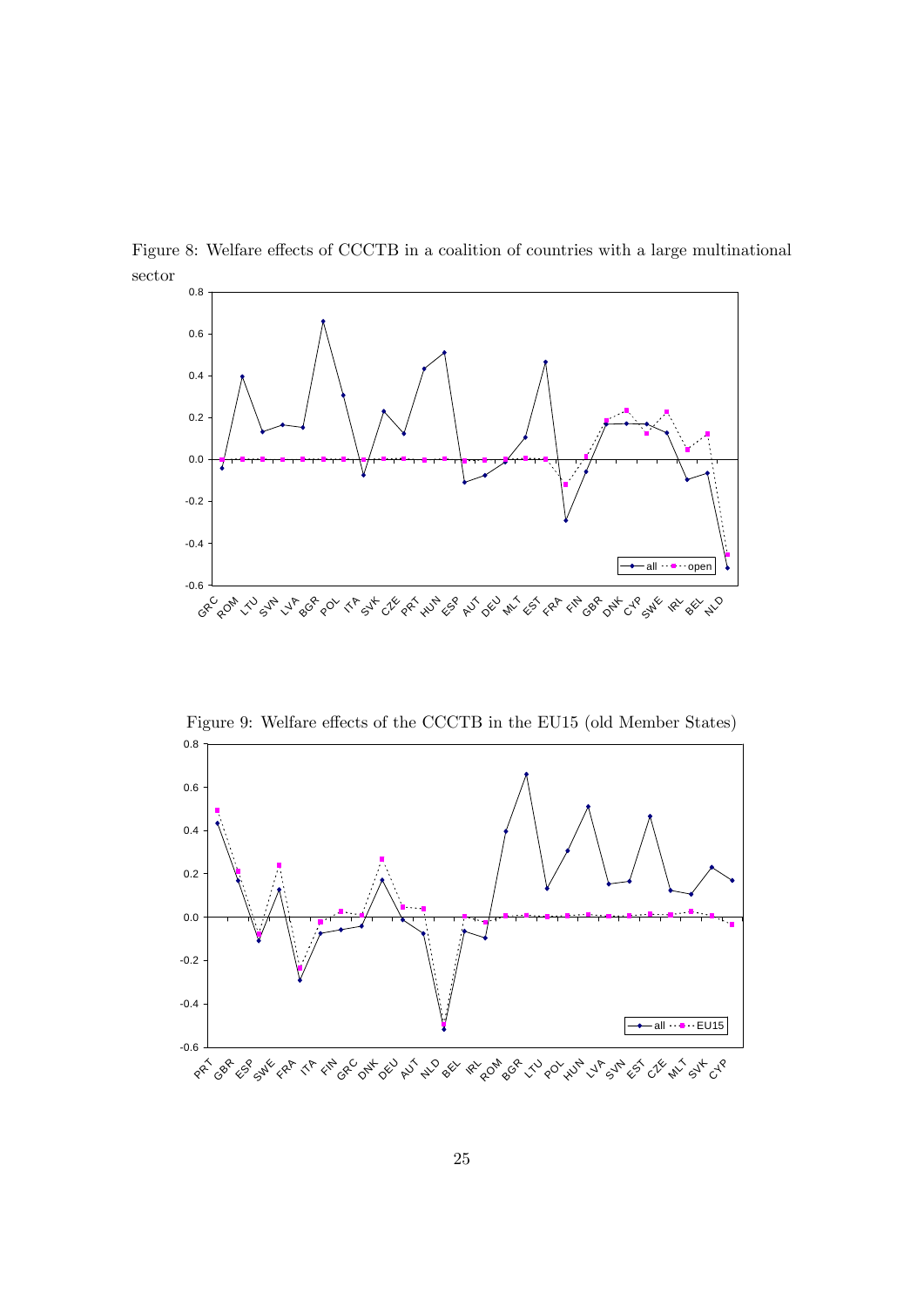countries influence the incentives for multinationals to relocate production factors. We find that a  $1/3$  formula for employment, assets and output will benefit countries in Central and Eastern Europe at the expense of a number of capital-intensive countries in Western Europe. If winning countries form an enhanced cooperation agreement on consolidation, they run the risk of adverse selection where subsequently more countries decide to opt out. Indeed, some countries no longer benefit from consolidation once losing countries opt out of the agreement. A coalition of similar countries, in our case similar in the size of their multinational sector, is found to more likely yield an enhanced cooperation agreement than an EU-wide introduction of consolidation. These findings confirm predictions in the theoretical literature on enhanced cooperation agreements.

Our analysis is attractive to explore the opportunities for enhanced cooperation on actual policy proposals in the EU. Yet, it also suffers from limitations. First, while the allocative gains from consolidation are small, the reduction in compliance costs seems a key issue in the debate on the CCCTB. These effects are ignored in the present analysis. Second, a more detailed analysis of the current rules for loss carry forward and the implications of loss consolidation could shed a better light on this aspect of the consolidation proposals. Third, we have only explored one formula to allocate profits across countries while other formulas would have different distributional and economic implications. Particularly interesting is the sales formula, which is popular in the US and also part of the discussion in Europe. Due to lack of data, we are unable to explore consolidation with formula apportionment on the basis of sales by destination. Finally, most theoretical studies on enhanced cooperation agreements explore a harmonisation of tax rates rather than consolidation. The spillovers induced by tax rates are different than the spillovers induced by the determination of the tax base. Indeed, with the CCCTB reforms analysed in this paper spillovers through profit shifting are replaced by spillovers through factor reallocation. Once tax rate harmonisation is considered, the analysis of enhanced cooperation agreements will become more relevant due to the importance of international spillover effects.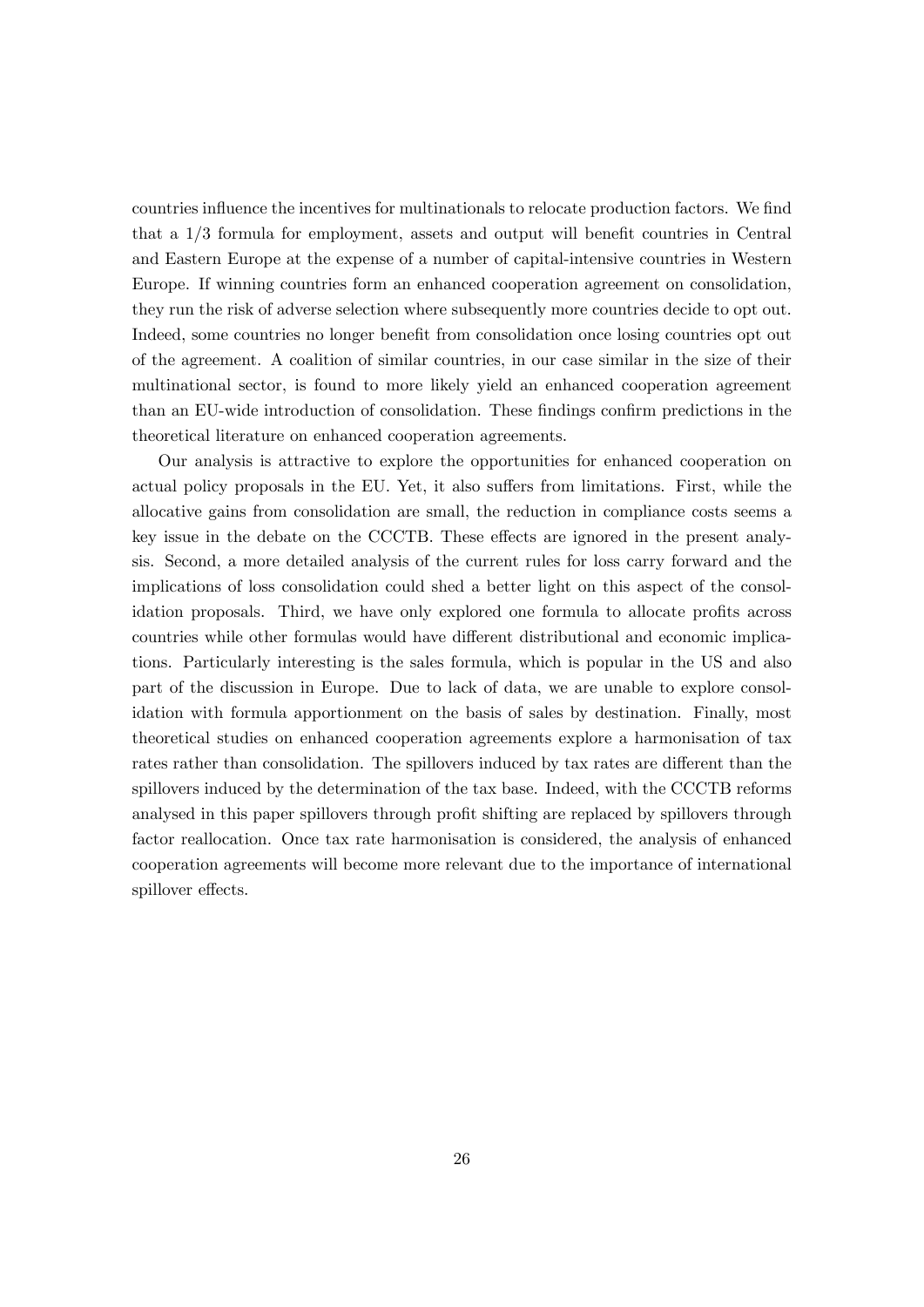## References

- Alesina, A., Angeloni, I., and Etro, F. (2005). International unions. The American Economic Review,  $95:602-615$ .
- Beaudry, P., Cahuc, P., and Kempf, H. (2000). Is it harmful to allow partial cooperation?  $Scandinavian$  Journal of Economics, 95:1-21.
- Becker, J. and Fuest, C. (2007). Tax enforcement and tax havens under formula apportionment. Fifo-cpe discussion paper, FiFo, Koln.
- Bettendorf, L., Gorter, J., and van der Horst, A. (2006). Who benefits from tax competition in the European Union? CPB Document 125.
- Bettendorf, L. and van der Horst, A. (2008). Documentation of CORTAX, mimeo.
- Bettendorf, L., van der Horst, A., and de Mooij, R. (2007). Corporate tax policy and unemployment in Europe: An applied general equilibrium analysis. Tinbergen Institute Discussion Paper 2007-56.
- Bordignon, M. and Brusca, S. (2006). On enhanced cooperation. Journal of Public Eco $nonics, 90:2063 - 2090.$
- Brøchner, J., Jensen, J., Svensson, P., and Sørensen, P. B. (2006). The dilemmas of tax coordination in the enlarged European Union. Working paper, CESifo, Munich.
- Burbidge, J. B., DePater, J. A., Myers, G. M., and Sengupta, A. (1997). A coalitionformation approach to equilibrium federations and trading blocs. The American Economic Review, 87:940-956.
- CCCTB Working Group (2007). CCCTB: possible elements of a technical outline. CC-CTB/WP/057.
- Conconi, P., Perroni, C., and Riezman, R. (2008). Is partial tax harmonization desirable? Journal of Public Economics, 92:254-267.
- de Mooij, R. and Devereux, M. (2008). Alternative systems of business tax in Europe: An applied analysis of ACE and CBIT reforms. Study for the European Commission.
- Devereux, M. and Loretz, S. (2008). The effects of EU formula apportionment on corporate tax revenues. Fiscal Studies,  $29:1-33$ .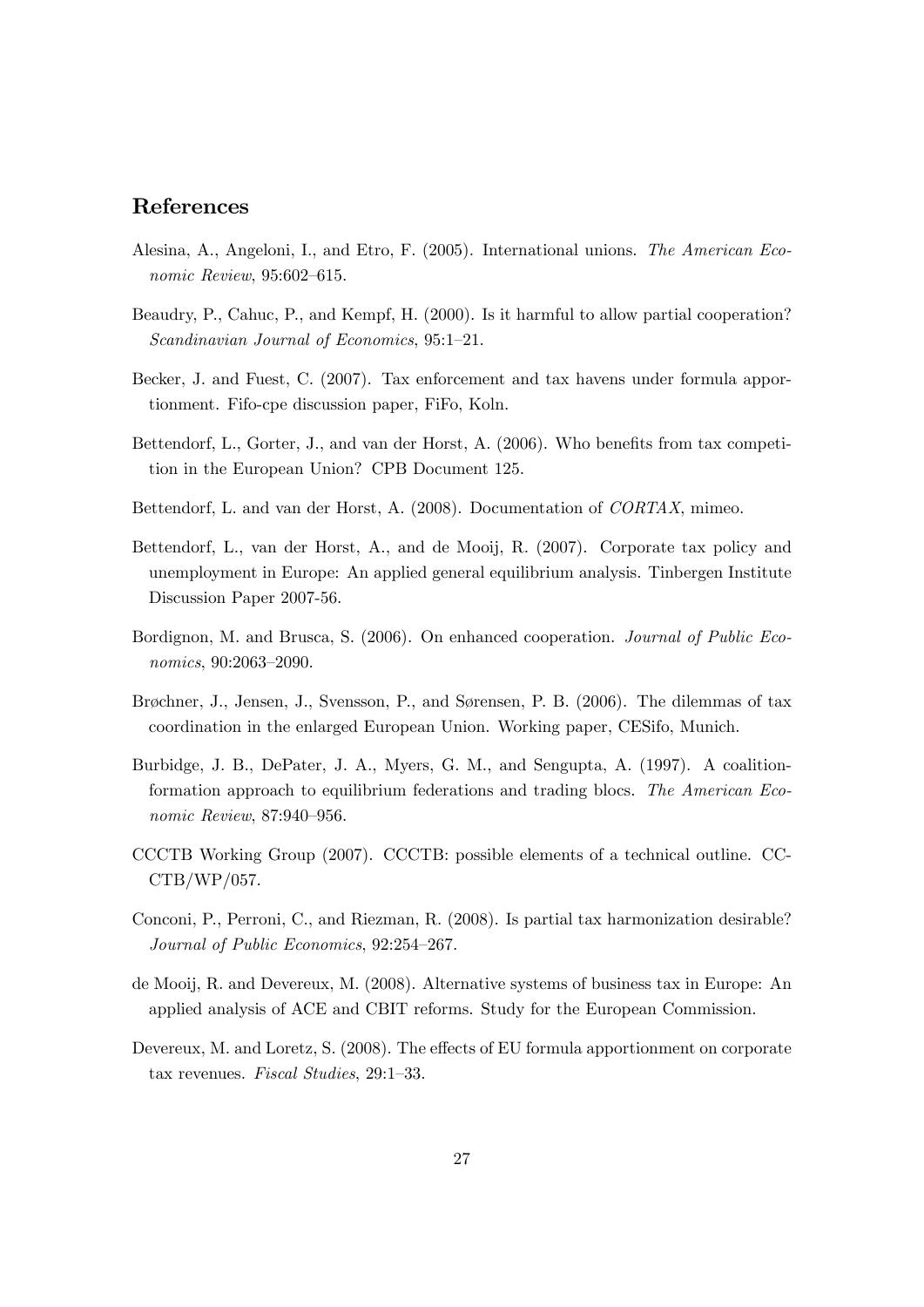- Edmiston, K. D. (2002). Strategic apportionment of the state corporate income tax. National Tax Journal,  $40(2):239-261$ .
- European Commission (2006). Implementing the Community Lisbon Programme: Progress to date and next steps towards a Common Consolidated Corporate Tax Base (CCCTB). Communication  $COM(2006)$  157 final.
- Fuest, C. (2008). The European Commission's proposal for a common consolidated corporate tax base. Oxford Review of Economic Policy, 24:720-739.
- Fuest, C., Hemmegarn, T., and Ramb, F. (2007). How would the introduction of an EUwide formula apportionment affect the distribution and size of the corporate tax base? an analysis based on German multinationals. International Tax and Public Finance, 14:605-626.
- Gerard, M. (2007). Reforming the taxation of multijurisdictional enterprises in Europe.  $CESifo\ Economic\ Studies, 53:329-361.$
- Goolsbee, A. and Maydew, E. L. (2000). Coveting thy neighbor's manufacturing: The dilemma of state income apportionment. Journal of Public Economics,  $75(1):125-143$ .
- Gupta, S. and Hofmann, M. A. (2003). The effect of state income tax apportionment and tax incentives on new capitalexpenditures. Journal of American Taxation Association,  $25:1-25.$
- Hassett, K. and Hubbard, R. (2002). Tax policy and business investment. In Feldstein, M. and Auerbach, A., editors, *Handbook of Public Economics*, volume 3, pages 1293–1343. Elsevier North Holland.
- Klassen, K. and Shackelford, D. (1998). State and provincial corporate tax planning: income shifting and sales apportionment factor management. Journal of Accounting and Economics,  $25:385-406$ .
- Konrad, K. A. and Schjelderup, G. (1999). Fortress building in global tax competition. Journal of Urban Economics,  $46:156-167$ .
- Martens-Weiner, J. (2006). Company Tax Reform in the European Union: Guidance from the United Statesand Canada on Implementing Formulary Apportionment in the EU. Springer, New York.
- Mintz, J. and Smart, M. (2004). Income shifting, investment, and tax competition: theory and evidence from provincial taxation in canada. Journal of Public Economics, 88:1149 1168.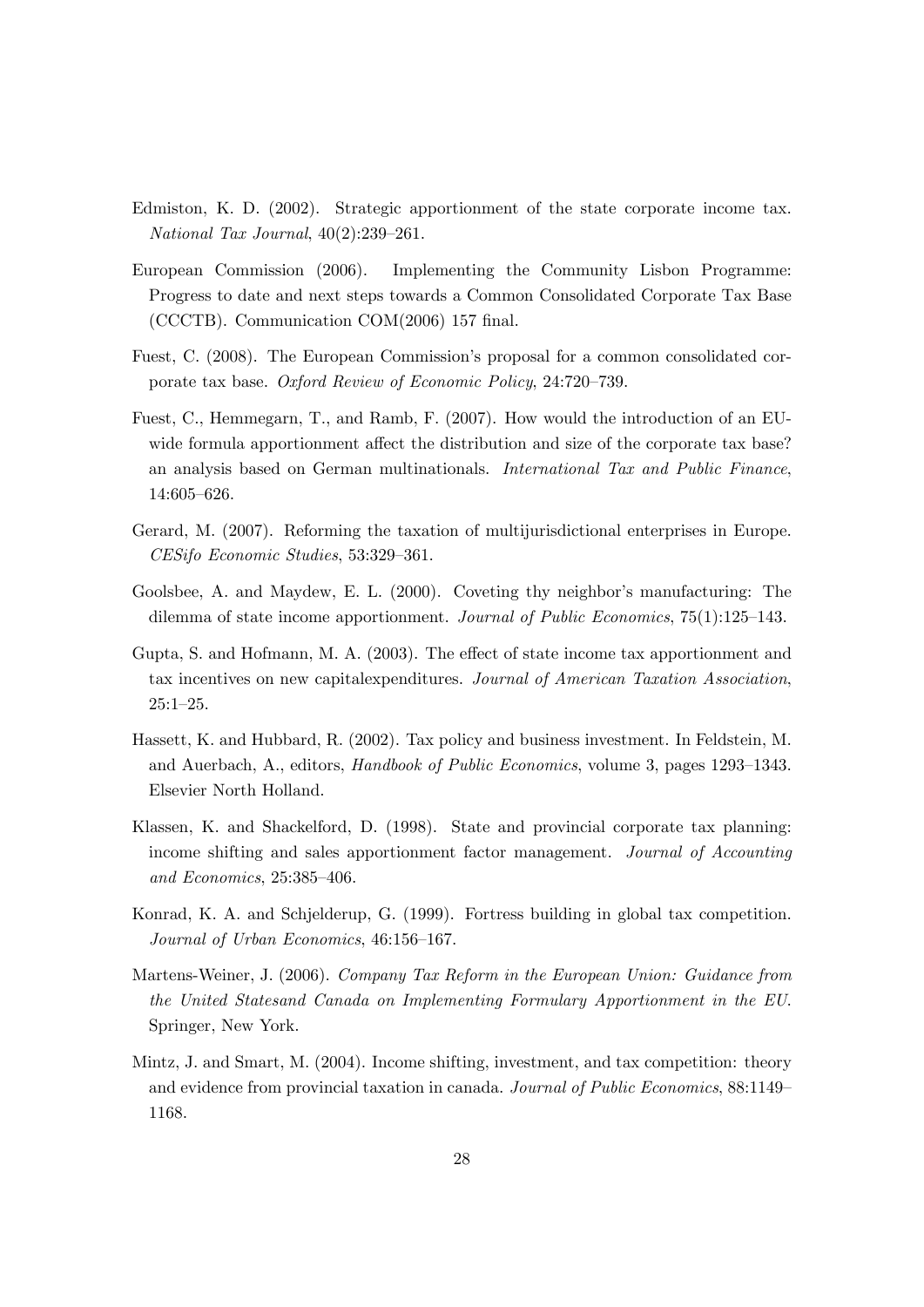- Riedel, N. and Runkel, M. (2007). Company tax reform with a water's edge. *Journal of* Public Economics,  $91:1533-1554$ .
- Sørensen, P. B. (2000). The case for international tax co-ordination reconsidered. Economic Policy,  $31:429-472$ .
- Sørensen, P. B. (2001). OECDTAX: a model of tax policy in the OECD economy. EPRU, University of Copenhagen.
- Sørensen, P. B. (2004). Company tax reform in the European Union. International Tax and Public Finance,  $11:91-115$ .
- van der Horst, A., Bettendorf, L., and Rojas-Romagosa, H. (2007). Will corporate tax consolidation improve efficiency in the EU? Tinbergen Institute Discussion Paper 2007-76.
- Vrijburg, H. (2009). Partial harmonization in corporate taxes. mimeo, Erasmus University, Rotterdam.
- Weichenrieder, A. and Klautke, T.  $(2008)$ . Taxes and the efficiency costs of capital distortions. CESIFO Working Paper 2431.
- Weiner, J. M. (1994). Company taxation for the European community. how sub-national tax variationa§ects business investment in the United States and Canada. Harvard University.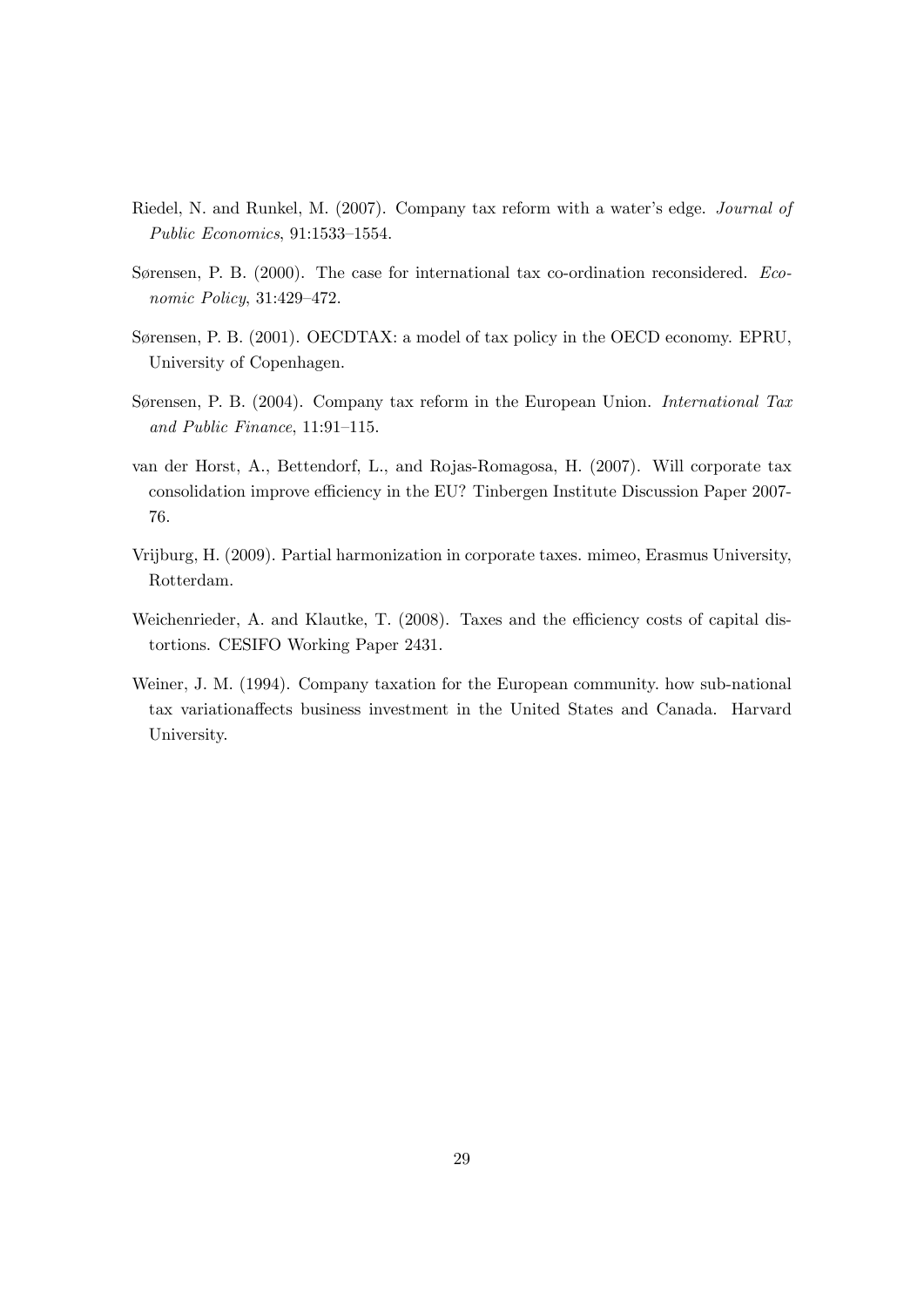# Appendix A Country tables

The tables in this appendix show the country-specific simulation outcomes. We present the following variables:

- CIT-rate = absolute change in the corporate tax rate imposed on a multinational headquarter
- Rev  $CIT = absolute change in the corporate tax revenue as a share of GDP$
- $\bullet$  CoC = absolute change in the cost of capital, average across all firms
- Wage = relative change in the wage rate
- $\bullet$  Capital = relative change in total capital stock
- $\bullet$  Employm.  $=$  relative change in total employment
- GDP = relative change in gross domestic product
- Welfare  $= (-1)$  x compensating variation expressed in % of base GDP (i.e. positive value reflects a welfare gain)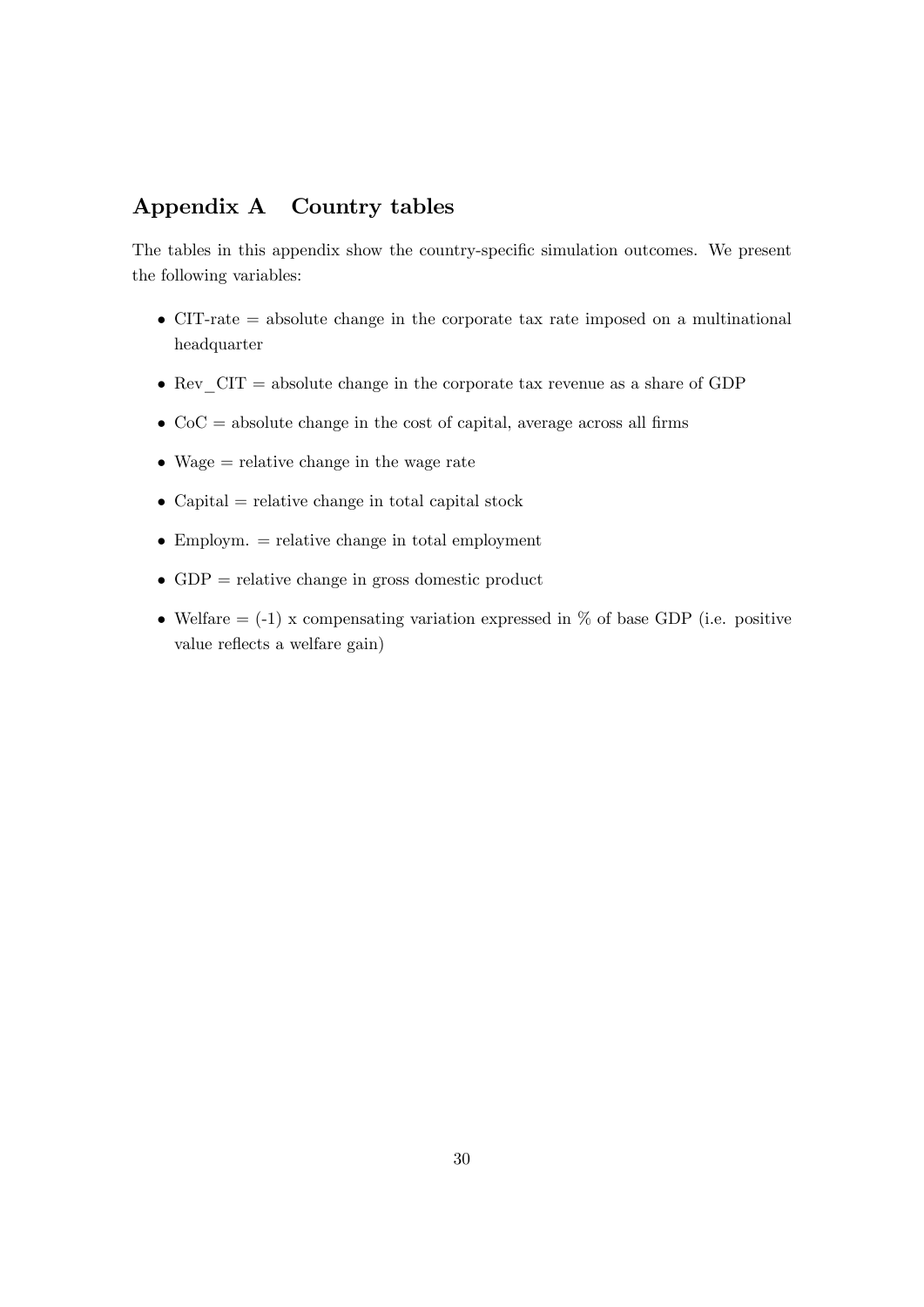|              | CIT rate | Rev tax  | CoC      | Wage     | Capital  | Employm. | GDP      | Welfare  |
|--------------|----------|----------|----------|----------|----------|----------|----------|----------|
|              | (a)      | (y)      | (a)      | (r)      | (r)      | (r)      | (r)      | (y)      |
| <b>AUT</b>   | 0.00     | $-0.05$  | $-0.16$  | 0.81     | 2.13     | 0.25     | 0.81     | $0.27\,$ |
| <b>BEL</b>   | 0.00     | 0.30     | 0.97     | $-4.35$  | $-11.87$ | $-1.56$  | $-4.56$  | $-1.37$  |
| <b>DNK</b>   | 0.00     | 0.03     | 0.13     | $-0.56$  | $-1.55$  | $-0.14$  | $-0.53$  | $-0.21$  |
| <b>FIN</b>   | 0.00     | 0.00     | $-0.02$  | 0.09     | 0.23     | $0.02\,$ | $0.09\,$ | $0.03\,$ |
| <b>FRA</b>   | 0.00     | 0.04     | 0.15     | $-0.57$  | $-1.76$  | $-0.18$  | $-0.57$  | $-0.20$  |
| DEU          | 0.00     | $-0.03$  | $-0.06$  | 0.27     | 0.77     | 0.10     | 0.29     | 0.09     |
| GRC          | 0.00     | 0.03     | $0.02\,$ | $-0.09$  | $-0.24$  | $-0.05$  | $-0.12$  | $-0.01$  |
| IRL          | 0.00     | $-0.05$  | $-0.04$  | 0.33     | 0.74     | 0.10     | 0.33     | 0.09     |
| <b>ITA</b>   | 0.00     | 0.03     | $0.03\,$ | $-0.15$  | $-0.45$  | $-0.07$  | $-0.18$  | $-0.03$  |
| <b>LUX</b>   | 0.00     | 0.02     | $0.04\,$ | $-0.25$  | $-0.48$  | $-0.02$  | $-0.19$  | $-0.15$  |
| NLD          | 0.00     | $-0.06$  | $-0.07$  | 0.42     | 1.05     | 0.13     | 0.42     | 0.12     |
| PRT          | 0.00     | 0.03     | $0.04\,$ | $-0.12$  | $-0.48$  | $-0.04$  | $-0.12$  | $-0.04$  |
| <b>ESP</b>   | 0.00     | $-0.18$  | $-0.23$  | 1.10     | 2.99     | 0.36     | 1.12     | 0.33     |
| <b>SWE</b>   | 0.00     | 0.01     | 0.05     | $-0.21$  | $-0.64$  | $-0.06$  | $-0.20$  | $-0.07$  |
| <b>GBR</b>   | 0.00     | $-0.02$  | $-0.03$  | 0.08     | 0.33     | $0.02\,$ | 0.08     | 0.03     |
| <b>CYP</b>   | 0.00     | $-0.05$  | $-0.05$  | 0.18     | 0.60     | 0.06     | 0.19     | 0.06     |
| CZE          | 0.00     | $-0.07$  | $-0.16$  | 0.99     | 2.22     | 0.24     | 0.93     | 0.29     |
| <b>EST</b>   | 0.00     | 0.35     | 0.42     | $-2.92$  | $-6.08$  | $-0.73$  | $-2.75$  | $-0.83$  |
| <b>HUN</b>   | 0.00     | $-0.05$  | $-0.15$  | 0.68     | 1.87     | 0.20     | 0.67     | 0.22     |
| LVA          | 0.00     | 0.06     | 0.10     | $-0.53$  | $-1.31$  | $-0.17$  | $-0.54$  | $-0.16$  |
| LTU          | 0.00     | 0.13     | $0.21\,$ | $-1.06$  | $-2.71$  | $-0.33$  | $-1.06$  | $-0.33$  |
| <b>MLT</b>   | 0.00     | $-0.13$  | $-0.14$  | $0.61\,$ | 1.95     | 0.20     | 0.62     | 0.19     |
| POL          | 0.00     | $-0.11$  | $-0.22$  | 1.11     | 2.85     | 0.38     | 1.15     | 0.36     |
| <b>SVK</b>   | 0.00     | $0.01\,$ | 0.00     | 0.02     | 0.02     | $-0.01$  | 0.00     | 0.02     |
| <b>SVN</b>   | 0.00     | $-0.04$  | $-0.11$  | 0.44     | 1.21     | 0.13     | 0.44     | 0.15     |
| $_{\rm BGR}$ | $0.00\,$ | $-0.01$  | $-0.03$  | 0.16     | 0.40     | 0.04     | 0.15     | 0.06     |
| <b>ROM</b>   | 0.00     | $0.03\,$ | 0.04     | $-0.17$  | $-0.50$  | $-0.05$  | $-0.16$  | $-0.06$  |
| <b>USA</b>   | 0.00     | 0.00     | 0.00     | 0.00     | 0.00     | 0.00     | $0.00\,$ | 0.00     |
| JPN          | 0.00     | $0.00\,$ | 0.00     | 0.00     | 0.00     | 0.00     | 0.00     | 0.00     |
| ${\rm EU}$   | 0.00     | $-0.01$  | $-0.01$  | 0.10     | $0.22\,$ | $0.03\,$ | 0.09     | 0.01     |

Table A.1: Common base (relative to Basecase)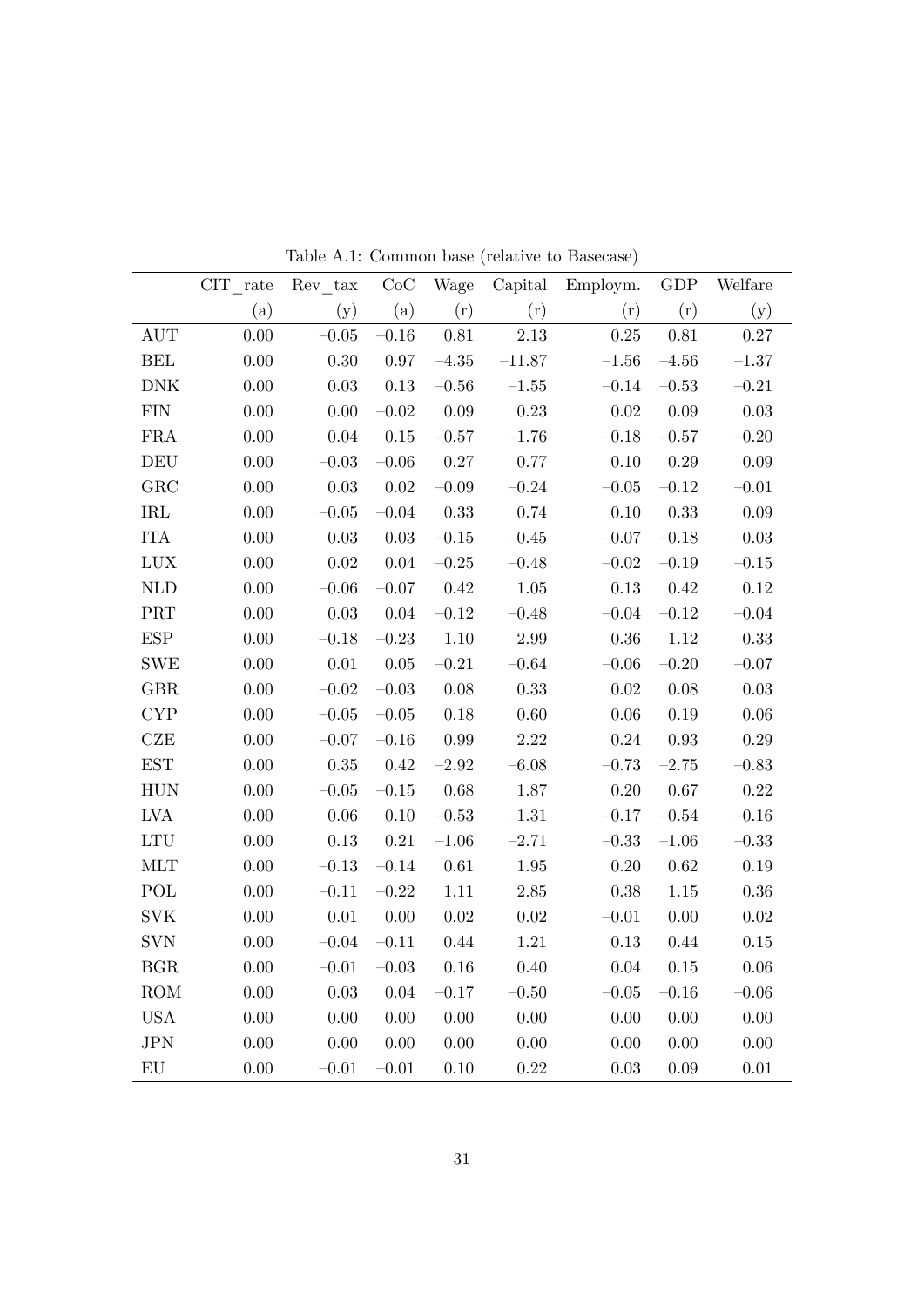|                             | $CIT$ <sub>_rate</sub> | $Rev\_tax$ | CoC       | Wage      | Capital   | Employm.  | GDP       | Welfare    |
|-----------------------------|------------------------|------------|-----------|-----------|-----------|-----------|-----------|------------|
|                             | (a)                    | (y)        | (a)       | (r)       | (r)       | (r)       | (r)       | (y)        |
| <b>AUT</b>                  | $-0.47$                | $-0.11$    | $-0.03$   | $0.37\,$  | $0.24\,$  | $0.18\,$  | 0.04      | 0.04       |
| <b>BEL</b>                  | $-4.11$                | $-0.09$    | $-0.13$   | $0.25\,$  | $0.32\,$  | $0.09\,$  | 0.44      | 0.08       |
| DNK                         | 1.65                   | $0.01\,$   | 0.05      | $0.51\,$  | 0.45      | $0.16\,$  | $-0.05\,$ | 0.16       |
| ${\rm FIN}$                 | 1.36                   | $-0.09$    | 0.03      | $0.54\,$  | 0.55      | $0.27\,$  | $0.18\,$  | 0.07       |
| ${\rm FRA}$                 | $-1.39\,$              | $-0.18$    | $-0.05\,$ | $0.36\,$  | 0.54      | $0.29\,$  | $0.41\,$  | $-0.03\,$  |
| DEU                         | $-3.39$                | $-0.09\,$  | $-0.11$   | $0.36\,$  | $0.51\,$  | $0.15\,$  | $0.38\,$  | 0.10       |
| ${\rm GRC}$                 | $-0.64\,$              | $-0.08$    | $-0.05\,$ | $0.32\,$  | $0.34\,$  | $0.16\,$  | $0.18\,$  | 0.04       |
| $\operatorname{IRL}$        | $11.06\,$              | $-0.19$    | $0.18\,$  | $0.99\,$  | $-0.19$   | $0.55\,$  | $-0.54\,$ | 0.02       |
| <b>ITA</b>                  | $-1.77$                | $-0.09$    | $-0.06\,$ | $0.28\,$  | $0.35\,$  | $0.14\,$  | $0.28\,$  | 0.04       |
| $\rm LUX$                   | $0.60\,$               | $-2.70$    | $-0.22$   | $4.53\,$  | 8.45      | $3.70\,$  | $4.34\,$  | $-0.35\,$  |
| $\mbox{NLD}$                | $3.75\,$               | $-0.53\,$  | $0.07\,$  | $0.67\,$  | $0.65\,$  | $0.52\,$  | $0.18\,$  | $-0.07$    |
| PRT                         | 1.47                   | $0.20\,$   | $0.03\,$  | $0.35\,$  | $-0.33$   | $-0.06\,$ | $-0.25\,$ | $\rm 0.33$ |
| ESP                         | $-0.72$                | $-0.20$    | $-0.06\,$ | $0.55\,$  | 0.69      | $0.32\,$  | $0.46\,$  | 0.04       |
| <b>SWE</b>                  | $-0.39\,$              | $-0.02\,$  | $-0.02$   | $0.42\,$  | 0.25      | $0.11\,$  | $0.05\,$  | 0.15       |
| GBR                         | 0.32                   | $-0.02$    | $-0.01$   | $0.29\,$  | $-0.01$   | $0.01\,$  | $-0.01$   | 0.17       |
| CYP                         | 6.60                   | 0.04       | 0.17      | $0.54\,$  | 0.00      | $0.19\,$  | $-0.43$   | 0.15       |
| CZE                         | $-0.10$                | 0.00       | $-0.04$   | $0.67\,$  | 0.56      | $0.23\,$  | 0.14      | 0.13       |
| $\operatorname{EST}$        | $-0.62$                | $0.26\,$   | 0.00      | $0.37\,$  | 0.10      | $-0.10$   | $-0.32$   | 0.30       |
| <b>HUN</b>                  | 0.33                   | $0.21\,$   | $-0.01$   | $0.67\,$  | 0.22      | $0.15\,$  | $-0.33$   | 0.27       |
| LVA                         | 0.20                   | $0.07\,$   | 0.00      | $0.28\,$  | $0.06\,$  | $0.08\,$  | $-0.10$   | 0.09       |
| $\mathop{\rm LTU}\nolimits$ | 0.04                   | 0.06       | $0.01\,$  | $0.25\,$  | 0.08      | $0.07\,$  | $-0.08$   | 0.09       |
| MLT                         | $-1.90$                | $-0.12$    | $-0.11$   | $0.64\,$  | 1.28      | $0.23\,$  | $0.61\,$  | 0.19       |
| POL                         | $0.08\,$               | 0.11       | $-0.02\,$ | $0.55\,$  | 0.43      | $0.16\,$  | $-0.04$   | 0.19       |
| $\rm SVK$                   | 0.18                   | $0.08\,$   | $-0.02$   | $0.67\,$  | 1.06      | $0.23\,$  | $-0.07$   | 0.17       |
| <b>SVN</b>                  | 0.11                   | $0.07\,$   | $0.01\,$  | $0.22\,$  | 0.10      | $0.04\,$  | $-0.07$   | 0.09       |
| BGR                         | 0.08                   | $0.34\,$   | 0.00      | $0.73\,$  | 0.48      | $0.13\,$  | $-0.52\,$ | 0.34       |
| <b>ROM</b>                  | 0.06                   | $0.22\,$   | 0.00      | $0.43\,$  | $-0.07$   | $0.01\,$  | $-0.29$   | 0.26       |
| $_{\mathrm{USA}}$           | $0.00\,$               | $0.01\,$   | 0.00      | $-0.01\,$ | $-0.01\,$ | $0.00\,$  | $0.00\,$  | $0.00\,$   |
| JPN                         | $0.00\,$               | $0.00\,$   | 0.00      | $0.00\,$  | 0.00      | $0.00\,$  | $0.00\,$  | 0.00       |
| ${\rm EU}$                  | $-0.82$                | $-0.10$    | $-0.05\,$ | 0.41      | 0.38      | $0.17\,$  | 0.18      | 0.08       |

Table A.2: CCCTB with lump-sum transfers (relative to common base)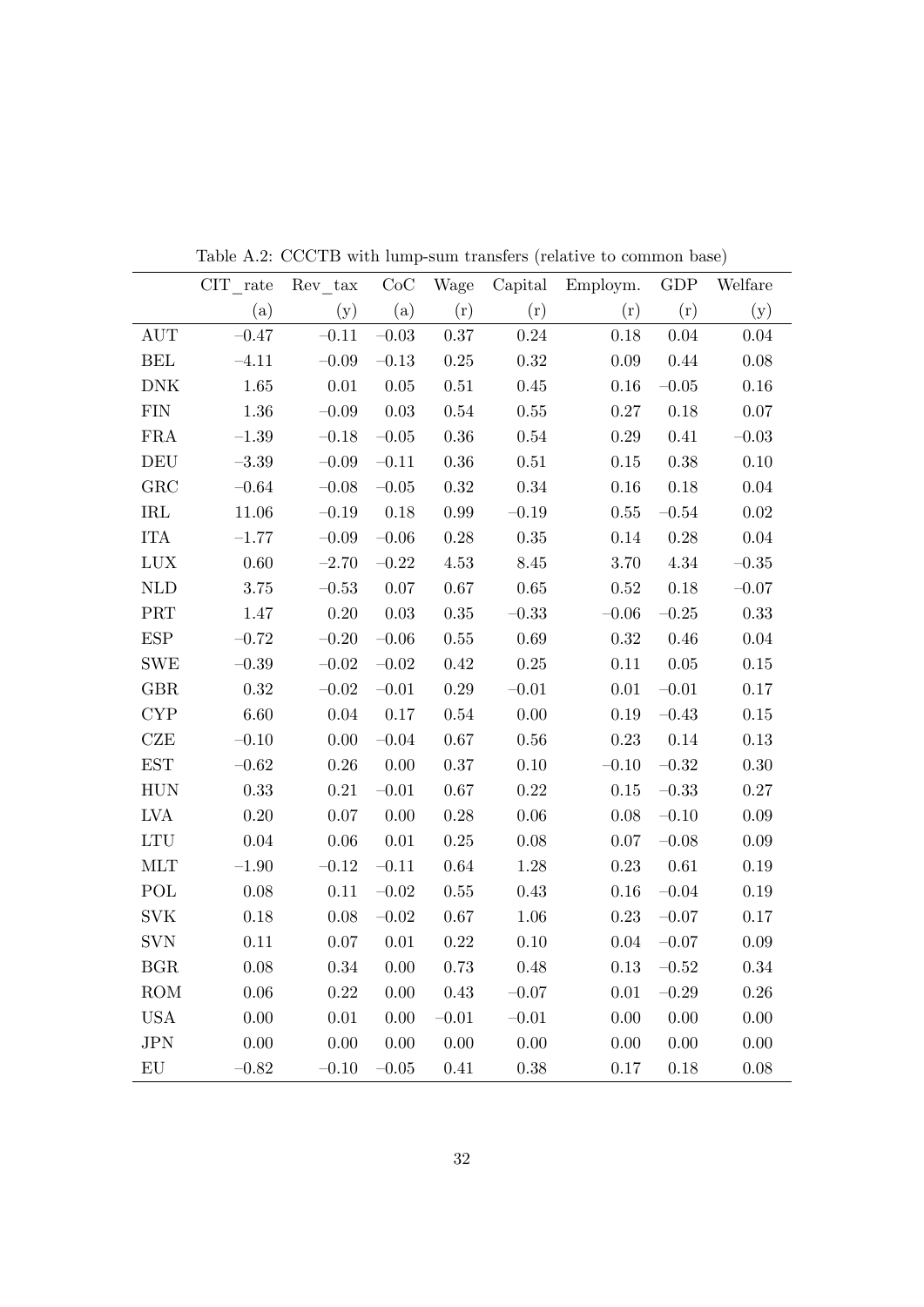|                             | CIT rate  | Rev tax   | CoC       | Wage     | Capital   | Employm.  | GDP       | Welfare   |
|-----------------------------|-----------|-----------|-----------|----------|-----------|-----------|-----------|-----------|
|                             | (a)       | (y)       | (a)       | (r)      | (r)       | (r)       | (r)       | (y)       |
| <b>AUT</b>                  | $-0.48$   | $0.00\,$  | $-0.03$   | 0.38     | $0.01\,$  | $-0.05\,$ | $-0.19$   | $-0.08$   |
| <b>BEL</b>                  | $-4.10$   | $0.00\,$  | $-0.13$   | $0.26\,$ | $0.07\,$  | $-0.19$   | $0.18\,$  | $-0.07$   |
| <b>DNK</b>                  | 1.64      | $0.00\,$  | $0.05\,$  | $0.51\,$ | 0.48      | 0.18      | $-0.03$   | 0.17      |
| <b>FIN</b>                  | $1.36\,$  | 0.00      | $0.03\,$  | $0.54\,$ | $0.32\,$  | $0.04\,$  | $-0.03\,$ | $-0.06\,$ |
| ${\rm FRA}$                 | $-1.39\,$ | $0.00\,$  | $-0.05\,$ | $0.37\,$ | $0.09\,$  | $-0.19\,$ | $-0.05\,$ | $-0.29$   |
| <b>DEU</b>                  | $-3.40$   | $0.01\,$  | $-0.11\,$ | 0.37     | $0.29\,$  | $-0.08$   | 0.16      | $-0.01\,$ |
| GRC                         | $-0.64\,$ | 0.00      | $-0.05$   | $0.33\,$ | 0.16      | $-0.01$   | $0.00\,$  | $-0.04$   |
| <b>IRL</b>                  | $11.08\,$ | $-0.01$   | 0.19      | $1.01\,$ | $-0.44$   | $0.30\,$  | $-0.78$   | $-0.09$   |
| <b>ITA</b>                  | $-1.77$   | 0.00      | $-0.06$   | 0.29     | 0.12      | $-0.09$   | $0.05\,$  | $-0.07$   |
| $_{\mbox{\text{LUX}}}$      | $0.61\,$  | $-0.08$   | $-0.22$   | 4.92     | 0.04      | $-4.64$   | $-3.72$   | $-3.65$   |
| <b>NLD</b>                  | $3.75\,$  | $-0.02\,$ | 0.07      | 0.71     | $-0.25\,$ | $-0.40$   | $-0.71$   | $-0.52$   |
| PRT                         | 1.46      | $0.00\,$  | 0.03      | $0.36\,$ | $-0.13$   | $0.13\,$  | $-0.05\,$ | 0.44      |
| ESP                         | $-0.72$   | $0.00\,$  | $-0.06$   | $0.57\,$ | $0.37\,$  | $0.01\,$  | $0.15\,$  | $-0.11$   |
| <b>SWE</b>                  | $-0.40$   | $0.00\,$  | $-0.02$   | 0.42     | $0.22\,$  | $0.06\,$  | $0.01\,$  | $0.13\,$  |
| GBR                         | 0.32      | 0.00      | $-0.01\,$ | $0.29\,$ | $-0.02$   | $0.00\,$  | $-0.03$   | $0.16\,$  |
| <b>CYP</b>                  | 6.60      | 0.00      | 0.17      | $0.54\,$ | $0.05\,$  | $0.24\,$  | $-0.38\,$ | 0.17      |
| CZE                         | $-0.10$   | 0.00      | $-0.04$   | $0.66\,$ | 0.55      | $0.22\,$  | $0.13\,$  | 0.13      |
| <b>EST</b>                  | $-0.62$   | 0.00      | 0.00      | 0.36     | $0.45\,$  | $0.29\,$  | $0.03\,$  | 0.46      |
| <b>HUN</b>                  | $0.33\,$  | $0.00\,$  | $-0.01\,$ | $0.66\,$ | $0.66\,$  | $0.60\,$  | 0.10      | $0.51\,$  |
| LVA                         | 0.20      | 0.00      | 0.00      | $0.27\,$ | $0.19\,$  | $0.21\,$  | $0.02\,$  | 0.15      |
| $\mathop{\rm LTU}\nolimits$ | 0.04      | $0.00\,$  | $0.01\,$  | $0.24\,$ | $0.17\,$  | $0.16\,$  | $0.01\,$  | $0.13\,$  |
| MLT                         | $-1.90$   | $0.01\,$  | $-0.11$   | $0.64\,$ | $1.12\,$  | 0.06      | 0.45      | $0.11\,$  |
| POL                         | 0.08      | 0.00      | $-0.02$   | $0.54\,$ | $0.67\,$  | 0.40      | 0.20      | 0.30      |
| <b>SVK</b>                  | $0.18\,$  | 0.00      | $-0.02$   | $0.66\,$ | 1.19      | $0.37\,$  | 0.06      | $0.23\,$  |
| <b>SVN</b>                  | 0.11      | 0.00      | $0.01\,$  | $0.21\,$ | 0.23      | $0.17\,$  | 0.06      | 0.17      |
| BGR                         | 0.08      | 0.00      | 0.00      | 0.71     | 1.12      | 0.77      | 0.09      | 0.66      |
| <b>ROM</b>                  | 0.06      | 0.00      | 0.00      | 0.42     | 0.22      | 0.30      | 0.00      | 0.40      |
| <b>USA</b>                  | $0.00\,$  | 0.00      | 0.00      | $-0.01$  | $-0.01\,$ | $0.01\,$  | $0.01\,$  | $0.00\,$  |
| JPN                         | $0.00\,$  | 0.00      | 0.00      | $0.00\,$ | $0.00\,$  | $0.00\,$  | $0.00\,$  | $0.00\,$  |
| ${\rm EU}$                  | $-0.82$   | $0.00\,$  | $-0.05\,$ | 0.42     | 0.23      | 0.02      | $0.03\,$  | $-0.03\,$ |

Table A.3: CCCTB with labour tax (relative to common base)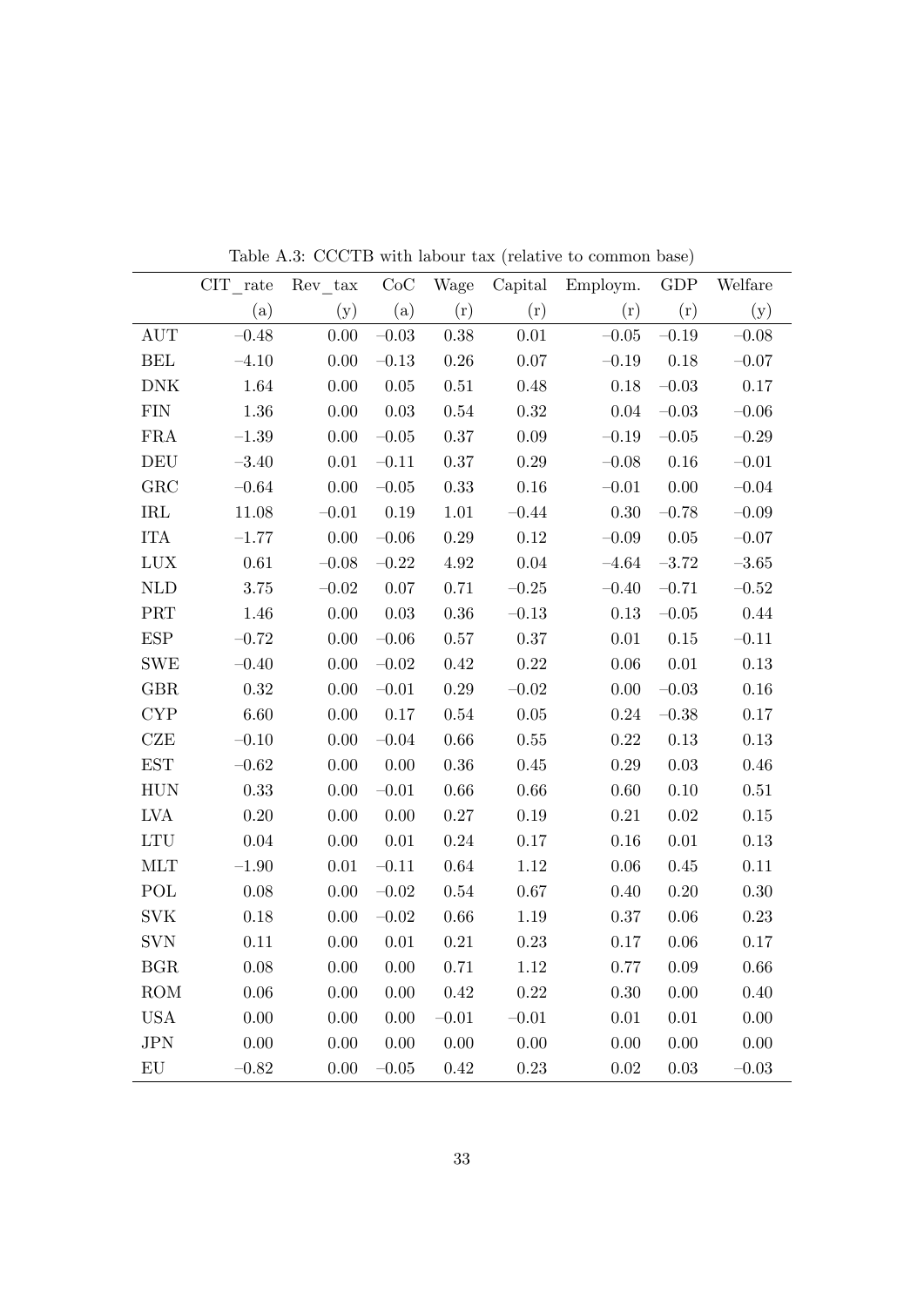|                             | $CIT$ rate | Rev tax   | $\rm CoC$ | Wage      | Capital   | Employm. | <b>GDP</b> | Welfare   |
|-----------------------------|------------|-----------|-----------|-----------|-----------|----------|------------|-----------|
|                             | (a)        | (y)       | (a)       | (r)       | (r)       | (r)      | (r)        | (y)       |
| <b>AUT</b>                  | 0.24       | $-0.04$   | $-0.02$   | $0.02\,$  | $-0.40$   | $0.05\,$ | $-0.22$    | $-0.04$   |
| <b>BEL</b>                  | 14.37      | $0.02\,$  | $0.41\,$  | 1.09      | $-0.09$   | $0.37\,$ | $-1.22$    | $0.35\,$  |
| $\rm{DNK}$                  | 2.79       | $0.07\,$  | 0.09      | 0.43      | $0.21\,$  | $0.13\,$ | $-0.19$    | 0.14      |
| ${\rm FIN}$                 | $2.09\,$   | $-0.02\,$ | 0.06      | $0.13\,$  | $-0.18\,$ | $0.15\,$ | $-0.10$    | $-0.06$   |
| FRA                         | $-0.68\,$  | $-0.08$   | $-0.03$   | $-0.11$   | $-0.52$   | $0.13\,$ | $0.01\,$   | $-0.17$   |
| <b>DEU</b>                  | $-2.48$    | $-0.03$   | $-0.10$   | $0.14\,$  | $0.03\,$  | $0.06\,$ | $0.18\,$   | 0.04      |
| ${\rm GRC}$                 | $0.17\,$   | $-0.03$   | $-0.01$   | 0.11      | $-0.09$   | $0.08\,$ | $-0.04\,$  | $-0.01$   |
| IRL                         | $10.50\,$  | $0.02\,$  | 0.18      | $0.05\,$  | $-1.55\,$ | $0.22\,$ | $\!-1.16$  | $-0.20$   |
| <b>ITA</b>                  | $-0.57$    | $-0.04$   | $-0.03$   | 0.12      | $-0.05$   | 0.08     | $0.11\,$   | $0.00\,$  |
| LUX                         | $2.38\,$   | $-2.81$   | $-0.10$   | $1.30\,$  | $5.95\,$  | 3.70     | 2.82       | $-2.42$   |
| <b>NLD</b>                  | $4.31\,$   | $-0.25$   | $0.09\,$  | $-0.67$   | $-1.49$   | $0.09\,$ | $-0.81\,$  | $-0.47$   |
| PRT                         | 1.96       | $0.18\,$  | 0.04      | $0.66\,$  | $-0.12$   | $-0.01$  | $-0.19$    | 0.45      |
| ${\rm ESP}$                 | $0.08\,$   | $-0.09\,$ | $-0.03\,$ | $0.01\,$  | $-0.27$   | $0.15\,$ | $0.08\,$   | $-0.15\,$ |
| <b>SWE</b>                  | $0.73\,$   | $0.03\,$  | $0.01\,$  | $0.30\,$  | $-0.10$   | $0.05\,$ | $-0.10\,$  | 0.13      |
| <b>GBR</b>                  | 1.48       | $0.02\,$  | 0.00      | $0.26\,$  | $-0.13$   | $-0.02$  | $-0.06$    | $0.19\,$  |
| <b>CYP</b>                  | 7.27       | 0.11      | $0.18\,$  | $0.42\,$  | $-0.31$   | 0.14     | $-0.55\,$  | $0.13\,$  |
| CZE                         | 0.85       | 0.04      | $0.00\,$  | $0.43\,$  | $0.13\,$  | $0.17\,$ | $-0.04$    | 0.07      |
| $\operatorname{EST}$        | $-0.94$    | $0.31\,$  | $-0.01$   | $1.22\,$  | $0.81\,$  | $0.16\,$ | $-0.45\,$  | 0.49      |
| ${\rm HUN}$                 | $1.04\,$   | 0.23      | $0.01\,$  | $0.58\,$  | $0.02\,$  | $0.12\,$ | $-0.37\,$  | 0.24      |
| LVA                         | $0.43\,$   | 0.10      | 0.00      | $0.27\,$  | $-0.02\,$ | $0.07\,$ | $-0.17$    | 0.10      |
| $\mathop{\rm LTU}\nolimits$ | 0.17       | $0.09\,$  | 0.00      | $0.26\,$  | $0.03\,$  | $0.07\,$ | $-0.15\,$  | $0.09\,$  |
| MLT                         | $-1.49$    | $-0.11$   | $-0.08$   | $0.56\,$  | $1.23\,$  | $0.23\,$ | $0.57\,$   | $0.12\,$  |
| POL                         | $0.69\,$   | $0.13\,$  | $-0.01$   | $0.45\,$  | $0.22\,$  | 0.12     | $-0.09\,$  | $0.17\,$  |
| $\rm SVK$                   | $0.65\,$   | $0.12\,$  | $0.01\,$  | $0.65\,$  | 0.99      | $0.22\,$ | $-0.17$    | $0.17\,$  |
| $\mathrm{SVN}$              | $0.11\,$   | $0.07\,$  | $0.01\,$  | $0.24\,$  | $0.12\,$  | $0.04\,$ | $-0.05\,$  | 0.10      |
| $_{\rm BGR}$                | 0.04       | $0.38\,$  | 0.00      | $0.85\,$  | $0.56\,$  | $0.15\,$ | $-0.59\,$  | $0.39\,$  |
| ROM                         | $-0.33$    | $0.24\,$  | $-0.01\,$ | $0.56\,$  | $0.01\,$  | $0.04\,$ | $-0.30$    | $0.31\,$  |
| $_{\mathrm{USA}}$           | $0.00\,$   | $0.01\,$  | $0.00\,$  | $-0.01\,$ | $-0.02\,$ | $0.00\,$ | $0.01\,$   | $0.00\,$  |
| JPN                         | $0.00\,$   | $0.00\,$  | $0.00\,$  | $0.00\,$  | 0.00      | $0.00\,$ | $0.00\,$   | $0.00\,$  |
| ${\rm EU}$                  | 0.35       | $-0.02$   | $-0.02$   | 0.20      | $-0.13$   | $0.09\,$ | $-0.07$    | $0.01\,$  |

Table A.4: CCCTB with corporate tax (relative to common base)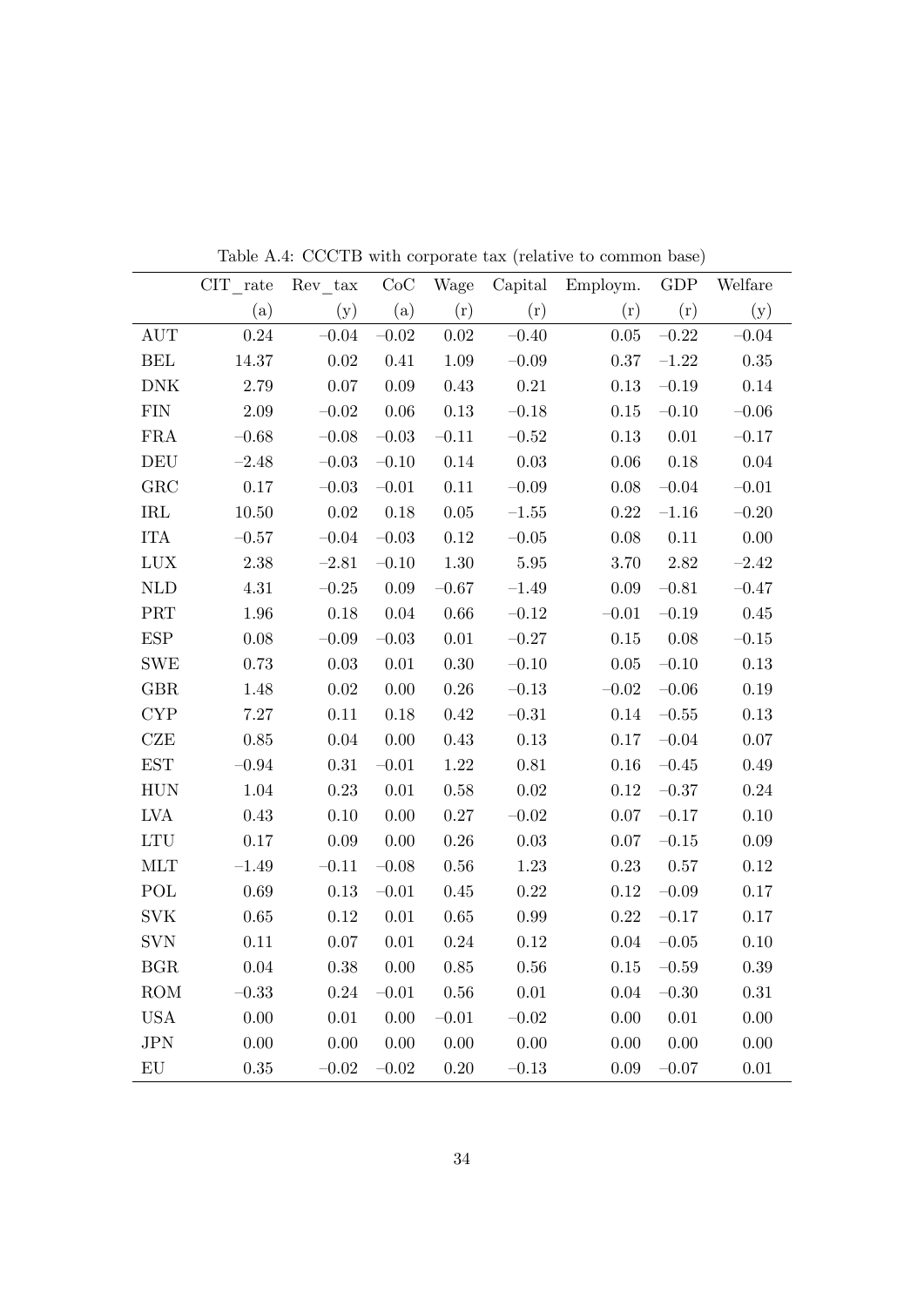|                             | CIT rate | Rev tax  | CoC       | Wage     | Capital  | Employm.  | GDP       | Welfare   |
|-----------------------------|----------|----------|-----------|----------|----------|-----------|-----------|-----------|
|                             | (a)      | (y)      | (a)       | (r)      | (r)      | (r)       | (r)       | (y)       |
| <b>AUT</b>                  | 0.00     | $0.00\,$ | 0.00      | $0.00\,$ | 0.02     | $0.01\,$  | $0.02\,$  | $-0.01$   |
| <b>BEL</b>                  | $0.00\,$ | $0.00\,$ | $0.00\,$  | $0.00\,$ | $0.00\,$ | $0.01\,$  | $0.00\,$  | $-0.01\,$ |
| $\rm{DNK}$                  | $-0.19$  | 0.00     | $-0.01$   | $0.27\,$ | $0.24\,$ | $0.03\,$  | $-0.05\,$ | $0.00\,$  |
| ${\rm FIN}$                 | 0.00     | 0.00     | 0.00      | 0.00     | 0.00     | $0.00\,$  | $-0.03$   | $-0.03$   |
| FRA                         | 0.00     | 0.00     | 0.00      | 0.00     | 0.00     | $0.00\,$  | $0.00\,$  | $-0.01$   |
| <b>DEU</b>                  | 0.00     | $0.00\,$ | 0.00      | $-0.01$  | $0.01\,$ | $0.01\,$  | $0.01\,$  | 0.00      |
| GRC                         | 0.00     | 0.00     | 0.00      | 0.00     | 0.00     | $0.01\,$  | 0.00      | 0.00      |
| $\operatorname{IRL}$        | $0.00\,$ | 0.00     | $0.00\,$  | $0.00\,$ | 0.01     | $0.01\,$  | $0.01\,$  | 0.00      |
| <b>ITA</b>                  | 0.00     | 0.00     | 0.00      | 0.00     | 0.00     | $0.00\,$  | 0.00      | 0.00      |
| LUX                         | 0.00     | 0.00     | 0.00      | 0.00     | 0.07     | $0.07\,$  | $0.05\,$  | $-0.04$   |
| $\mbox{NLD}$                | 0.00     | 0.00     | $0.00\,$  | $0.00\,$ | $0.05\,$ | 0.04      | $0.02\,$  | $-0.03$   |
| PRT                         | $-0.13$  | $0.00\,$ | $0.00\,$  | $0.13\,$ | $0.05\,$ | $0.01\,$  | $-0.02\,$ | 0.04      |
| $\ensuremath{\mathrm{ESP}}$ | 0.00     | $0.00\,$ | 0.00      | $0.00\,$ | 0.00     | $0.00\,$  | $-0.01\,$ | $0.00\,$  |
| <b>SWE</b>                  | $-1.77$  | $0.00\,$ | $-0.05\,$ | $0.20\,$ | $0.15\,$ | $-0.08\,$ | $-0.09\,$ | $-0.04$   |
| <b>GBR</b>                  | $-0.95$  | 0.00     | $-0.03\,$ | $0.12\,$ | 0.09     | $-0.02$   | $-0.04$   | $0.00\,$  |
| <b>CYP</b>                  | $5.54\,$ | 0.00     | 0.14      | $0.26\,$ | 0.08     | 0.06      | $-0.18$   | 0.05      |
| CZE                         | $-0.16$  | $-0.01$  | $-0.04$   | $0.32\,$ | $0.10\,$ | $-0.01$   | $0.00\,$  | 0.00      |
| $\operatorname{EST}$        | $-0.69$  | 0.00     | $-0.01$   | $0.19\,$ | $0.26\,$ | $0.13\,$  | $-0.02$   | 0.22      |
| <b>HUN</b>                  | $0.05\,$ | 0.00     | $-0.01$   | 0.19     | 0.16     | $0.05\,$  | $-0.01$   | $0.05\,$  |
| LVA                         | 0.05     | 0.00     | $-0.01$   | $0.15\,$ | $0.07\,$ | $0.08\,$  | $0.01\,$  | 0.05      |
| LTU                         | 0.02     | $0.00\,$ | 0.01      | $0.15\,$ | $0.05\,$ | $0.06\,$  | 0.00      | $0.05\,$  |
| <b>MLT</b>                  | $-1.89$  | 0.00     | $-0.10$   | $0.36\,$ | $0.01\,$ | $-0.04$   | $0.02\,$  | 0.05      |
| POL                         | 0.00     | 0.00     | $-0.02$   | $0.24\,$ | $0.13\,$ | $0.03\,$  | $0.02\,$  | $0.03\,$  |
| <b>SVK</b>                  | 0.13     | $0.00\,$ | $-0.02$   | $0.23\,$ | $0.12\,$ | $0.03\,$  | $0.01\,$  | $0.04\,$  |
| <b>SVN</b>                  | $-0.05$  | $0.00\,$ | $0.01\,$  | 0.10     | $0.00\,$ | $0.02\,$  | $0.00\,$  | $0.02\,$  |
| <b>BGR</b>                  | $0.01\,$ | $0.00\,$ | $-0.01$   | 0.14     | $0.22\,$ | $0.09\,$  | $0.02\,$  | $0.07\,$  |
| ROM                         | $-0.01$  | $0.00\,$ | 0.00      | $0.08\,$ | $0.02\,$ | $0.01\,$  | $0.01\,$  | $0.02\,$  |
| <b>USA</b>                  | 0.00     | $0.00\,$ | $0.00\,$  | $0.00\,$ | $0.00\,$ | $0.00\,$  | $0.00\,$  | $0.00\,$  |
| JPN                         | $0.00\,$ | $0.00\,$ | $0.00\,$  | $0.00\,$ | $0.00\,$ | $0.00\,$  | $0.00\,$  | $0.00\,$  |
| ${\rm EU}$                  | $-0.14$  | $0.00\,$ | $-0.01$   | $0.06\,$ | $0.04\,$ | $0.01\,$  | $-0.01$   | 0.00      |

Table A.5: CCCTB of winning countries with labour tax (relative to common base)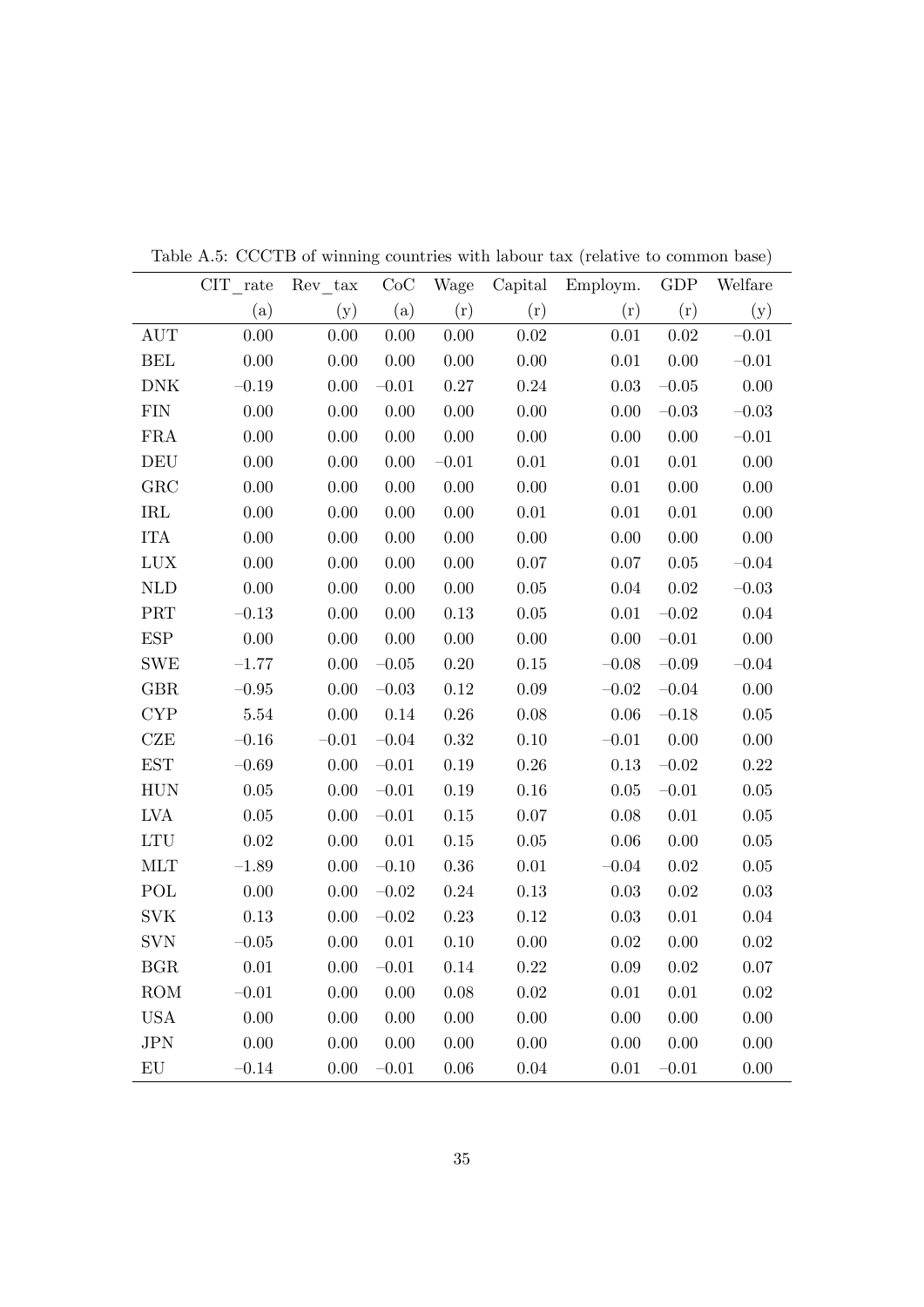|                             | $\text{CIT}_{\_\_rate}$ | $Rev\_tax$ | CoC       | Wage     | Capital  | Employm.  | <b>GDP</b> | Welfare   |
|-----------------------------|-------------------------|------------|-----------|----------|----------|-----------|------------|-----------|
|                             | (a)                     | (y)        | (a)       | (r)      | (r)      | (r)       | (r)        | (y)       |
| <b>AUT</b>                  | $-0.78$                 | 0.00       | $-0.04$   | 0.32     | $-0.03$  | $-0.10$   | $-0.22$    | $-0.10\,$ |
| <b>BEL</b>                  | $0.00\,$                | $0.00\,$   | $0.00\,$  | $0.00\,$ | 0.00     | $0.00\,$  | $-0.03\,$  | $-0.02\,$ |
| $\rm{DNK}$                  | 0.00                    | $0.00\,$   | 0.00      | 0.00     | $0.01\,$ | $0.01\,$  | $-0.01\,$  | $-0.01\,$ |
| ${\rm FIN}$                 | $0.00\,$                | $0.00\,$   | 0.00      | $0.00\,$ | $0.01\,$ | $0.01\,$  | $0.00\,$   | $-0.01\,$ |
| ${\rm FRA}$                 | $0.00\,$                | 0.00       | $0.00\,$  | $0.00\,$ | $0.01\,$ | $0.00\,$  | $-0.02\,$  | $-0.02\,$ |
| <b>DEU</b>                  | $-2.56$                 | 0.00       | $-0.09$   | $0.31\,$ | $0.16\,$ | $-0.10$   | $-0.05\,$  | $-0.03$   |
| GRC                         | $-0.60$                 | 0.00       | $-0.05$   | $0.31\,$ | $0.12\,$ | $-0.03\,$ | $-0.02\,$  | $-0.04$   |
| $\operatorname{IRL}$        | $0.00\,$                | 0.00       | 0.00      | $0.00\,$ | $0.01\,$ | $0.01\,$  | $0.01\,$   | $0.00\,$  |
| <b>ITA</b>                  | $-1.26$                 | 0.00       | $-0.05$   | $0.27\,$ | 0.05     | $-0.09$   | $-0.06\,$  | $-0.07$   |
| LUX                         | $0.00\,$                | $0.00\,$   | 0.00      | $-0.01$  | 0.38     | $0.39\,$  | $0.34\,$   | $-0.28$   |
| <b>NLD</b>                  | 0.00                    | 0.00       | 0.00      | 0.00     | 0.07     | $0.07\,$  | 0.04       | $-0.07$   |
| $\ensuremath{\mathsf{PRT}}$ | 1.54                    | 0.00       | 0.03      | $0.26\,$ | $-0.08$  | $0.06\,$  | $-0.09$    | 0.24      |
| $\ensuremath{\mathrm{ESP}}$ | $-0.56$                 | $-0.01\,$  | $-0.05\,$ | 0.41     | $0.14\,$ | $-0.04$   | $-0.05\,$  | $-0.07$   |
| <b>SWE</b>                  | $0.00\,$                | $0.00\,$   | 0.00      | $0.00\,$ | 0.01     | $0.01\,$  | $-0.01\,$  | $-0.01$   |
| GBR                         | 0.00                    | 0.00       | $0.00\,$  | $0.00\,$ | $0.01\,$ | $0.01\,$  | $-0.02$    | $-0.02$   |
| $\ensuremath{\mathrm{CYP}}$ | $0.00\,$                | 0.00       | $0.00\,$  | 0.00     | $0.03\,$ | $0.03\,$  | $0.00\,$   | $-0.03\,$ |
| <b>CZE</b>                  | $-0.13$                 | 0.00       | $-0.04$   | 0.49     | 0.33     | $0.08\,$  | $0.00\,$   | $0.02\,$  |
| $\operatorname{EST}$        | $-0.61\,$               | $0.00\,$   | $0.00\,$  | $0.08\,$ | $0.06\,$ | $0.03\,$  | $-0.02$    | 0.04      |
| ${\rm HUN}$                 | $0.14\,$                | $0.00\,$   | $-0.01\,$ | $0.45\,$ | 0.42     | $0.34\,$  | $-0.03\,$  | 0.26      |
| LVA                         | $0.12\,$                | 0.00       | $-0.01$   | $0.16\,$ | 0.10     | $0.08\,$  | $-0.01\,$  | $0.05\,$  |
| $\mathop{\rm LTU}\nolimits$ | $-0.01\,$               | $0.00\,$   | 0.00      | $0.16\,$ | 0.08     | $0.06\,$  | $-0.02\,$  | 0.04      |
| MLT                         | $-1.89$                 | 0.00       | $-0.10$   | $0.53\,$ | 0.73     | $0.01\,$  | $0.26\,$   | 0.05      |
| POL                         | $0.03\,$                | 0.00       | $-0.02$   | $0.35\,$ | $0.35\,$ | $0.15\,$  | $0.04\,$   | 0.09      |
| $\rm SVK$                   | 0.14                    | 0.00       | $-0.02$   | $0.52\,$ | 0.88     | $0.25\,$  | 0.00       | 0.13      |
| <b>SVN</b>                  | $0.06\,$                | $0.00\,$   | $0.01\,$  | $0.16\,$ | $0.15\,$ | 0.10      | 0.02       | 0.08      |
| BGR                         | $0.06\,$                | 0.00       | $0.00\,$  | $0.46\,$ | 0.79     | $0.46\,$  | $0.02\,$   | 0.36      |
| ROM                         | $0.01\,$                | 0.00       | 0.00      | 0.26     | 0.17     | $0.17\,$  | $-0.03$    | 0.20      |
| <b>USA</b>                  | $0.00\,$                | $0.00\,$   | 0.00      | 0.00     | 0.00     | 0.00      | $-0.01$    | 0.00      |
| JPN                         | $0.00\,$                | $0.00\,$   | $0.00\,$  | $0.00\,$ | $0.00\,$ | $0.00\,$  | $0.00\,$   | $0.00\,$  |
| ${\rm EU}$                  | $-0.64$                 | $0.00\,$   | $-0.03$   | $0.21\,$ | $0.13\,$ | $0.01\,$  | $-0.03\,$  | $-0.02$   |

Table A.6: CCCTB of closed economies with labour tax (relative to common base)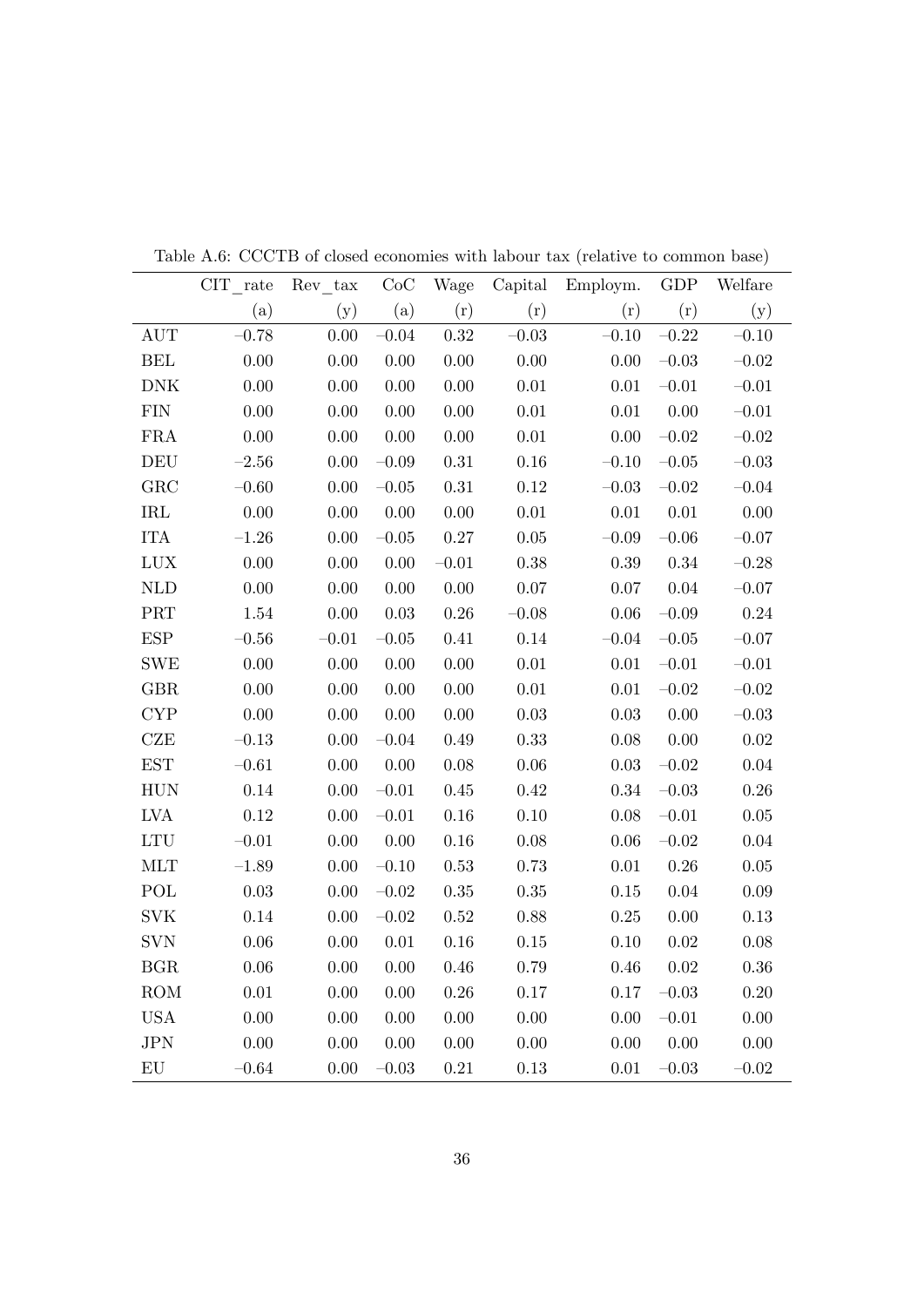|                             | CIT rate  | Rev tax  | CoC       | Wage     | Capital  | Employm. | <b>GDP</b> | Welfare   |
|-----------------------------|-----------|----------|-----------|----------|----------|----------|------------|-----------|
|                             | (a)       | (y)      | (a)       | (r)      | (r)      | (r)      | (r)        | (y)       |
| <b>AUT</b>                  | 0.00      | 0.00     | 0.00      | 0.00     | 0.01     | $0.01\,$ | $0.02\,$   | $-0.01$   |
| <b>BEL</b>                  | $-3.94$   | 0.00     | $-0.12$   | $0.16\,$ | $0.09\,$ | $-0.09$  | $0.28\,$   | $0.12\,$  |
| <b>DNK</b>                  | 1.46      | 0.00     | $0.05\,$  | 0.42     | 0.37     | $0.19\,$ | 0.04       | $0.24\,$  |
| ${\rm FIN}$                 | $0.86\,$  | 0.00     | $0.01\,$  | $0.50\,$ | $0.35\,$ | $0.10\,$ | 0.05       | $0.01\,$  |
| <b>FRA</b>                  | $-1.16$   | 0.00     | $-0.04$   | 0.29     | 0.12     | $-0.10$  | $0.04\,$   | $-0.12$   |
| DEU                         | $0.00\,$  | 0.00     | 0.00      | $-0.01$  | 0.02     | $0.02\,$ | $0.03\,$   | 0.00      |
| ${\rm GRC}$                 | $0.00\,$  | $0.00\,$ | $0.00\,$  | $0.00\,$ | 0.00     | $0.01\,$ | $0.00\,$   | 0.00      |
| $\operatorname{IRL}$        | $10.56\,$ | $-0.01$  | $0.17\,$  | $1.02\,$ | $-0.40$  | $0.34\,$ | $-0.62\,$  | $0.05\,$  |
| <b>ITA</b>                  | $0.00\,$  | 0.00     | $0.00\,$  | $-0.01$  | 0.00     | $0.01\,$ | $0.01\,$   | $0.00\,$  |
| LUX                         | $-2.76$   | $-0.05$  | $-0.40$   | 4.04     | 0.58     | $-3.26$  | $-2.63$    | $-3.61$   |
| $\mbox{NLD}$                | $2.56\,$  | $-0.01$  | 0.04      | $0.56\,$ | $-0.05$  | $-0.18$  | $-0.38$    | $-0.46$   |
| $\operatorname{PRT}$        | $0.00\,$  | 0.00     | 0.00      | 0.00     | 0.01     | $0.00\,$ | $0.01\,$   | 0.00      |
| $\ensuremath{\mathrm{ESP}}$ | $0.00\,$  | 0.00     | 0.00      | 0.00     | 0.00     | $0.01\,$ | $0.00\,$   | 0.00      |
| <b>SWE</b>                  | $-0.54\,$ | 0.00     | $-0.02$   | 0.35     | 0.27     | $0.13\,$ | $0.13\,$   | $0.23\,$  |
| GBR                         | $-0.40$   | 0.00     | $-0.02\,$ | 0.21     | $0.03\,$ | $0.00\,$ | 0.03       | 0.18      |
| $\ensuremath{\mathrm{CYP}}$ | $4.39\,$  | 0.00     | $0.11\,$  | 0.36     | $0.18\,$ | $0.16\,$ | $-0.16$    | $0.13\,$  |
| CZE                         | $0.00\,$  | 0.00     | $0.00\,$  | 0.00     | 0.00     | $0.00\,$ | $0.02\,$   | $0.01\,$  |
| $\operatorname{EST}$        | $0.00\,$  | 0.00     | $0.00\,$  | $0.01\,$ | $0.01\,$ | $0.01\,$ | $0.01\,$   | $0.00\,$  |
| <b>HUN</b>                  | $0.00\,$  | 0.00     | 0.00      | $0.01\,$ | $0.01\,$ | $0.01\,$ | $0.01\,$   | $0.00\,$  |
| LVA                         | $0.00\,$  | 0.00     | $0.00\,$  | $0.00\,$ | $0.01\,$ | $0.01\,$ | $0.01\,$   | $0.00\,$  |
| LTU                         | 0.00      | 0.00     | 0.00      | 0.00     | 0.00     | $0.00\,$ | 0.00       | 0.00      |
| <b>MLT</b>                  | 0.00      | 0.00     | 0.00      | $-0.01$  | $-0.02$  | 0.00     | $0.01\,$   | $0.01\,$  |
| POL                         | $0.00\,$  | 0.00     | 0.00      | 0.00     | $0.01\,$ | $0.01\,$ | $0.01\,$   | 0.00      |
| <b>SVK</b>                  | $0.00\,$  | 0.00     | 0.00      | $0.00\,$ | $0.02\,$ | $0.01\,$ | $0.02\,$   | $0.00\,$  |
| <b>SVN</b>                  | $0.00\,$  | 0.00     | 0.00      | 0.00     | $0.01\,$ | 0.01     | $0.00\,$   | 0.00      |
| <b>BGR</b>                  | $0.00\,$  | 0.00     | $0.00\,$  | $0.00\,$ | 0.01     | $0.00\,$ | $0.01\,$   | $0.00\,$  |
| <b>ROM</b>                  | 0.00      | 0.00     | 0.00      | 0.00     | 0.00     | $0.00\,$ | $0.01\,$   | 0.00      |
| $_{\mathrm{USA}}$           | $0.00\,$  | $0.00\,$ | $0.00\,$  | $0.00\,$ | $-0.01$  | $0.00\,$ | $0.01\,$   | $0.00\,$  |
| JPN                         | $0.00\,$  | 0.00     | $0.00\,$  | $0.00\,$ | $0.00\,$ | $0.00\,$ | $0.00\,$   | $0.00\,$  |
| ${\rm EU}$                  | $-0.08$   | 0.00     | $-0.01$   | 0.10     | 0.03     | 0.00     | $0.01\,$   | $-0.01\,$ |

Table A.7: CCCTB of open economies with labour tax (relative to common base)